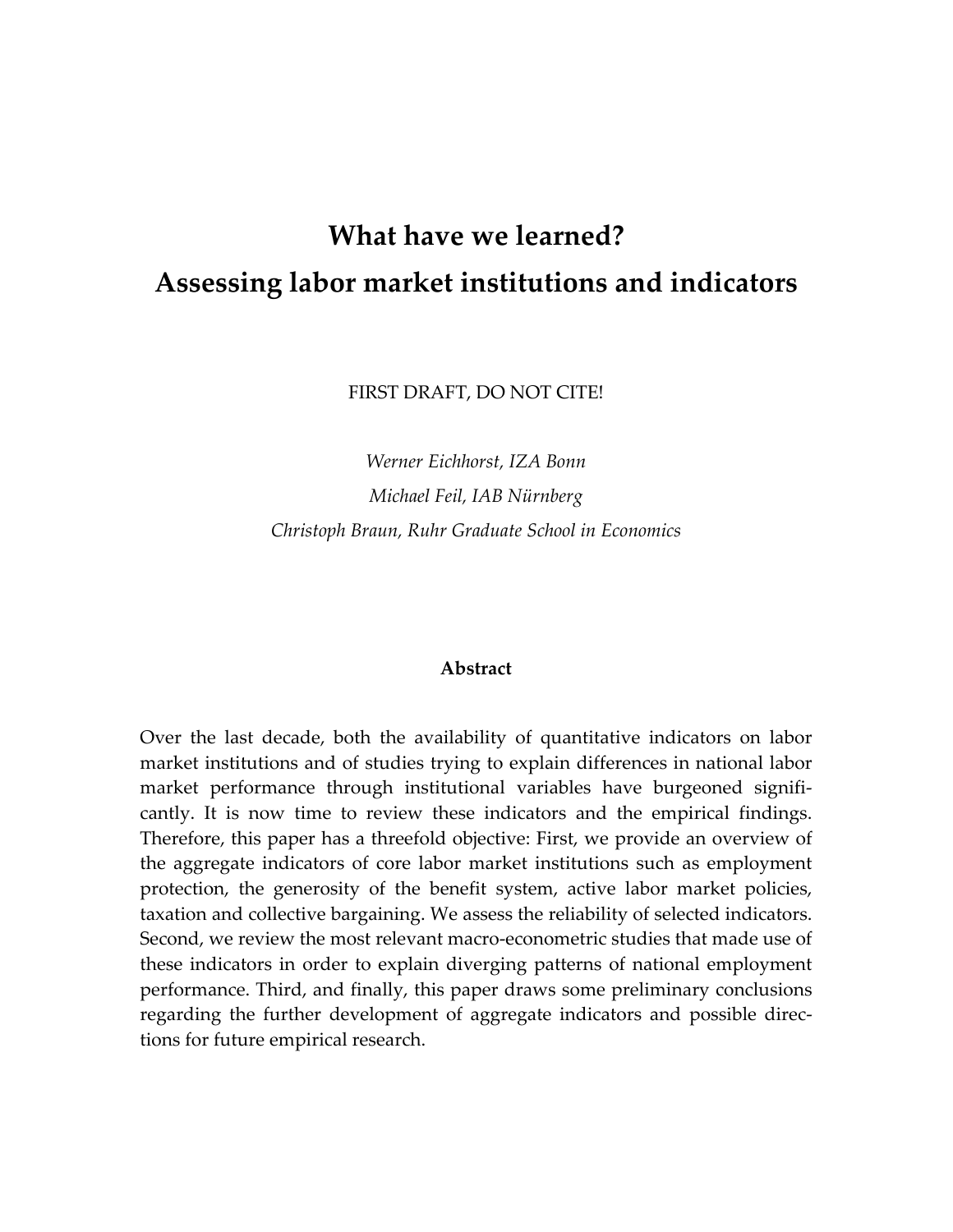### **1 Introduction**

In recent years, attempts at explaining diverging patterns of labor market per‐ formance have received considerable attention, and not only in economics and the social sciences. From a policy perspective, evidence on causal factors that in‐ fluence the levels and structures of employment and unemployment is relevant in order to inform policy‐making in the labor market field. Most of the compara‐ tive research points at the crucial role played by complex, multi-dimensional institutional arrangements in different policy areas that have either direct or indi‐ rect influence on the labor market. Hence, institution‐oriented research contrib‐ utes to explaining variations in employment performance across countries and over time and helps identify more or less successful institutional arrangements and reform strategies.

Research into the causes and consequences of labor market institutions first con‐ centrated on qualitative issues, including narrative descriptions and comparative analysis. However, due to the general advancement of quantitative research, the measurement of labor market institutions became more and more important. Quantitative research depends on reliable summary indicators. Constructing in‐ dices, however, is not an easy task, even if all the necessary data is available. In empirical work, however, the provision of data, in particular for the construction of long time series, is the greater challenge. The construction of indices has been a controversial issue, and the debate is still going on. While the production of in‐ dices can be seen as a research topic of its own, it is certainly more interesting to discuss the application of indices in econometric studies. And it appears that the debate on the correct measurement of labor market institutions has been fuelled by these applications.

If our understanding of labor market outcomes, unemployment being the most prominent one, can be seen as an interaction of "facts and ideas", as Blanchard (2006) put it, then quantitative research into the effects of labor market institu‐ tions can be seen as the interaction between the construction and the application of indicators.

Ten years after the publication of Nickell's (1997) very influential paper on the institutional differences between Europe and North America, we think that it is time to review indicators and empirical findings, and to assess the state of knowledge. This sort of stock‐taking is similar to – and in some respect inspired by – that of Blanchard (2006). While Blanchard presents the big picture, we focus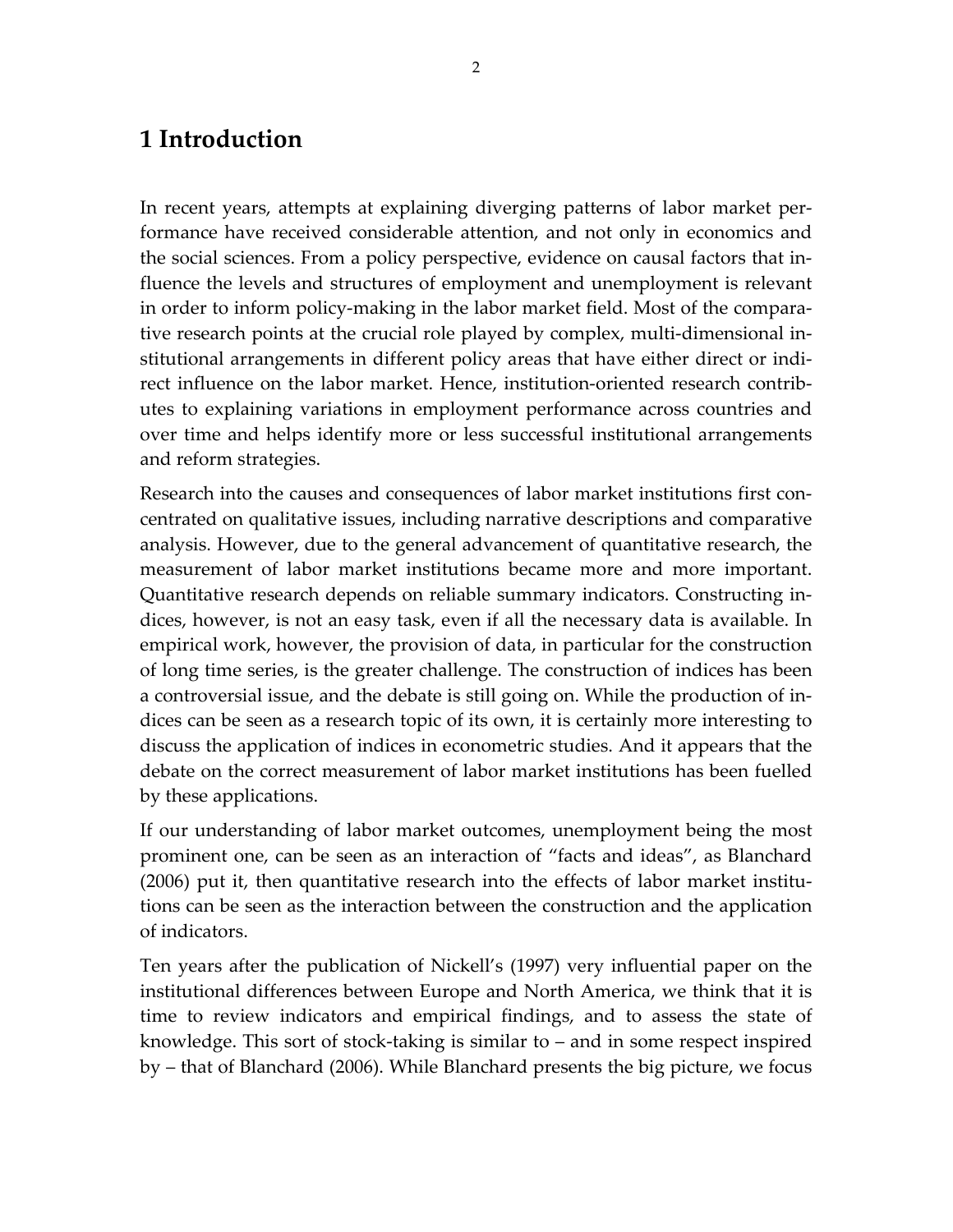on indicators and empirical research on the effects of labor market institutions on unemployment.

The paper first presents the basic evolution of theoretical arguments regarding the role of labor market institutions when it comes to explaining employment performance. With a strong emphasis on the adaptive capacities of labor markets in terms of flexibility, we discuss the role of interactions between institutions. Second, as empirical research crucially depends on the quality of the indicators available, the paper then assesses the main aggregate quantitative indicators rep‐ resenting core labor market institutions and existing labor market institution da‐ tabases. As a third step the paper reviews what can be learned from quantitative empirical (macro‐econometric) research using quantitative institutional indica‐ tors in order to explain cross‐country differences in labor market performance. Finally, the papers suggest some perspectives for future improvement of indica‐ tors to map labor market flexibility and stimulate further empirical research.

# **2 Labor Markets and Institutions: The Theoretical Frame‐ work**

Comparative research into labor market performance tries to explain the varia‐ tion of employment and unemployment over time and across countries with a particular emphasis on institutional variables. Yet, over the last two decades there has been considerable progress toward more complex institutional explana‐ tions taking a larger number of institutions and interactions between institutions into account while at the same time emphasizing the dynamic aspect of labor market adaptation to a changing economic environment.

Earlier research focused on the role of macroeconomic shocks experienced by most industrialized countries in the 1970s and 1980s. Nominal and real wage ri‐ gidities determined by different wage‐setting arrangements were the most im‐ portant explanatory variable. Given the fact that persistent differences in unem‐ ployment levels could be observed even after the shocks, research on the role of other labor market institutions became more prominent (Blanchard 2006). This paved the way for a more complex institutional model aiming at an explanation of cross‐country differences in labor market performance. Most relevant in this respect were the contributions of Layard, Nickell and Jackman (1991), Nickell and Layard (1999), the OECD Jobs Study (1994) and related articles. This institu‐ tional explanation of differences in unemployment soon became a widely shared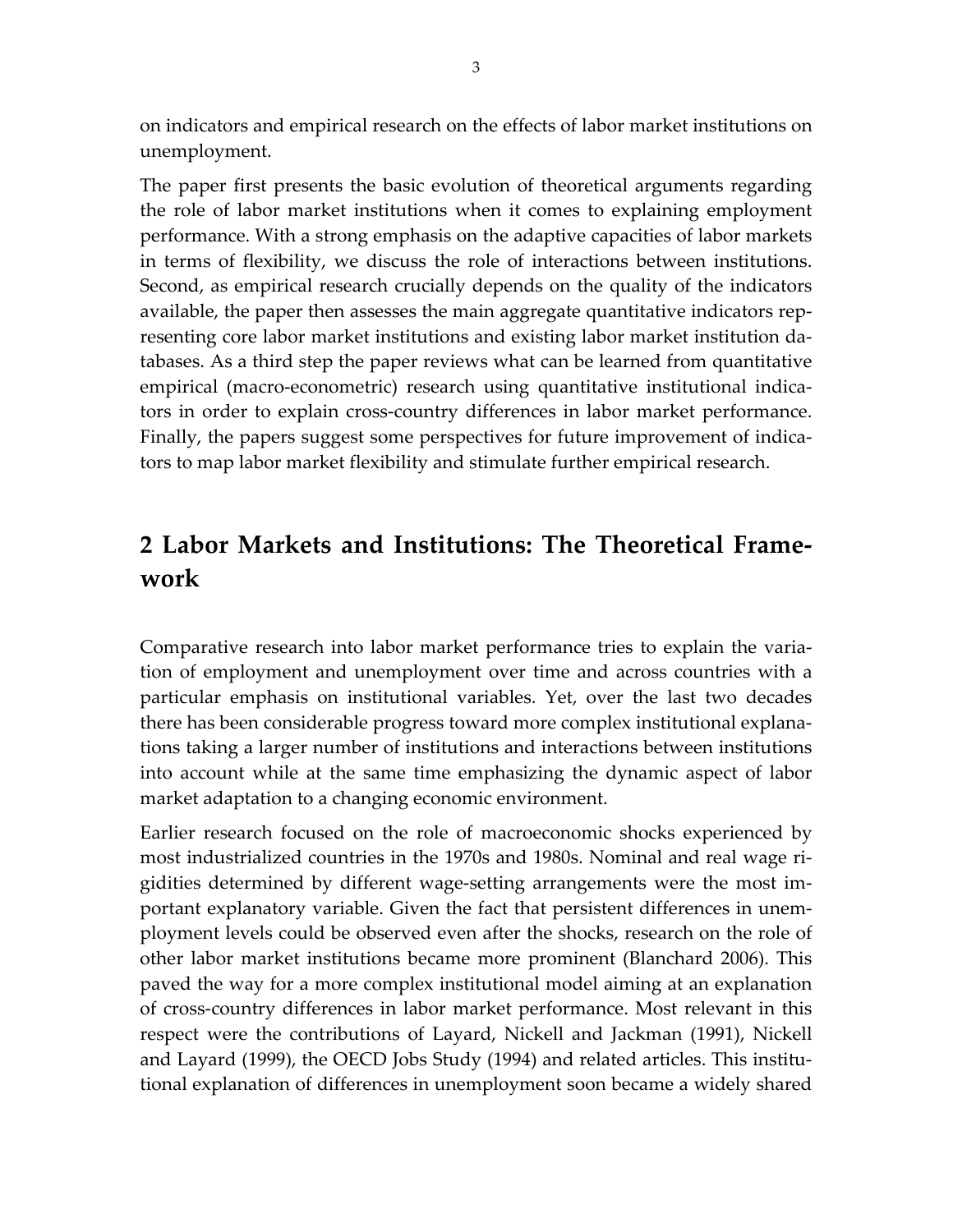analytical tool both in empirical economics and more applied work used for pol‐ icy advice.

Institutions affect labor market outcomes through the price and wage setting processes that, in turn, influence labor supply, labor demand and the matching between workers and available jobs via flows of labor. Effective wage and price setting allows for the wage adjustment required by business cycle variations or structural changes and enhance the mobility of labor from declining to growing sectors. Adverse labor market institutions inhibit these processes and can therefore explain higher unemployment.

According to this approach, labor market performance is to be explained by a core set of five labor market institutions:

- 1. One of the most classical explanatory factors is the wage setting arrange‐ ment, due to its direct influence on wage flexibility in terms of nominal and real rigidities and wage dispersion. In terms of institutions, the extent of unionization, coverage by collective agreements or binding minimum wages and the degree of centralization and coordination of wage bargain‐ ing through corporatist arrangements are the most relevant features. Wage adjustment is often seen as particularly efficient in decentralized bargaining structures with most wages being set at the individual or en‐ terprise level due to the direct consideration of market forces or in a cen‐ tralized and coordinated fashion which facilitates wage moderation. Hence, regarding wage moderation and wage flexibility there can be ad‐ vantages for both centralized and decentralized regimes. Wage dispersion is assumed to be more pronounced in decentralized regimes with low bargaining coverage and low or non‐existing binding minimum wages.
- 2. Unemployment benefits, i.e. passive labor market policies, provide in‐ come replacement in case of non‐employment. In a wider sense, this not only comprises unemployment insurance, but also unemployment and social assistance and different forms of disability pensions and early retire‐ ment schemes. Through the provision of income replacement, unemployment benefits can provide some human capital insurance for qualified workers in the early phase of unemployment. However, unemployment benefits may reduce job search intensity and labor supply by presenting negative work incentives and raising the reservation wage as they provide an implicit wage floor.
- 3. Active labor market policies can facilitate a better matching on the labor market through placement support, raise productivity through publicly sponsored training and compensate for productivity deficits via hiring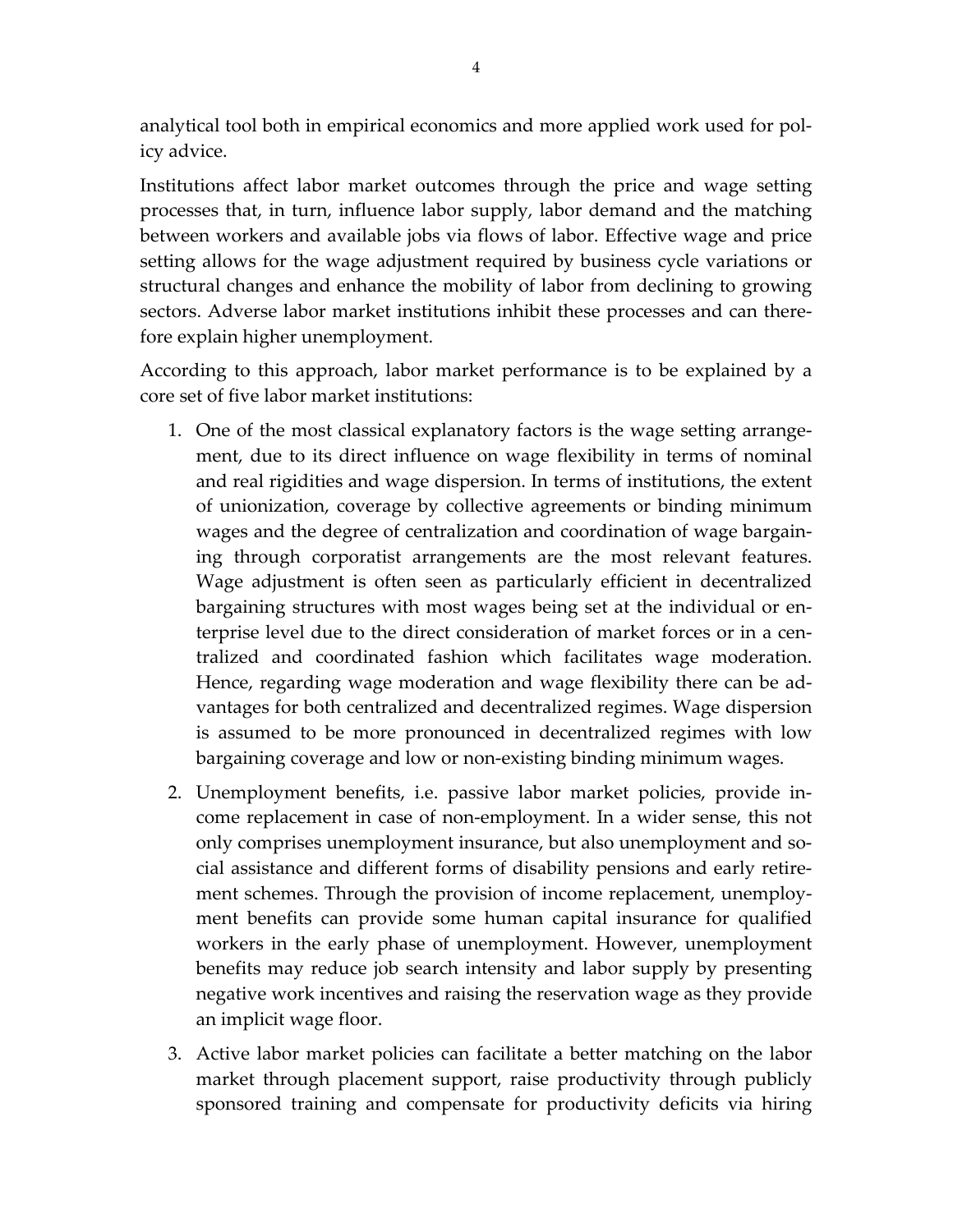subsidies. By improving the human capital of the unemployed and more intensifying job searches through tight monitoring, they can increase competition on the labor market, help avoid bottlenecks and facilitate wage moderation. The use of active schemes for activation helps counter potential work disincentives stemming from generous unemployment benefits. However, ineffective labor market policies can hamper employ‐ ment performance given negative tax effects.

- 4. Taxes on labor, in particular non‐wage labor costs resulting from social in‐ surance contributions, can reduce labor demand and labor supply. The extent of this effect depends on the actual tax burden of employers and/or employees taking into account wage adjustments. Negative effects are more probable in the case of low-wage jobs where non-wage labor costs are not borne by the worker, but by the employer since the benefit system works as an effective wage floor.
- 5. Employment protection, i.e. provisions on dismissal protection and re‐ strictions on temporary employment and temporary work agencies, can influence the adaptation processes by raising layoff and hiring costs. While on the one hand stabilizing jobs and setting incentives for training, this can hamper adjustment to changes by reducing mobility in the labor market. Given the protection of regular employees, employment protection can lead to stronger wage pressure from labor market insiders. Em‐ ployment protection can reduce the reemployment opportunities of out‐ siders and entrants and deepen labor market segmentation.

In this model, however, the general assumptions are, first, that core labor market institutions in principle work in isolation from each other and do not form com‐ plex institutional arrangements in their interactions between each other or other, non-labor market institutions. The second assumption is that there is an optimal institutional setting that is close to the perfect functioning of market mechanisms so that differences in unemployment performance can basically be explained by the fact that countries' labor market institutions deviate more or less from this optimal arrangement. Hence, this method of analyzing labor markets assumes that there is a single peak of superior performance that is close to the market, i.e. where wage and price setting mechanisms work without much disturbance. Policy advice then calls for increasing flexibility over all institutional parameters.

More recent research emphasized, first, the interaction between institutions and shocks (Blanchard/Wolfers 2000) with institutional arrangements explaining the adaptive potential of national labor markets – determined by a core set of institu‐ tional variables – to external shocks. This body of literature stresses the role of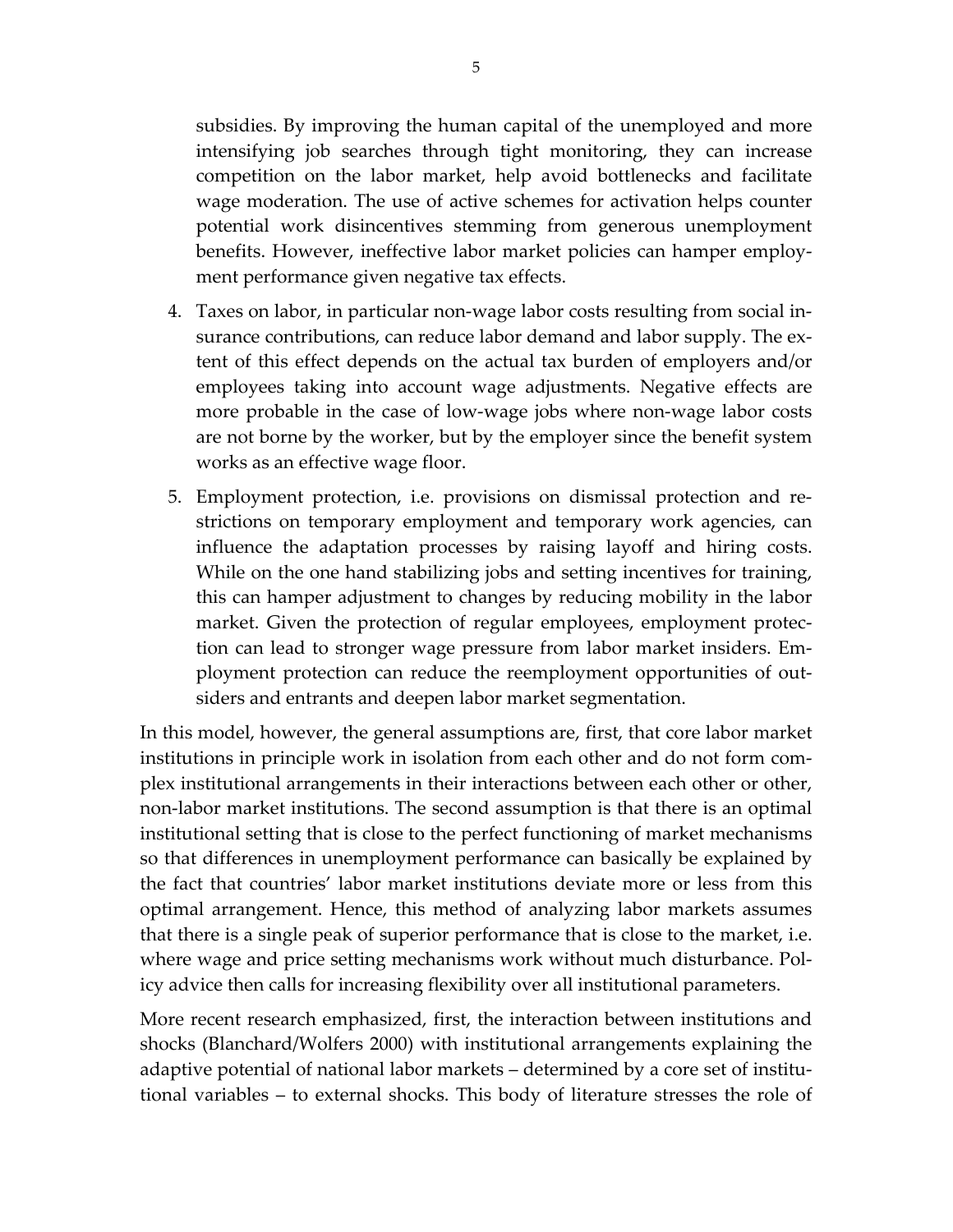institutions when it comes to providing sufficient capacities to adapt. Otherwise unemployment persistence will result. The interaction of shocks and institutions can then help to explain why unemployment differs more strongly in more re‐ cent years despite the fact that institutions have been relatively stable.

Research, however, has not only put stronger emphasis on interactions between institutions and shocks, but also on interactions or complementarities between labor market institutions. This has several aspects:

First, theoretical, but also empirical research has addressed the potential explana‐ tory power of interactions between different institutional variables, e.g. wage set‐ ting and employment protections or wage setting and taxation. Some researchers have pointed at policy areas outside the labor market that could influence labor market outcomes, e.g. the regulation of product markets. Others have argued in a political economy direction that labor market reforms are both more feasible in politico‐economic terms and more effective in economic terms if they take policy complementarities into account (Coe/Snower 1997, Eichhorst/Konle‐Seidl 2006).

While these options can be integrated into the well-established theoretical framework laid out above, other researchers, mainly from the social sciences, but also from an economic background, have questioned the idea that there is only one successful policy setting in terms of superior labor market performance. Starting from the observation that institutional factors do not work in isolation but form complex institutional arrangements, they construct typologies of employment systems with internal coherence and assume that diverging, but coherent models could have potentially equal capacities to generate favorable employment out‐ comes, albeit with a different internal economic logic. Most important in this re‐ spect were the typologies of welfare states by Esping‐Andersen (1990), the varie‐ ties of capitalism approach by Hall and Soskice (2001) and Albert's (1993) and Amable's (2003) work on diversity in modern capitalism. This strand of literature basically argues that different institutional configurations can be equally success‐ ful in terms of economic activity and productivity while relying on diverging patterns of economic specialization that are stabilized by dense and coherent in‐ stitutional networks, in particular labor market regulation, welfare state provi‐ sions, training and wage setting arrangements. The set of labor market institu‐ tions used in this type of research is mostly identical to that used in economics (Scharpf/Schmidt 2000), but it is more open to accept divergence of institutional patterns and reform paths. The labor market is structured by institutional set‐ tings in the productive system, and diverging institutional arrangements on the labor market are associated with specific national patterns of labor market adaptation.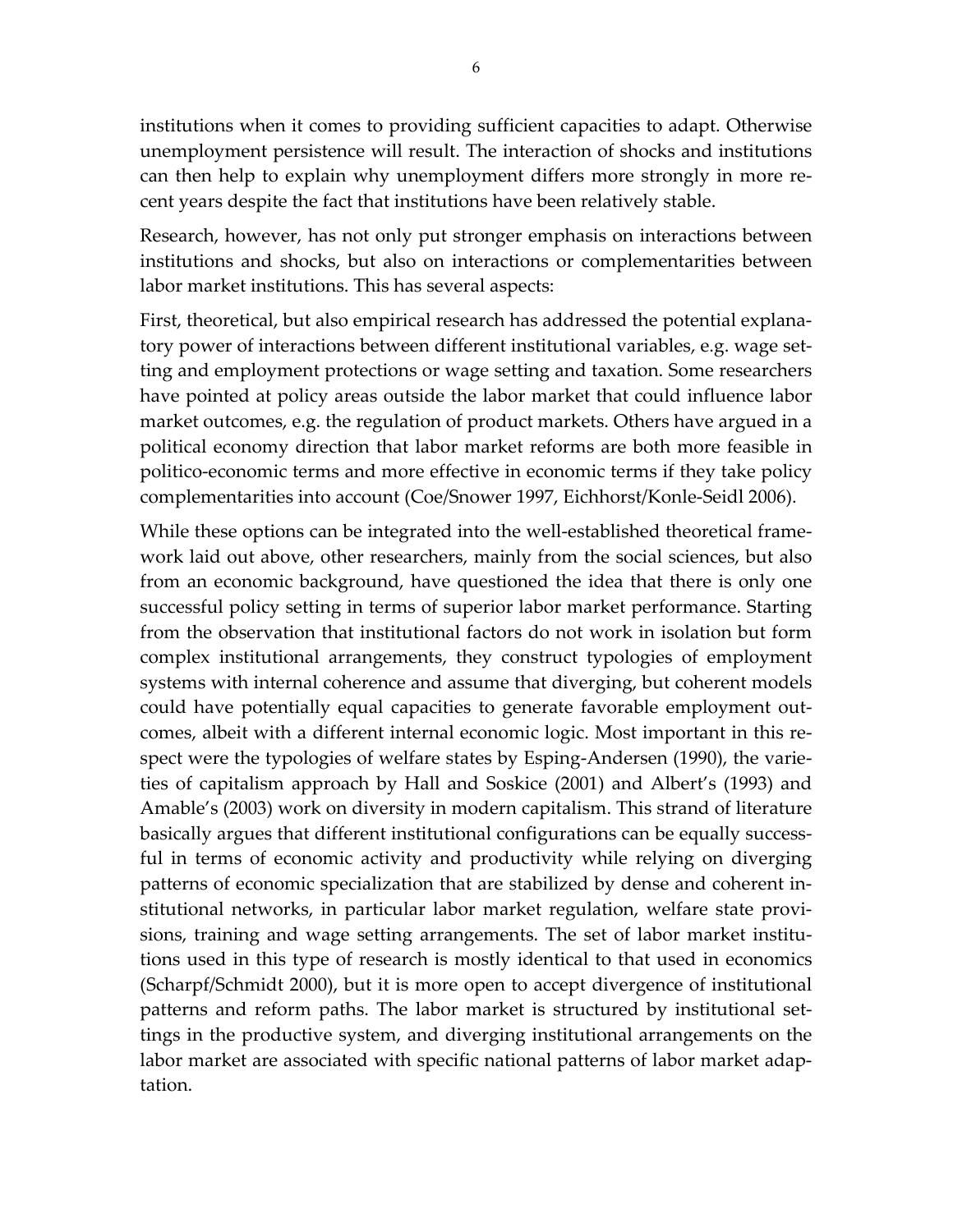Recent research into alternative regimes has in particular pointed at different models of insurance against labor market risks through strict employment pro‐ tection or generous unemployment benefits which could also be complemented by effective reintegration‐oriented labor market policies (Boeri/Conde‐ Ruiz/Galasso 2003, Eichhorst/Konle‐Seidl 2006). This is related to the idea that different forms of flexibility and security can be facilitated by diverging institu‐ tional arrangements (see e.g. Wilthagen/Tros 2004), an idea which has become a prominent feature of some empirical work and European policy initiatives under the label of "flexicurity." Hence, institutional settings generate national patterns of labor market flexibility that combine different dimensions of flexibility (func‐ tional flexibility, external numerical flexibility, internal numerical flexibility and wage flexibility) as well as security (job security, employment security, income security). Most recently, the OECD also emphasized the institutional feasibility and actual existence of at least two different models of superior employment per‐ formance (OECD 2006) that allude to the often cited dualism between "liberal" or "Anglo‐Saxon" models of flexibility and "corporatist" regimes. Hence, not all successful countries are necessarily "liberal" market economies. In a similar fash‐ ion Freeman and Schettkat (2000) argued that homogenous skill levels across the labor force limit the pressure for wage dispersion so that effective training schemes based in part on corporatist arrangements can be substitutes for high wage flexibility in decentralized bargaining systems.

Generalizing from these observations, there are different channels of flexibility on the labor market that can – at least partly – be substitutes for each other, i.e. be seen as functional equivalents so that not all parameters have to be close to the market optimum in order to achieve a functioning labor market. This allows for different models of good employment performance – even if some policy areas are characterized by some sort of "rigidity" – as long as they can be compensated for by other elements of flexibility. Different modes of adaptation can lead to a similar amount of overall adaptability so that there can be not only more than one peak of labor market performance (Schettkat 2003), but also different reform paths. However, the benefits of alternative institutional patterns are associated with specific costs in terms of taxation or inequality, for instance.

Summarizing the existing theoretical work on comparing national labor markets, there is a strong argument in favor of a dynamic and interactive framework that conceives labor markets as determined by a complex set of institutions that not only determine the adaptive potential of the labor market, but also form different patterns of labor market flexibility or adaptability. According to this framework, the capacity of labor markets to adapt to structural changes or business cycle variations is determined by institutional factors. If labor market institutions work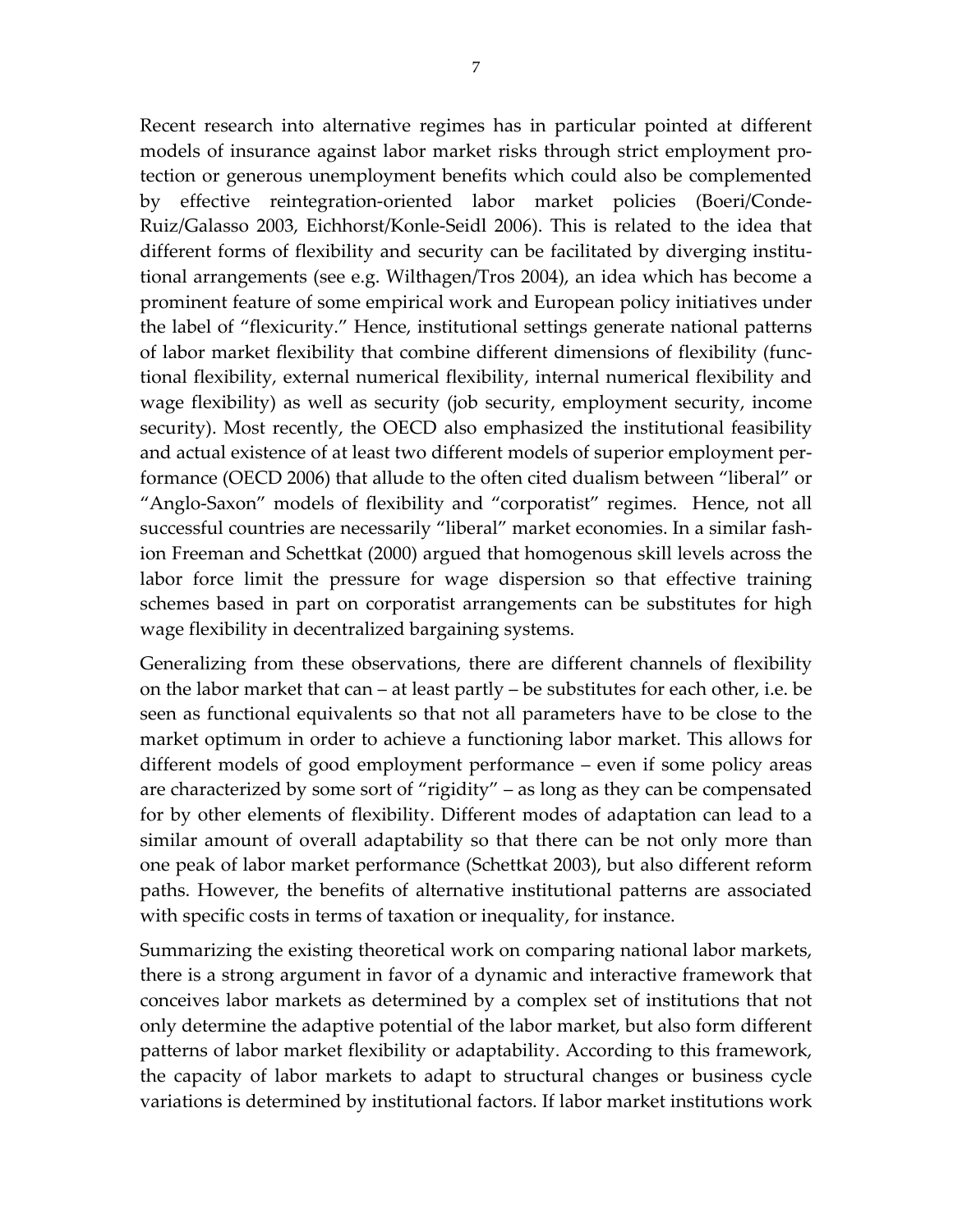in the right direction, unemployment persistence will be low and employment high, whereas a less‐favorable institutional arrangement will result in persistent unemployment and structural problems in the labor market. But labor market reforms to enhance labor market adaptability should help overcome theses struc‐ tural problems. Hence, while sufficient capacities to cope with a changing eco‐ nomic environment are essential for positive employment performance, there can be different models of labor market adaptation given the diverging reliance on specific channels of flexibility. One core element is the relative role of flexibility/security provisions embedded in employment protection, wage setting and active and passive labor market policies, i.e. the diverging role of public inter‐ vention with respect to dismissal protection, wage floors, training and other la‐ bor market policies to counter potential disincentive effects arising from more generous benefits.

### **3 Labor Market Indicators**

#### *3.1 General issues*

Generally speaking, indicators can be quantitative or qualitative measures that capture observable facts in a country over time and thereby show a countryʹs standing in relation to others or to other periods of time. As such, they are used to assess and predict the performance of the economy. This section reviews indi‐ cators that describe labor market institutions. They are defined as "generally known rules that are designed to give structure to the recurring interactions in the labor market" (Ochel 2005). The interest in indicators of labor market institu‐ tions stems from the hypothesis that labor market institutions are the core ex‐ planatory factors of labor market decisions and outcomes. All institutions to‐ gether shape the labor market and give rise to outcomes such as, for instance, unemployment. To verify the claim, empirical studies attempt to establish a sta‐ tistical link between institutions and outcome variables. These studies serve to factor out the impact institutions have on outcomes in different countries and over time. As such, they are a basis of policy recommendations. Therefore, we need indicators that properly describe the institutions and outcomes in question.

In the following section, we review major institutions and attempts to measure the; that is, we focus on the right‐hand side of the regression equation. We do not aim at providing a complete list of all existing indicators. Only those indicators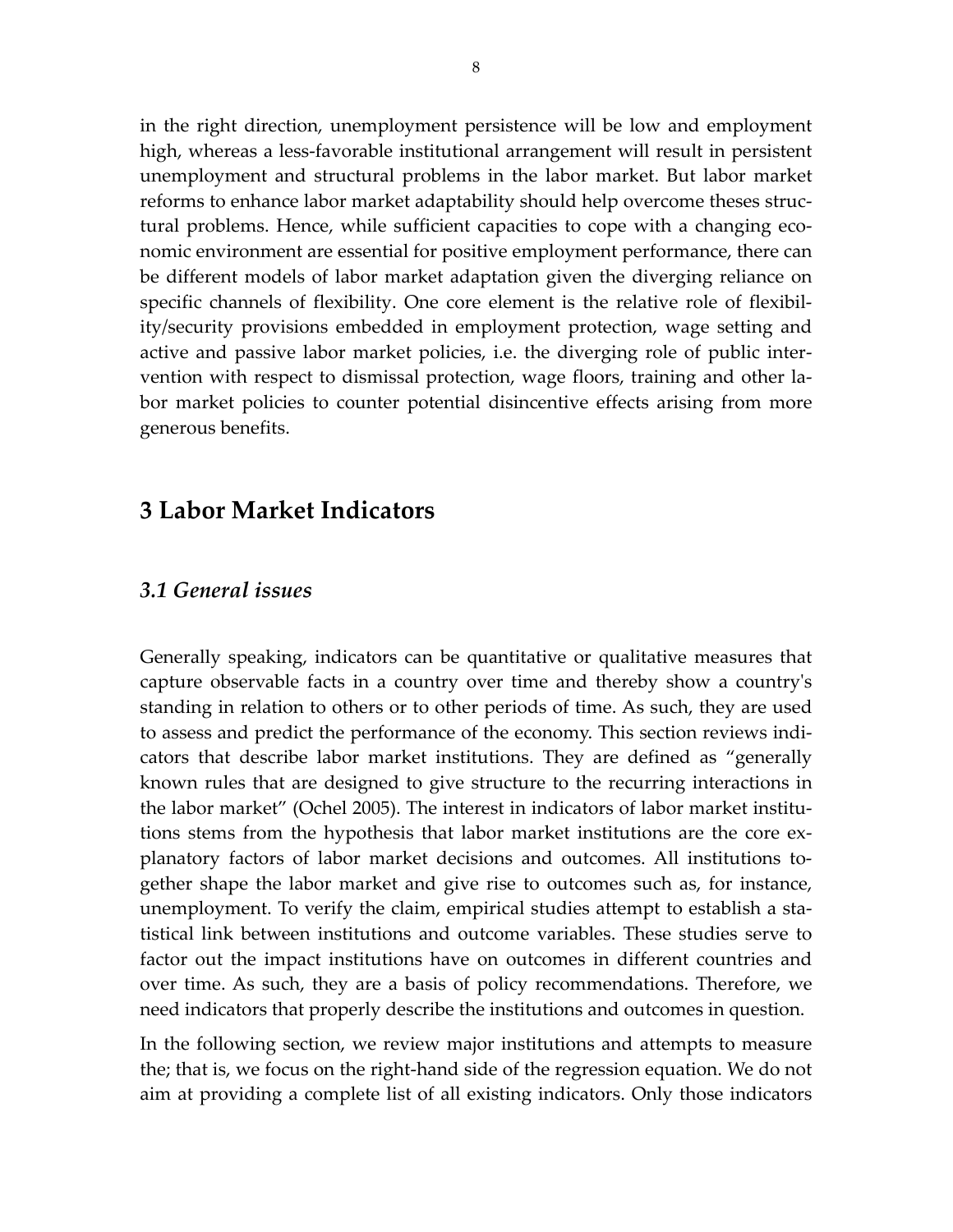will be mentioned that are most frequently used in empirical studies and that serve to illustrate how they are constructed.

Labor market institutions have many dimensions. Relevant information can be qualitative or quantitative. Of course, the latter case is easier to deal with because we can tell numbers apart. It is more difficult to handle qualitative information. For empirical analysis, this information has to be quantified. As a first step, in‐ formation must be grouped and common denominators need to be defined. Since we are interested in knowing something about relative positions, the next step involves rank‐ordering the groups. For this, we must have some concept of in‐ tensity or significance in mind. As a result, we get an ordinal measure. If we stop here, we assume implicitly that relative intensities are the same for all ranks. To circumvent this shortcoming, a cardinal measure can be created. For this pur‐ pose, we need a scoring system to make judgments about institutional featuresʹ relative intensities. The needed number of scores is not clear in the beginning. By assessing the magnitude of a featureʹs intensity we get a cardinal measure.

Single-dimensioned institutions are the easiest to deal with. We group the qualitative information, rank‐order it and assign scores. This gives a cardinal measure. If the data is already quantitative, we only have to make sure that units across countries and over time are the same and comparable. But most often, labor mar‐ ket institutions have many facets and are measured along many different dimen‐ sions. We then have detailed indicators with each capturing only one part of the whole picture. The problem is how to condense the information available in order to better grasp the overall picture. This relates to problems of constructing composite indicators. It basically involves the same steps as above. Additionally, we have to find a way to aggregate the detailed indicators into one indicator. To do this, after we have done the normalization, we assign weights to the detailed indicators. The detailed indicators then enter the composite indicator additively; other approaches are possible. As a general rule, the choice of weights should be guided by the relative importance of each detailed indicator. What we regard as relatively more or less important is a question of economic theory or statistical analysis. Weights are often simply based on subjective judgments.

Information on labor market institutions comes from many sources such as na‐ tional legislation, expert reviews and national or international statistical offices and other bodies. The comparability of data is especially impaired in a cross‐ country context. Statistical offices, for instance, apply different definitions and standards that may also change over time. Whether information about the labor market is comparable or standardized across countries and over time is questionable. Thus, all forms of measurement errors can arise. Where information is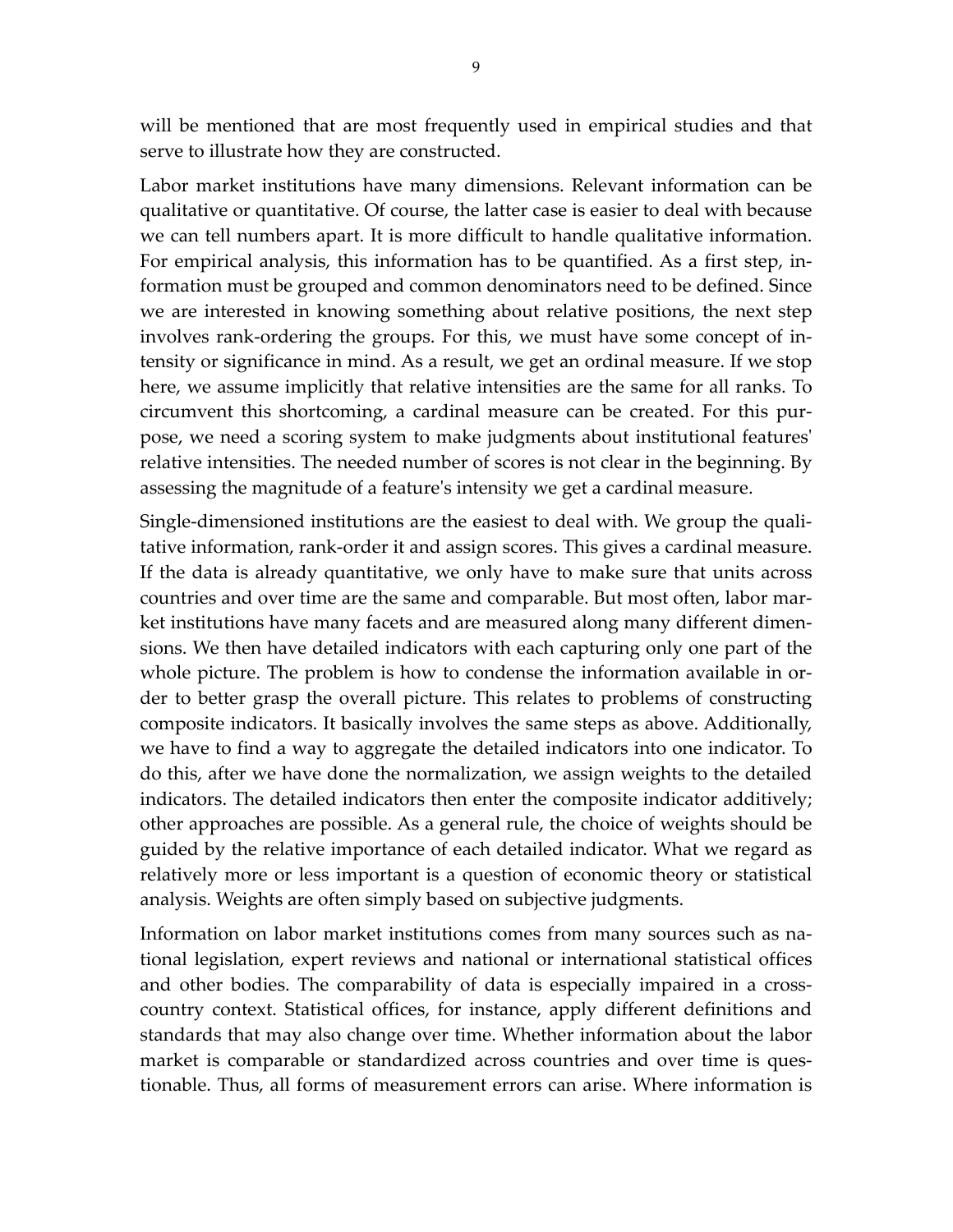only insufficiently available, researchers sometimes need to fill in the gaps. A va‐ riety of methods are at the disposal of researchers, though none are free of further assumptions that change the data sets interpretation.

Indicators exist for almost all labor market institutions. They differ with respect to the number of countries and time periods covered. Data is mostly available for OECD countries from the 1950s onwards. In the following, we discuss some widely used indicators.

#### *3.2 Employment protection*

Lazear (1990) was the first to link employment protection legislation (EPL) to un‐ employment and other labor market outcomes. He used weeks of notice and severance pay as a proxy for EPL. Later, Addison and Grosso (1996) revised Lazear's data. Grubb and Wells (1993) built the first composite indicator. They identified several dimensions of EPL and assigned scores to them. Using a rank of averaged rank procedure they obtained a first ordinal measure. The OECD (1999, 2004) proceeded in the same fashion but adopted a different aggregation scheme for the 18 detailed indicators and came up with weights based on subjective reason‐ ing. In order to obtain a time series, Blanchard and Wolfers (2000) had to interpo‐ late between the OECD data points for the late 1980s and 1990s and used Lazear's proxy to finally offer data covering the time period 1960–1999. Using Blanchard and Wolfersʹ data, Nickell et al. (2003) annualized the data points to derive a time series.

While the OECD until recently only provided data points for the late 1980s, late 1990s and 2004, the update of the OECD Jobs Study was supported with the first "true" time series with annual data on employment protection legislation based upon information on reforms (Brandt/Burniaux/Duval 2005). Brandt et al. look at the period 1985‐2003 and provide separate scores for EPL regarding temporary and permanent employment. Based on the OECD methodology and scoring sys‐ tem, Allard (2005a) reviews EPL changes and derives time‐series for OECD coun‐ tries. Allard bases his results on the ILOʹs International Encyclopedia for Labor Law and Industrial Relations and offers country scores for 1950‐2003 at the ag‐ gregate level.

The latest approach is by Amable et al. (2007). They also use the OECD data as a starting point. In order to fill the gaps, they look the Social Reforms Database maintained by the Fondazione Rodolfo Debenedetti (FRDB) that collects infor‐ mation on labor market reforms and assesses their impact to see whether they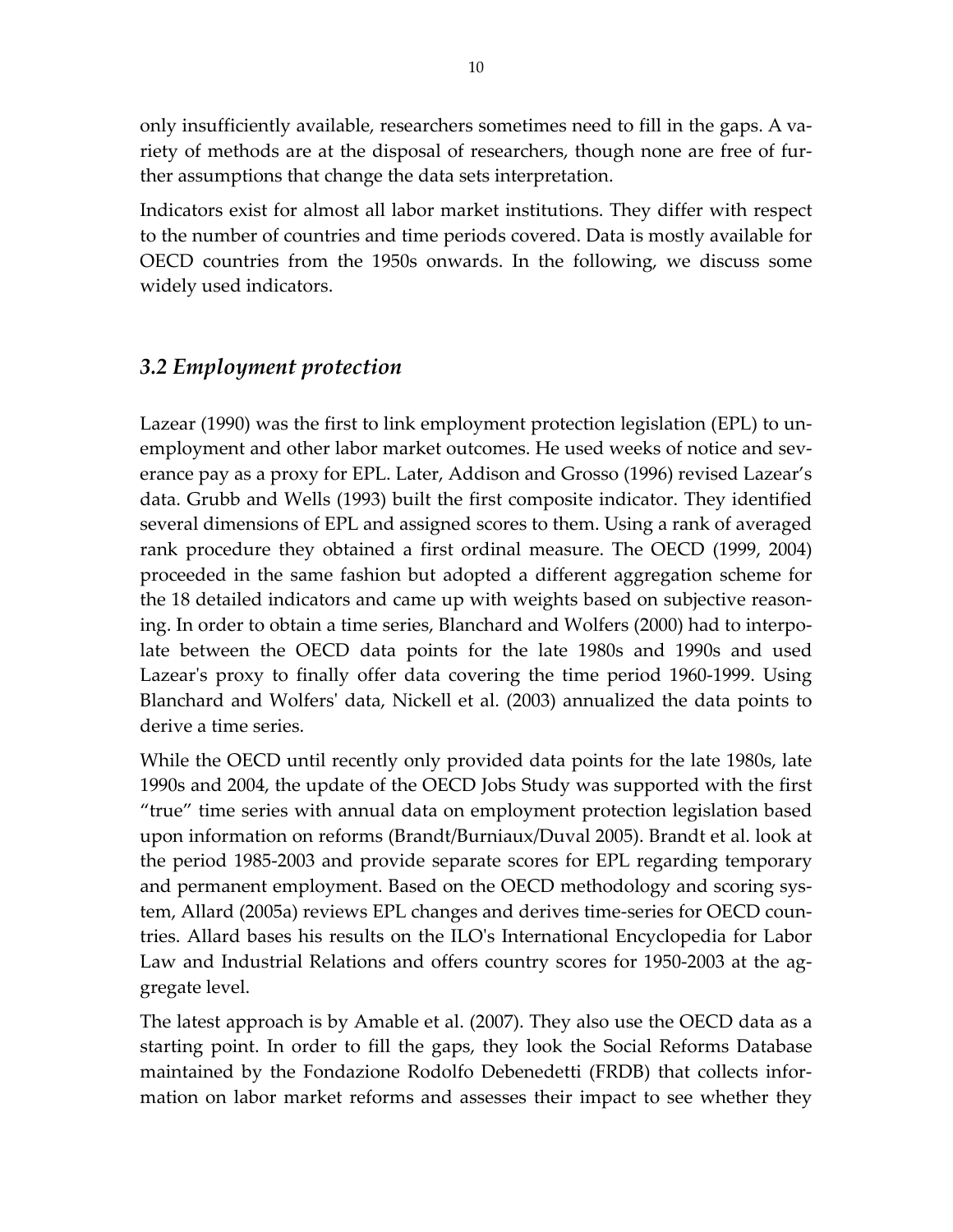have increased or decreased the flexibility of the system. The authors run OLS regressions with the help of this data to predict the evolution of the EPL indicator between 1980 and 2004. As such, the information in the database is used as prox‐ ies to describe changes in the overall EPL indicator. They then compare the result to those of Nickell et al. (2003) and to the three OECD data points and manually change their data to improve the fit. What may bring this approachʹs validity into question is that the data set does not only include information on employment protection legislation but also on reforms of working time or wage setting institu‐ tions. Moreover, it is not always possible to exactly assign the 18 OECD EPL categories to the information provided. It is, therefore, hard to argue that changes in wage setting institutions, to mention one example, serve as good proxies to derive a time series of the EPL indicator.

This last issue refers to the quest for a time series of EPL. We have Blanchard and Wolfers, Nickell et al., Allard, Brandt et al. and the last approach that try to pro‐ vide us with a complete panel. Neither Blanchard and Wolfers nor Nickell et al. offer arguments as to why their indicators are sufficiently reliable for use in em‐ pirical studies. Allardʹs and Brandt et al.'s approach are the most fruitful since they rely on raw data. Allard, however, fails to provide us with results of the de‐ tailed indicators. Therefore, we do not see another way except to regularly up‐ date the OECD data in order to extend the time series. Only pain‐staking work by referring to labor laws and other sources can accomplish this task. Any at‐ tempts apart from that are "rough approximations" that are used for empirical studies as a basis for "rough" policy recommendations.

All existing indicators share the feature that they follow a de jure approach. Their respective constructors look at codified rules or surveys of them and from these they determine the strictness of the rules. So far no EPL indicators are available that take up a de facto approach or, put differently, that take into account the di‐ mension of enforcement of these rules (see Bertola et al. (2000) for a discussion of this issue).

The indicators also do not include non‐legislated forms of employment protec‐ tion. EPL can be agreed upon in individual contracts or can be one outcome of a collective bargaining arrangement. These other forms of EPL may have different economic impacts across countries.

The indicators constructed so far all follow the OECD approach and provide (weighted or unweighted) averages of employment protection. The OECD indi‐ cator has three main categories (regular employment, temporary employment and collective dismissal) with the first two items having the same weight in the summary indicator. This implicitly means that these two domains have the same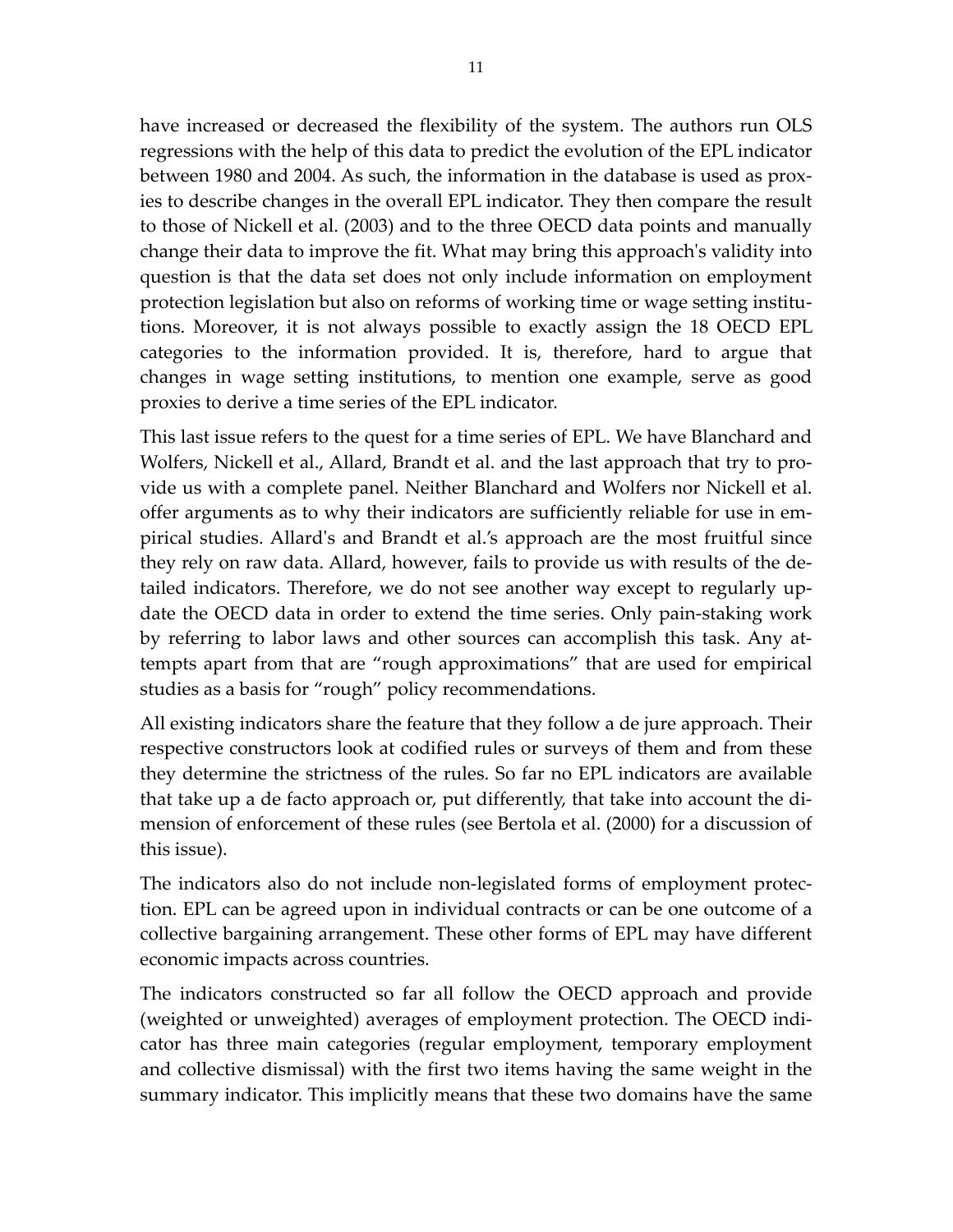economic impact, although different numbers of workers are affected. For the la‐ bor market, the differences between different regulation intensities applying for permanent and temporary staff may be of high relevance. It therefore seems questionable whether simply regressing EPL on overall employment or unem‐ ployment is a valid undertaking. Studies should, rather, identify sub‐groups of workers (e.g. regularly or temporarily employed) and regress the corresponding domains of EPL on them.

Having found a relationship between EPL and an outcome variable still does not tell us what has been the driving force behind this result. From the usage of the indicator we cannot tell whether rules governing temporary or regular employ‐ ment are responsible. We only know that EPL is bad/good and that we therefore should decrease/increase EPL strictness. But this result does not indicate which single item of EPL needs to be adjusted.

In summary, on the construction side of the indicators it seems most important to regularly update the indicator and take into account implementation issues. On the applied side, researchers should be clear about the appropriate dependent variable and the limited usage for policy advice.

#### *3.3 Taxation*

The literature identifies four different approaches to measure the tax burden and their impact on labor market outcomes: i) representative worker models, ii) ag‐ gregate/macroeconomic data, iii) micro‐simulations and iv) tax/benefit models. The tax burden on labor is expressed as a ratio of two numbers. The numerator comprises some concept of taxes that might be relevant to the burden put on la‐ bor; the denominator captures some concept of tax base. Relevant taxes include payroll taxes, social security contributions and income taxes that dependent workers pay. The inclusion of consumption taxes and capital income is contro versial and the same holds for the question of whether to allow for employers' voluntary contributions.

The OECD and its publication "Taxing Wages" uses models to assess the tax bur‐ den on labor on an annual basis. The strategy is fairly simple: It identifies an in‐ dividual called average production worker who works full‐time in the manufac‐ turing sector and earns an average wage. This worker may claim different tax re‐ liefs and benefits depending on the personal circumstances such as marriage and children. For each country, the OECD then applies the tax code and thus com‐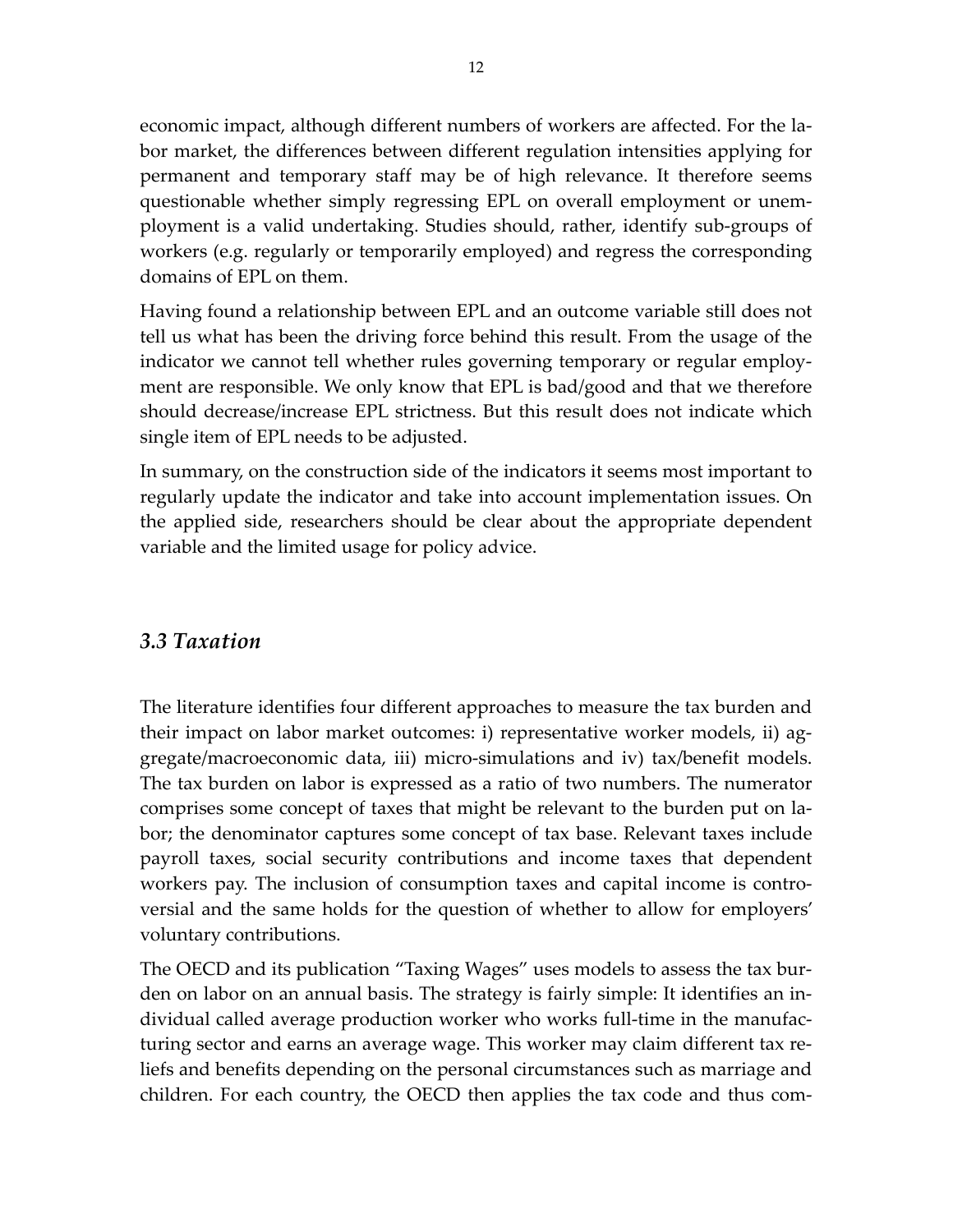putes the worker's net income. The OECD repeats the same analysis for different family types and income levels (as a percentage of the average production worker's income). From this data, it is easy to compute several relations, most importantly the tax wedge. In empirical studies, the tax wedge is then taken as a proxy for the tax burden on labor.

The second approach to measure the tax burden on labor is to use macroeconomic data. What the literature does is to derive effective (implicit) average tax rates. The only ingredient one needs is data on national accounts. From this, one extracts numbers on tax revenues and expresses these as a ratio of some defined aggregate tax base. The question left to the researcher is what to include in the numerator and denominator. Available indicators differ widely with respect to this, and, as a consequence, in magnitude. However, all indicators tend in the same direction and display high positive correlations (see De Haan et al. (2003) for further details). These authors give a comprehensive overview of recent indi‐ cators based on the aggregate data approach. OECD (2001), however, finds sig‐ nificant differences between indicators based on different methodologies. In ad‐ dition to that, it discusses shortcomings in great detail and provides a revised computation of tax ratios.

The last approach uses micro data. It is easy to assess tax rates at various aggregation levels and to disentangle the tax wedge for different income levels, types and household structures. Therefore, this approach seems preferable in order to assess the labor market participation decisions of different taxpayers. The Euro‐ pean Commission has set up a comprehensive tax/benefit model called EURO‐ MOD that covers 15 member countries. Sutherland (2001) provides a detailed documentation on this model. Given household income as an input, EUROMOD reports new income levels resulting from a changing policy environment. A ma‐ jor drawback of this method is that tax rules may be applied too mechanically. In essence, this charge also applies to the model‐based approach. Everything that is non‐standard is not sufficiently captured by the two approaches.

The fourth and last procedure is similar to the OECD's Taxing Wages approach and is called Benefits and Wages. The salient feature is that it takes benefits into account as well. As such, it is especially suited to study the tax/benefit labor sup‐ ply or work incentive effect of low‐income earners and unemployed. "Benefits and Wages" thereby offers insights into how benefits might affect incentives to take up a job. Data is available from 1998 onwards. The caveats regarding Taxing Wages pertain to Benefits and Wages, too.

All the measures of the tax burden discussed so far are average tax rates. In order to study the incentive effects of taxes we also need to have knowledge about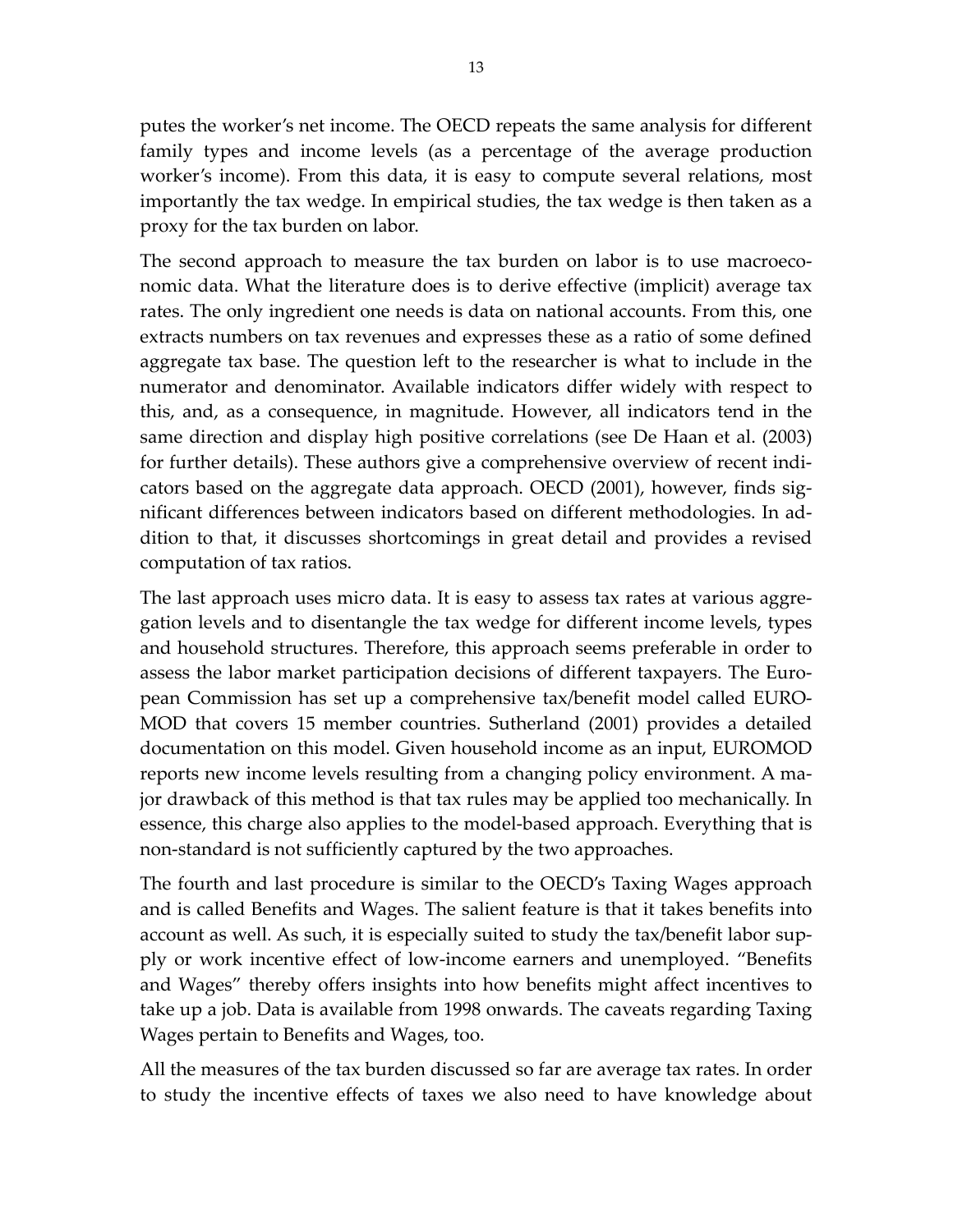marginal taxes – especially at the margin of whether to enter the labor market or not. Macro‐based tax rates cannot give us this measure, particularly when we study taxes and benefits together, because at this point the institutional features that apply to the claimants are crucial. In this case, micro‐ and model‐based ap‐ proaches prove useful. To derive marginal tax rates, McKee et al. (1986) use a representative worker approach, Immervoll (2004) applies EUROMOD and Car‐ one et al. (2004) use the OECD's Benefits and Wages approach.

What kinds of taxes are included makes the construction of the ratios more com‐ plicated. Some researchers argue to include consumption taxes since it is the pur‐ chasing power adjusted wage that counts for a worker. This view is certainly valid if we study the labor supply decisions. But if the interest lies more in the tax wedge, we can neglect consumption taxes because both wage earners and non-earners have to pay this form of tax and, therefore, the labor demand decision is unaffected.

We discussed the role of taxes in influencing individual decisions to enter the labor force or to extend working hours. The same approaches are used to study questions of voluntary early retirement. To be more precise, the literature distin‐ guishes between pull and push factors referring to the financial system and em‐ ployment conditions, respectively. In addition to the usual tax and social security schemes, the design of retirement and pension systems influences workers' behavior to leave the labor force before the standard age of entitlement. Studies use micro data at the country level (e.g. Gruber/Wise 1999, 2004, Schils 2005) or ag‐ gregate data (e.g. Blöndal/Scarpetta 1999, Burniaux et al. 2003, Duval 2003).

For studies of the household context, the model- and micro data-based approaches also allow for the inclusion of a second earner or other forms of de‐ pendencies. For instance, the OECDʹs Taxing Wages reports numbers from a working spouse that earns a certain fraction of the average production worker's income. The macro‐ and model‐based approaches only look at one individual tax payer. That is why they provide us only with one number that is then taken to be the economy's overall tax rate. But depending on the tax code's progressivity and the wage distribution, this measure may be flawed. The last approach seems to be more successful by relying on micro data.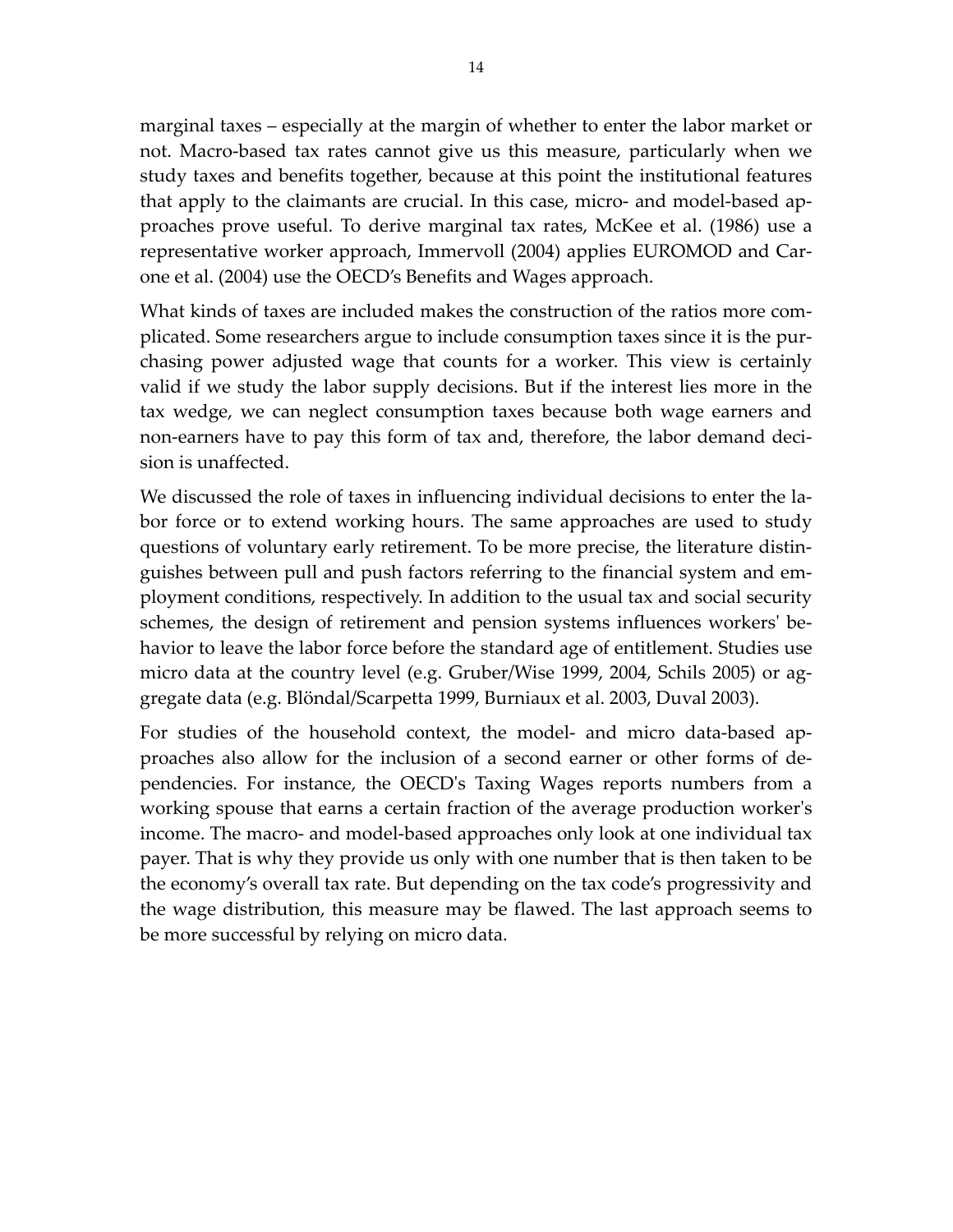#### *3.4 Benefit Generosity*

The generosity of the unemployment insurance (UI) system has many facets that determine labor market participation or search effort decisions. It refers to the unemployment replacement rate, the duration of entitlement, other eligibility criteria that specify insurance coverage and recipients and to availability rules that define search effort requirements and the suitability of a job offer. Finally, the system has various sanction mechanisms available should a claimant not fulfill certain requirements and conditions. All of these different dimensions together make up the system's generosity and, thereby, an unemployed individual's welfare.

The measurement of the replacement rate is subject to the same problems as the Taxing Wages approach. There is not one single replacement rate that applies to all workers. In addition, workers are entitled to receive benefits for varying peri‐ ods of time depending on other labor market characteristics such as age or the length of the previous employment period. Hence, all measures of the replace‐ ment rate have some average worker or household in mind. Whether it is a suitable average for the purpose of empirical studies is unclear.

The OECD calculates replacement rates for different representative workers, household compositions and earnings levels. Applying the specific country rules gives a gross replacement rate. These results, however, give a misleading picture because they do not account for variations in the replacement rates. Those may come from the different consideration of the tax system and other benefits. To tackle this problem, the OECD calculates net (after tax) replacement rates.

It has become evident that it is insufficient to only look at the replacement rate. Rather, we need to include more dimensions of UIʹs generosity. Allard (2005b) calculates an indicator that captures both the gross replacement rate, taxes on benefits, the duration of collecting benefits and eligibility criteria. The last point has been researched by the Danish Ministry of Finance (1998, Hasselpflug 2005). It conducts a survey and asks for the conditions that the unemployed must meet in order to collect benefits. Scores assigned to eight categories, subjectively weighted, give an overall indicator. Yet, this indicator is less than conclusive with respect to the country ranking.

Scruggs (2006) adopts a different approach. He calculates an expected welfare benefit that is the product of the income replacement and coverage rate of three social security regimes: unemployment, sickness and pensions. As such, the measure looks not only at the UI system. Yet, the approach by Scruggs is helpful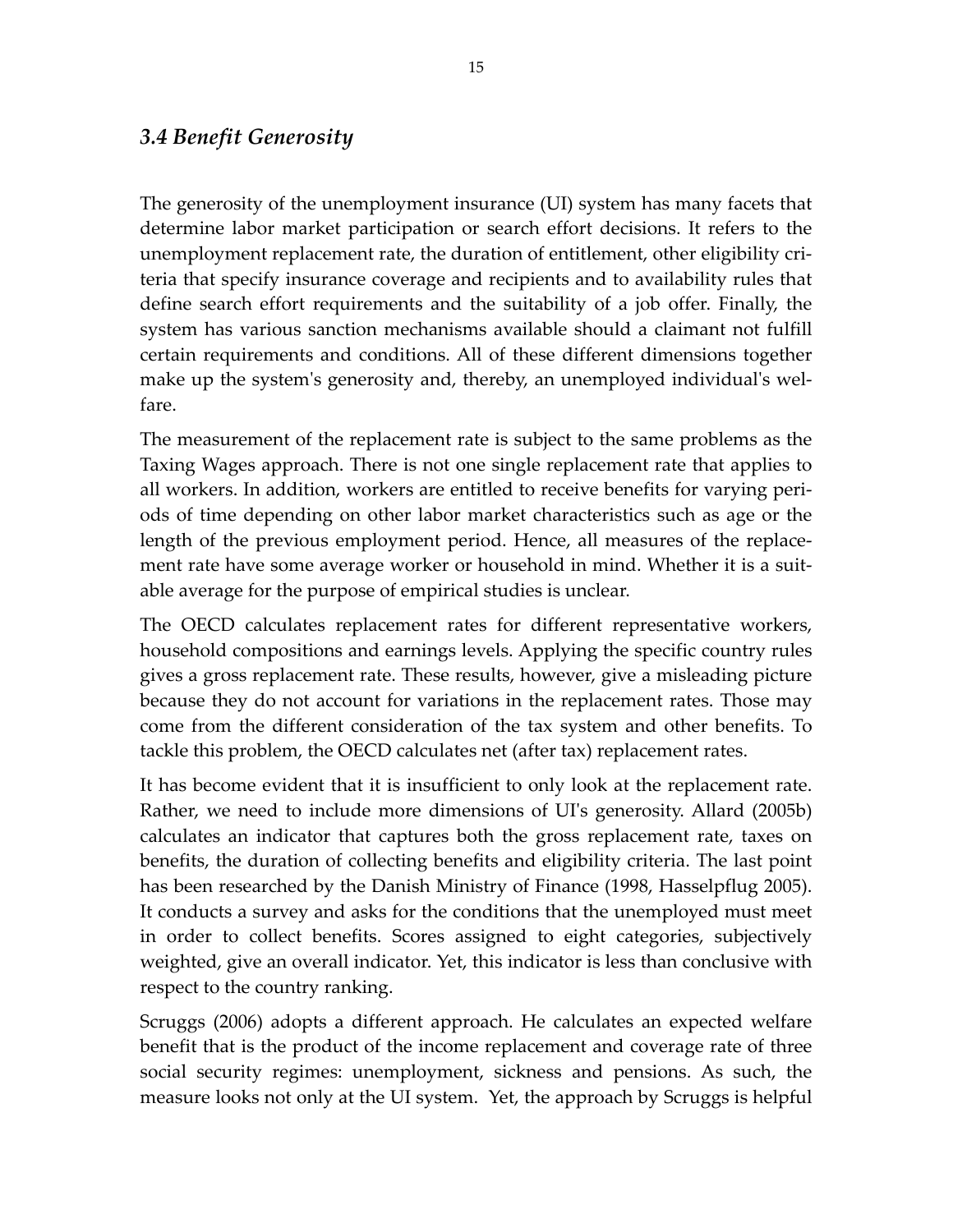as it takes coverage into account. In a similar fashion, Vroman (2007) calculates benefit generosity as the ratio of annual unemployment compensation payments, i.e. unemployment insurance and assistance, to the average number of recipients normalized by average wages.

In contrast to spending ratios, the aforementioned indicators consider the incen‐ tive consequences better. Claimants seldom know how much money is spent on social security in total. What matters to them is the whole setup of the system that specifies waiting periods, eligibility conditions, duration, replacement rates and availability rules. Simple spending ratios do not include information of this kind. To put it differently, it does not matter how much but, rather, how money is spent on social security.

#### *3.5 Active Labor Market Policies*

In order to better assess active labor market programs, OECD Employment Out‐ looks and European Commission publications annually report numbers on par‐ ticipants and public spending. Since the range of programs is extremely wide, there are eight categories that capture the dimensions of active labor market poli‐ cies. Only targeted programs are included, that is, only means to fight current or prospective unemployment are considered. The numbers are expressed as GDP ratios or as expenditure per unemployed person. The tables mostly report gross numbers – that is, taxes and other deductions are not taken into consideration.

The spending ratios and numbers on participants do not provide us with infor‐ mation on the programs' success. This is the aim of evaluation studies. Spending ratios are another ingredient of the cost-benefit analysis. Expenditure data on active labor market policies cannot shed light on the potential use of active schemes for activation purposes, i.e. making benefit receipt dependent upon participation in training measures and public employment offers. Expenditure data does not allow for the interpretation of active schemes either as "benevolent" supporting measures or "work test" programs. Hence, they cannot be taken as a proxy for activation.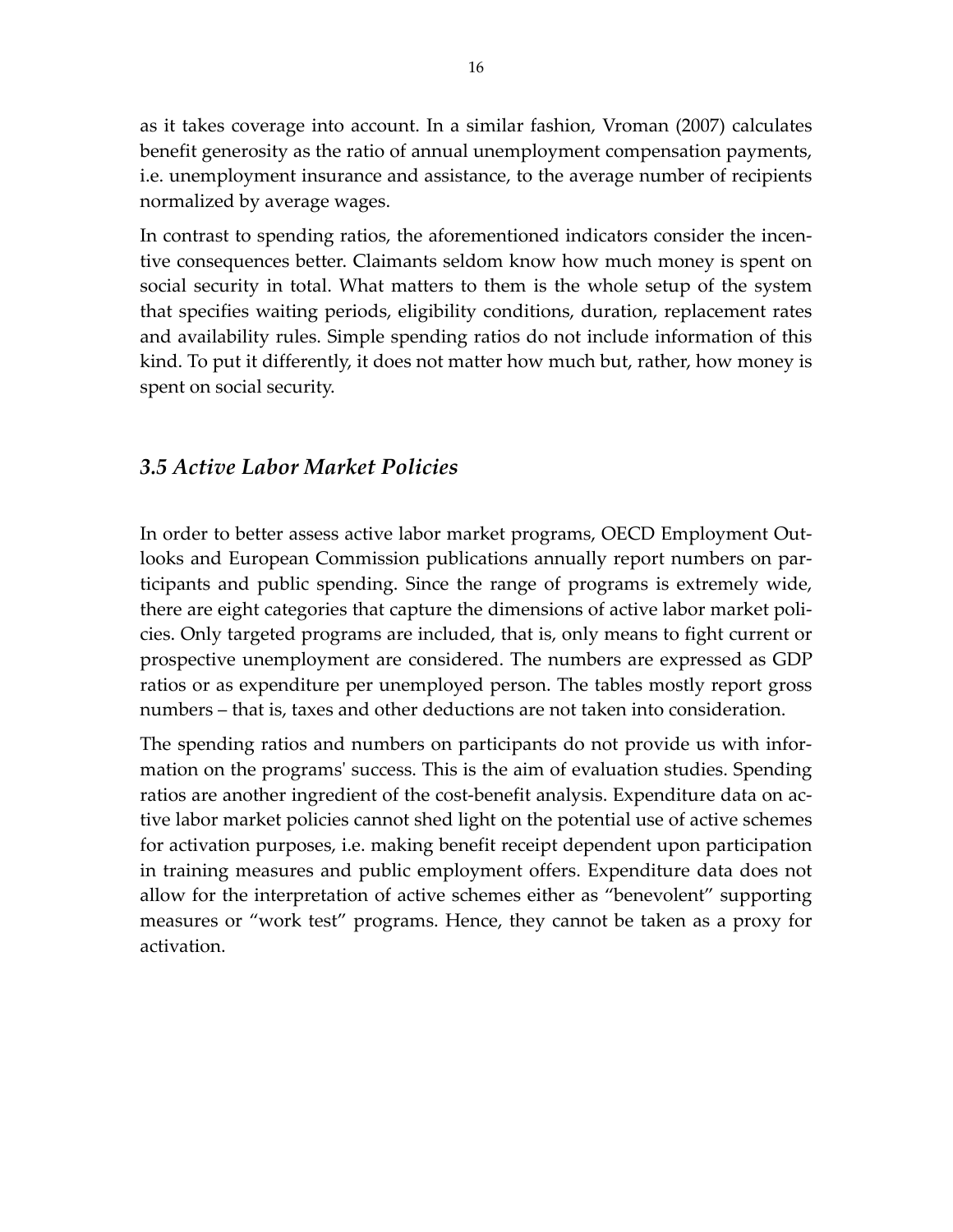#### *3.6 Wage Setting*

This section discusses measures of how employees and employers can decide on the terms of their labor relations. Those terms comprise questions of wage‐ setting, working time and procedures, health and safety regulations or even forms of employment protection. The literature usually concentrates on wagesetting issues, which are studied under four headings: i) trade union density, ii) collective bargaining coverage, iii) centralization and iv) coordination. To obtain numbers on i) and ii) is relatively easy compared to iii) and iv) the reason being that union density and coverage are already expressed in numerical terms. Measures of corporatism, i.e. centralization and coordination in the wage bargaining process, involve subjective judgments that may give rise to measurement problems.

The study of wage setting institutions usually starts by looking at the union den‐ sity. It gives a measure of unionsʹ presence in the labor market and of their strength to give voice to their demands. Union density is defined as the ratio of active and/or inactive union members and employed workers. The net union density adjusts for active members and is mostly used in empirical studies. Based on Visserʹs calculations using the model set up by Ebbinghaus and Visser (2000), the OECD Employment Outlooks (2004, 1997, 1994) provide numbers. Data exists for the 1970s, 1980s, 1990s and 2000 for almost all OECD countries.

A union‐negotiated contract gets even more weight if it applies to non‐union members and non‐affiliated employers as well. This is summarized by collective bargaining coverage. Other factors are extension and enlargement mechanisms. Extension mechanisms rule that a collective agreement is binding within a sector or region regardless of whether employers participate in the wage‐setting proc‐ ess. Enlargement goes beyond this and specifies that the collective agreement is binding in other sector or regions. Brandt et al. (2005) construct an indicator that accounts for extensions and enlargement. Coming from labor force surveys, EIRO (2000) and other official reports, the OECD provides numbers on collective bargaining coverage. Unfortunately, we are not able to precisely factor out the coverage rate due to extension or enlargement mechanisms. Furthermore, we do not have numbers on employersʹ affiliations. Clearly, these are missing parts of the overall picture of how labor market agents organize themselves.

Centralization and coordination are measures of corporatism. Basically, the cen‐ tralization indicator should tell us the level of bargaining and the number of people affected by the outcome. The measures should account for the level itself,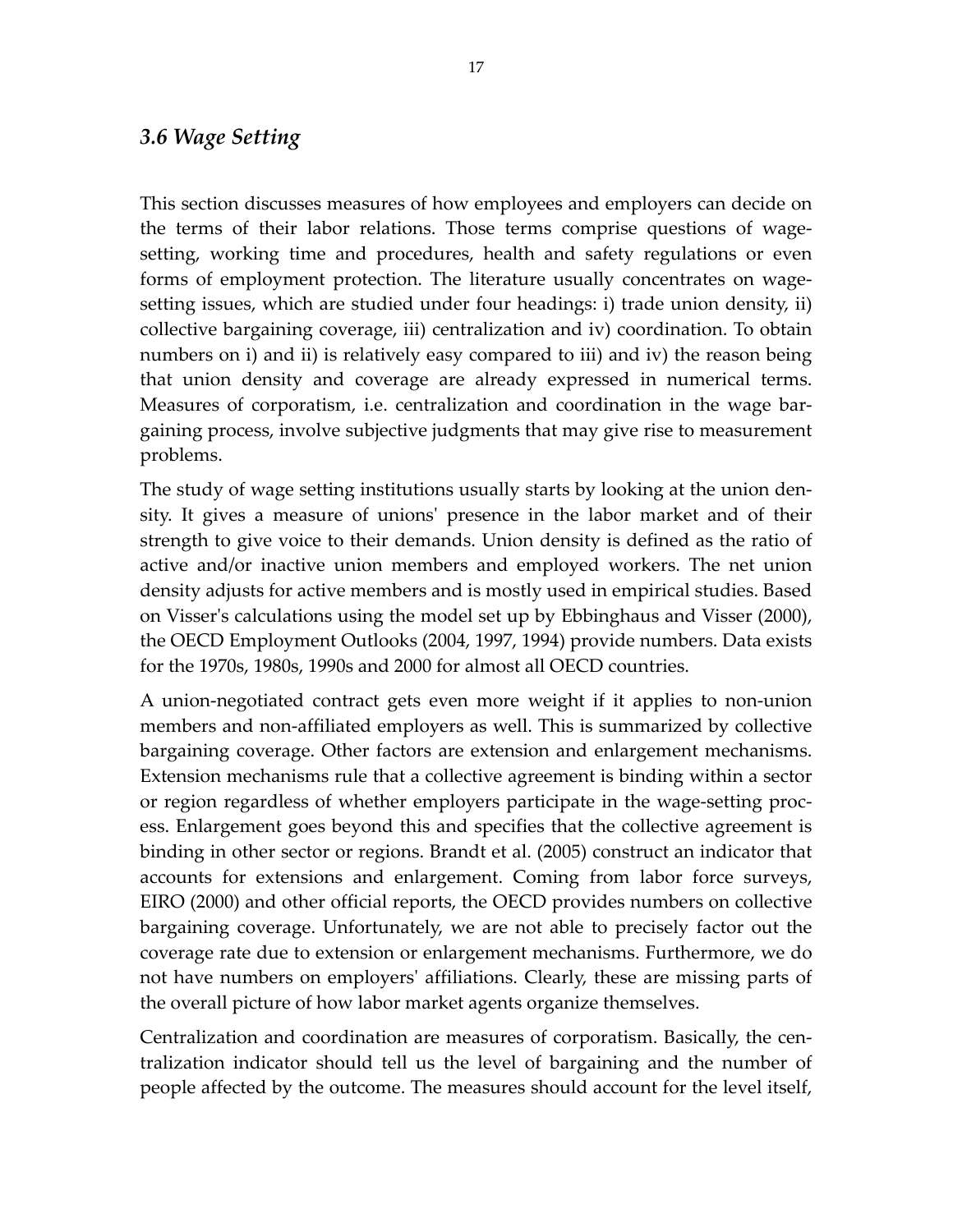the share of the workforce whose wages are determined at the corresponding level and the degree of horizontal centralization (Kenworthy 2001). Negotiations can occur at any level from the firm to the industry and up to the national level. Moreover – and this makes the whole quantification exercise complicated – multiple levels with varying authority may be involved in the process. Iversen (1999) tries to incorporate the connections between the different levels better by assigning weights to three bargaining authority levels – centralized, intermediate, de‐ centralized – and thereby sheds light on the different structural characteristics within the bargaining process. Iversen then applies an aggregation scheme that also accounts for union density. Traxler et al. (2001) look at the actual level of the bargaining process. They include the influence of lower‐levels on the outcome and the share of the workforce covered. Additionally, they take note of the degree of horizontal centralization. By judging each level's impact on wages on a case‐by‐case basis, they assign scores to the countries from a range of twelve points. Each score considers mixtures of bargaining levels and accounts for share of workers collectively bound by the corresponding bargaining agreement. Addi‐ tionally, the OECD (2004) provides numbers on five‐year averages from 1970‐ 2000. It identifies five levels of centralization ranging from the company/plant level to central‐level agreements.

Wage coordination captures the extent to which low-level bargaining parties are able and willing to internalize their actions. Or, as Kenworthy (2001) puts it, "it refers to the degree of intentional harmony in the wage‐setting process." Soskice (1990) argues that it is a broader concept than centralization. Wage centralization as such is only one means to achieve coordination. Other modes include state‐ imposed centralization, guidance of lower‐levels by peak‐level organizations and pattern‐setting by a powerful sector or group of firms (Kenworthy 2001). Soskice (1990) ranks countries according to five‐point range for the late 1980s. Layard/Nickell/Jackman and the OECD, among others, adopt this approach as well. As a result, the OECD provides data points from 1970 to 2000. Following a different track, Traxler et al. look at the coordination activities by the major bar‐ gaining partners and put them into six categories. Each of the indicators men‐ tioned so far have in common that they aim at measuring the actual degree of coordination achieved. Kenworthy (2001) adopts a different approach and tries to form expectations over the coordination activities by looking at the wage set‐ ting arrangement. He sets up a database for 18 OECD countries covering the time period 1960‐2000. In his publication he provides extensive explanations how he comes up with his five point scoring scheme. Traxler et al. (2001) do not only look at centralization and coordination but also at the extent to which lower level bargaining partners (the rank and file) actually follow the agreements reached at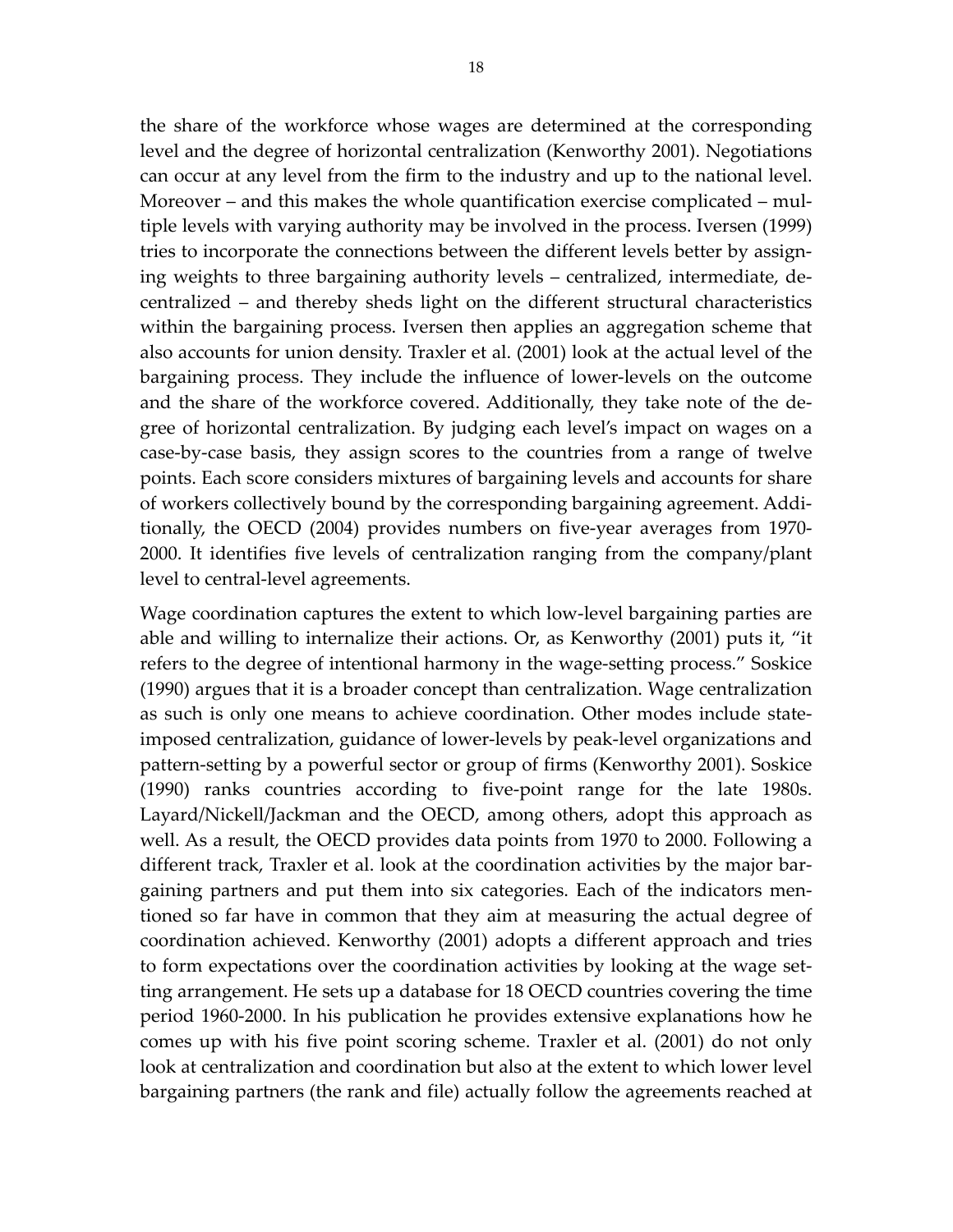<span id="page-18-0"></span>higher levels. In this sense bargaining governability refers to the degree of verti‐ cal coordination. Using Traxler et al.ʹs information, the OECD (2004) derives a cardinal indicator for 2000 based on scores on a scale form 1 to 4. A time series is not available, however, as the OECD argues, we may safely assume that practices have not changed in recent decades. Composite indicators of centralization and coordination usually exclude information on vertical coordination.

The 1994 OECD Jobs Study suggests a further decentralization of wage bargain‐ ing. One such means is to introduce opening or opt‐out clauses that give the right to companies to re‐negotiate collective bargaining agreements at a lower level. Data on this is scarce and what is available does not seem to warrant changes in the existing OECD rankings (OECD 2004).

Besides the indicators above, binding minimum wages influence labor supply and demand. For the purpose of international comparability, the Kaitz index (Kaitz 1970) gives a relative measure of the minimum wage that also takes the share of the population covered into account. Immervoll (2007) also puts many numbers on minimum wage, labor costs and taxes together. Additionally, the OECD and Eurostat maintain databases on minimum wages and report them on a regular basis, i.e. on the levels and the coverage of statutory (and generally binding) minimum wages. The European Foundation for the Improvement of Living and Working Conditions (Eurofound) and its European Industrial Rela‐ tions Observatory (EIRO) regularly offers information on minimum wage sys‐ tems in Europe. It distinguishes between statutory national minimum wages and minimum wages being part of a collective bargaining agreement. Additionally, it provides panel data from the late [1](#page-18-0)990s onwards.<sup>1</sup>

Many other labor market institutions can prove crucial in determining labor market outcomes. Although the OECD reports numbers on working time, we do not know much about its flexibility. In most countries, working time agreements are part of collective bargaining contracts that not only specify a fixed amount of time. Rather, they give discretion or guidelines to employers to adjust the work‐ ing time if necessary. Indicators capturing the varying degrees of working time flexibility are still missing.

 $\overline{a}$ 

<sup>1</sup> Available online at:

http://epp.eurostat.ec.europa.eu/portal/page? pageid=1073,46870091& dad=portal& schema=PO [RTAL&p\\_product\\_code=earn\\_minw\\_cur](http://epp.eurostat.ec.europa.eu/portal/page?_pageid=1073,46870091&_dad=portal&_schema=PORTAL&p_product_code=earn_minw_cur), <http://stats.oecd.org/WBOS/Default.aspx> and <http://www.eurofound.europa.eu/eiro/2005/07/study/tn0507101s.html> (June 2007).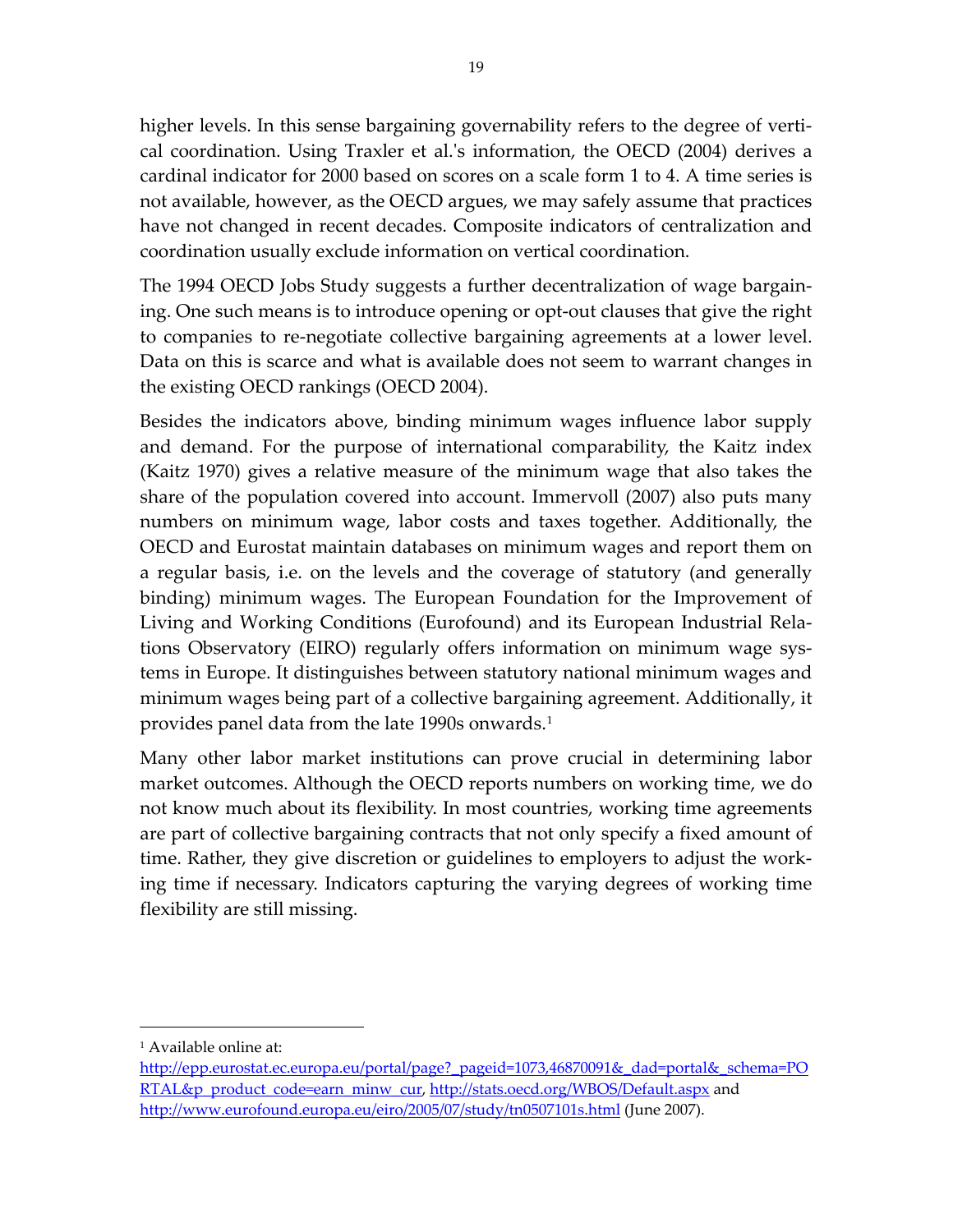#### <span id="page-19-0"></span>*3.7 Adjacent Policy Areas*

So far we have looked at labor market institutions. Some researchers investigate other institutions and link them to the labor market. Oswald (1996) finds that the degree of home ownership has a negative effect on employment as it hinders employee's mobility. He puts together data, mainly collected by the United Nations, and runs regression with the ratio of homeowners being the right hand side variable. So far there is no systematic collection of data of this kind.

Nicoletti et al. (2000) or Conway et al. (2006) study product market regulations which refer to the rules of competition in the markets. The indicators include information on state control, barriers to entry, involvement in business operations and market structure. All researchers build composite indicators that allow for a comparison of OECD countries and describe the situation in the late 1990s and 1975‐2003, respectively. An innovative feature of the first indicator is that the weighting scheme is not subjectively based since the authors use factor analysis to extracts weights from the data. For illustrative purposes they apply this tech‐ nique to the OECDʹs EPL indicator without, however, finding major changes in the country orderings. Both indicators differ with respect to their data sources. Nicoletti et al. (2000) rely on questionnaires sent to national governments whereas Conway et al. (2006) look at the OECD International Regulation Data‐ base.[2](#page-19-0)

Family‐friendly employment policies aim to encourage more women to take up jobs. Bassanini and Duval (2006) study the usual tax incentives and family‐ related benefits. In addition, they consider parental leaves and childcare subsidies. Moreover, there is an OECD Family Database available that includes data on the usual labor market characteristics and also on public policies for families and children.

To study the impact of education and training on labor market performance, the UNESCO/OECD/EUROSTAT (UOE) database on education statistics, which is also the basis of the OECD series Education at a Glance, offers a wide set of indi‐ cators. In addition, the OECD provides earnings‐related data and numbers on pupil and adult performance (PISA and IALS).

 $\overline{a}$ 

<sup>&</sup>lt;sup>2</sup> www.oecd.org/eco/pmr (June 2007) offers more information and datasets.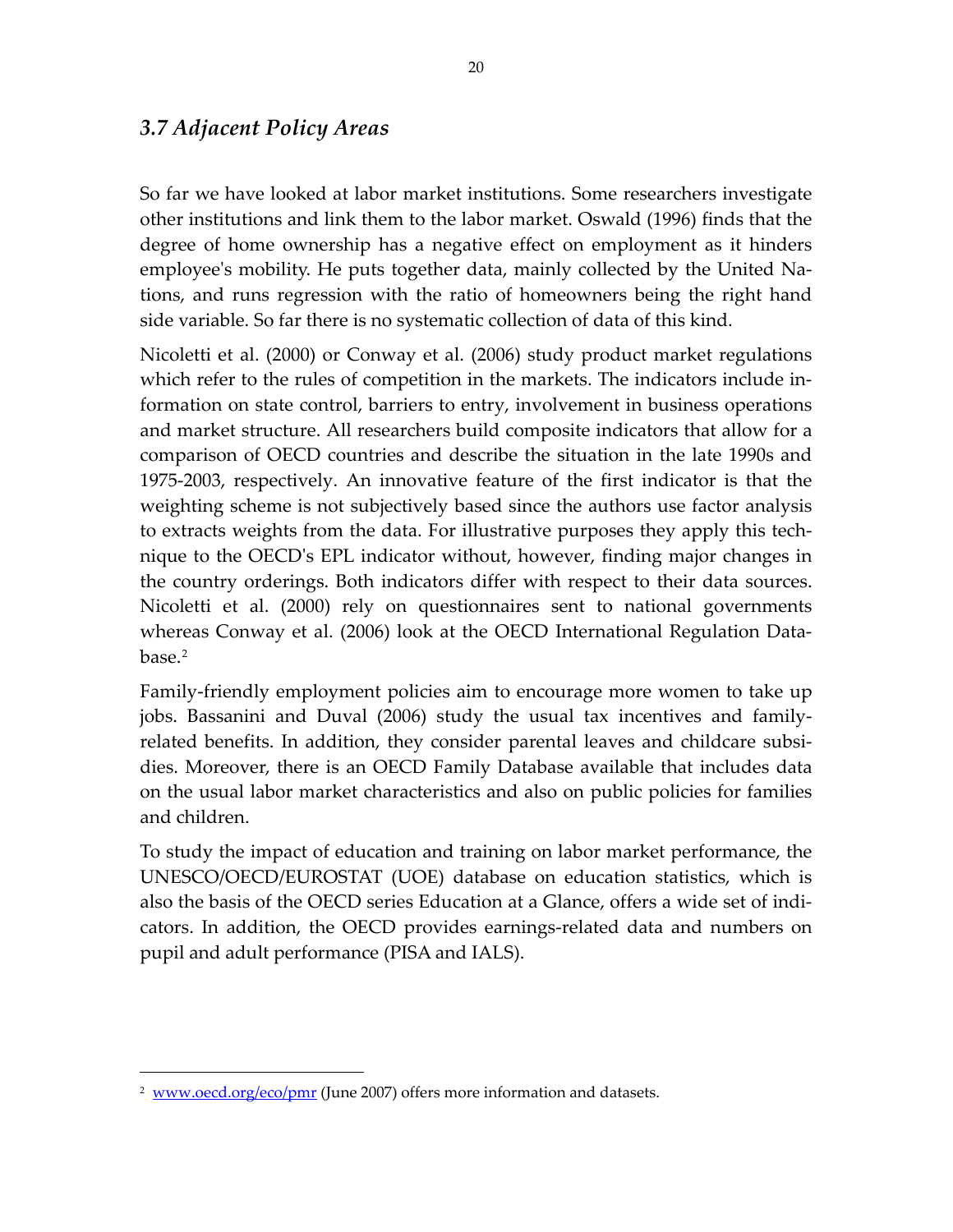#### *3.8. Alternative Survey Data and Overall Indices*

All indicators discussed mostly rely on statutory data. Researchers look at writ‐ ten rules and derive the indicators from them. The discussion of EPL indicators, only to mention one example, has meant that these indicators neglect the consid‐ eration of enforcement issues. As a consequence, there is a gap between what rules specify and what actual behavior is. Also for this reason, some researchers conduct surveys and ask employees, employers or other experts about their assessment of institutional provisions or their actual behavior and combine this with "hard" data. Prominent examples are the World Competitiveness Report, the Global Competitiveness Report, the Global Labor Survey or the Economic Freedom of the World indicator, published by the International Institute for Man‐ agement Development, the World Economic Forum, Chor and Freeman (2005) and the Fraser Institute, respectively. Though the surveys are different in scope (competitiveness, economic freedom, labor practices), they also include intersec‐ tions with labor market institutions (Ochel 2005). To take EPL as an example, the OECD indicator and the survey data set a bandwidth in which the true regula‐ tion pattern may be located. Whereas indicators on statutory data may under‐ state, employers' survey may overstate the true extent and impact of the regulation in question. The enforcement component may partly explain the difference. But this is only a hypothesis and is not being discussed any further here.

Recently, the Ifo Institute has developed a new indicator called Institutions Cli‐ mate Index (2007). Primarily focusing on the beneficial determinants of growth, this index could be easily used to assess the labor marketʹs performance. It is a composite indicator that uses factor analysis to derive the weighting scheme for the detailed indicators.

The only attempt at an overall indicator of labor market adaptability so far was presented by Algoé/Alphametrics (2002) for the EU 15, Japan and the United States. This was conceived as a project to develop an indicator that integrated individual behavior, institutions and the external context in an interactive way, thus going beyond institutional factors and relying mainly labor market outcome variables. The study proposes a set of indices that stand for different dimensions of labor market adaptability such as labor availability, education and training, job mobility and working time flexibility – with some reference being made to institutional variables such as employment protection and unemployment insurance benefits. Hence, while this allows for interactions between different dimensions of adaptability as well as for specific national patterns and country clusters, the approach is not primarily institutional and, in a way, incomplete.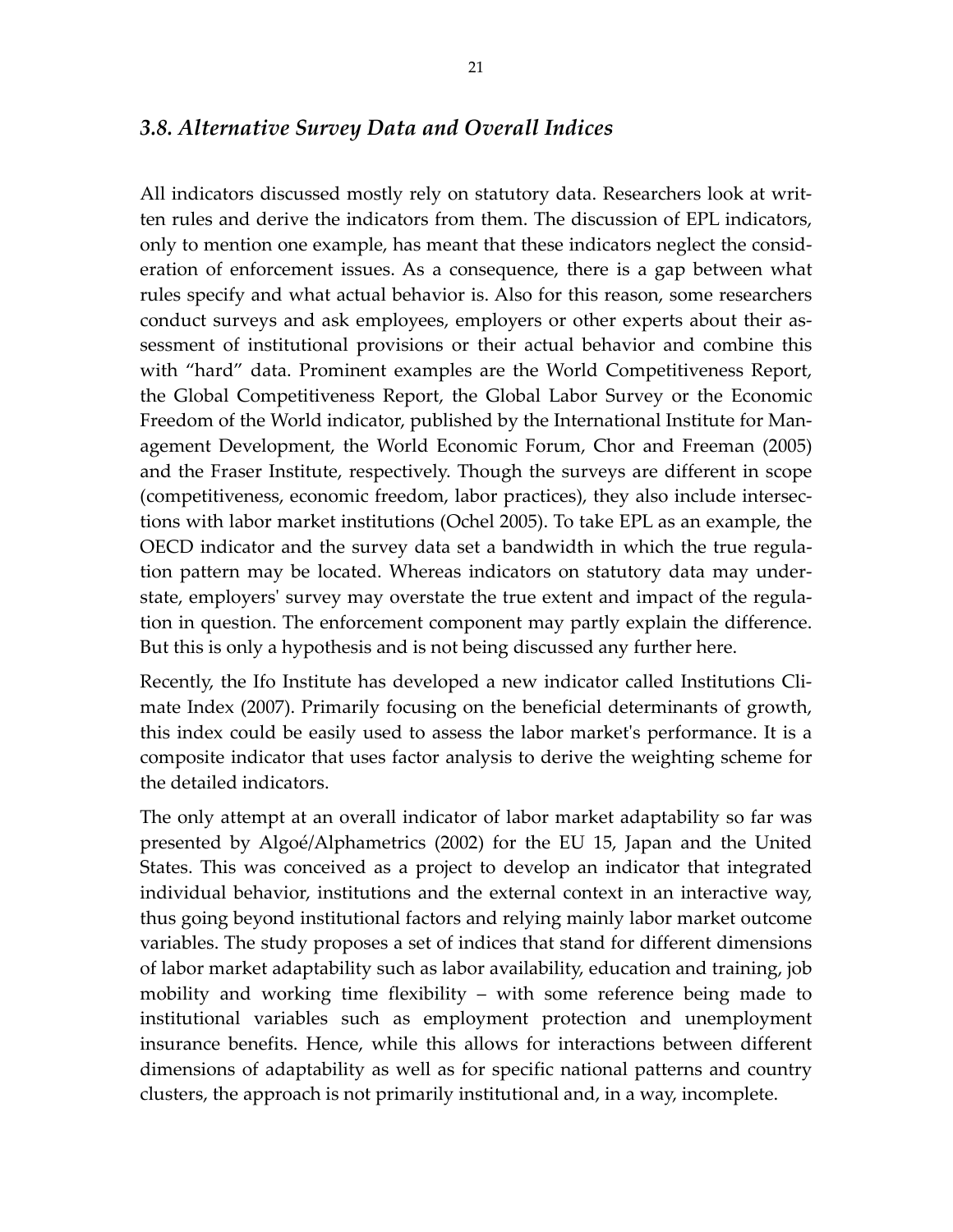#### *3.9 Comparative Datasets on Labor Market Reforms*

Many researchers have set up data sets for comparative studies of labor market institutions. All these data sets have one thing in common: They draw heavily on OECD publications and data. These data sets aim at giving a comprehensive summary of the state and evolution of labor market institutions in OECD coun‐ tries.

At the forefront, various issues of the OECDʹs Employment Outlooks provide a great many numbers on labor market outcomes, employment protection, social spending, active labor market policies and collective bargaining. Taxing Wages and Benefits and Wages are the OECDʹs publications that report on an average production workerʹs take‐home income. Brandt et al. (2005) provide an extensive review of labor market reforms after the adoption of the OECD Jobs Strategy in 1994. They provide qualitative information on labor taxes, EPL unemployment benefits, active labor market policies, retirement, wage bargaining and working time.

Using information on 44 types of policies grouped into the above‐mentioned seven categories, the authors construct two additional indicators regarding the reform effort. The first one, the so-called "reform intensity indicator," looks at all policy changes that took place in the OECD countries regardless of whether or not they were in accordance with the Jobs Strategyʹs recommendations or not. By using of an equal weights aggregation scheme for all 44 policy items, they calculate an overall indicator. The second one, the so-called "follow-through ratio," only accounts for those policies that comply with OECD recommendations. Al‐ though the indicators provide us with information on the intensity of reforms, they do not tell us much about their coherence. The OECD policy recommenda‐ tions ask for comprehensive reform packages rather than for "piece-meal" reforms. The indicators cannot make such a distinction. Moreover, the results themselves are questionable since the authors conduct a sensitivity analysis by regarding the weighting scheme by means of the "random‐weights" technique. Apparently, weights can have a huge impact on the ordering of the countries. To sum up this approach, the assessment of reforms is very general. The indicators do not show any interactions or complementarities between the different re‐ forms.

Two quite similar sources of qualitative information on labor market reforms are the LABREF (Labor Market Reform) Database developed by the European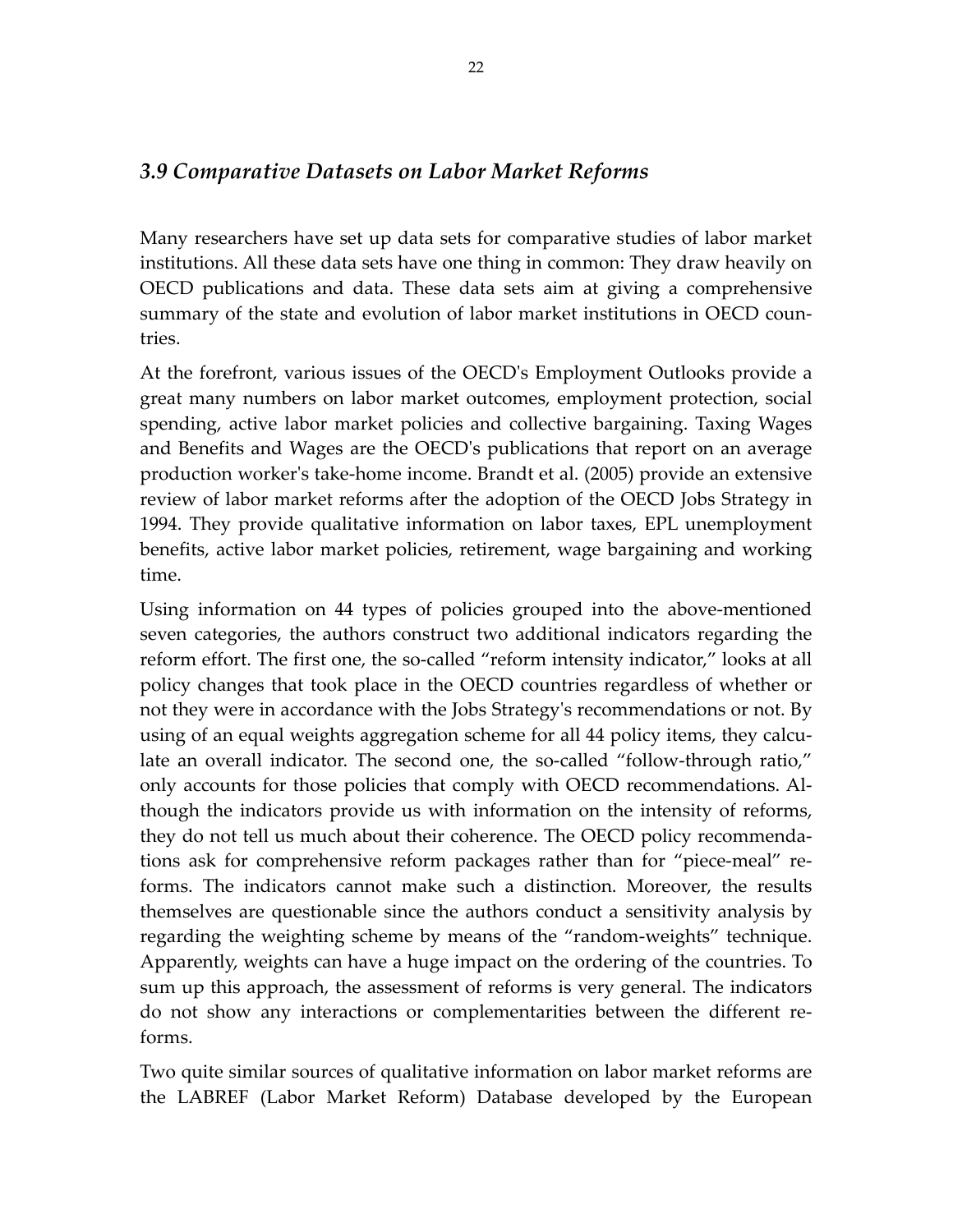Commission and the Fondazione Rudolfo DeBenedetti Social Reforms Database. LABREF aims at providing information on the design of reforms in nine policy domains that comprise 36 areas of intervention and allows tracking of them by country and over time. Each policy reform is then assessed along 13 key features. Those include budgetary costs, who is affected, enforcement and monitoring procedures, whether the measure requires interaction with other areas, the context of the measures in terms of a policy package, the role of social partners, the main impact on labor demand, supply and wages – that is, the influence on the matching process. The constructors are very careful about making judgments or foreclosing the indicators' impact on some concept of the labor market's wellbeing. The only slight exception is that they make a prediction about the impact on labor supply and demand but without discussing long‐term effects. Finally, the database not only delivers information on the de jure dimension of policies but also, and more importantly, on policy packages and about the ways in which labor market agents are involved. The database draws on the ILO Database of Conditions of Work and Employment Laws, EIRO, OECD country reports, IMF, National Action Plans and other national sources. So far, information is only available for the EU‐25 in 2004 and 2005 (soon to be updated). A backdating is planned up to 1996 (see e.g. Arpaia et al. 2005 for a first attempt at assessing re‐ ported reforms in a qualitative and descriptive way with some political economy considerations regarding the scope and packages of reforms).

The FRDB Social Policy Reforms Database has at its core elements of the labor market and the welfare state in Europe. It focuses on four reform areas: EPL, public pension systems (PEN), non‐employment benefits (NEB) and migration policy (IMM). It covers the EU‐14 and the period 1987‐2005. For each policy re‐ form, the dataset contains a short, qualitative description along with an assessment of the reform's scope and whether it has increased or decreased EPL flexibility or the pension system's generosity. As such, this approach only keeps track of changes, but does not compare them. Moreover, it is not totally clear what the difference between a marginal and a structural reform is.

Other sources of qualitative information on labor market reforms include data‐ bases maintained by ILO that cover minimum wages, maternity protection and working time, MISSOC, or the Bertelsmann Foundation's International Reform Monitor.

Quantitative indicator databases include Baker et al. (2004), Nickell and Nunziata (2002) and the CEP‐OECD Institutions Data Set maintained by William Nickell (2006). The CEP‐OECD dataset (Nickell 2006) draws heavily on OECD data and is based on earlier work by Nunziata and Nickell. It covers 20 OECD countries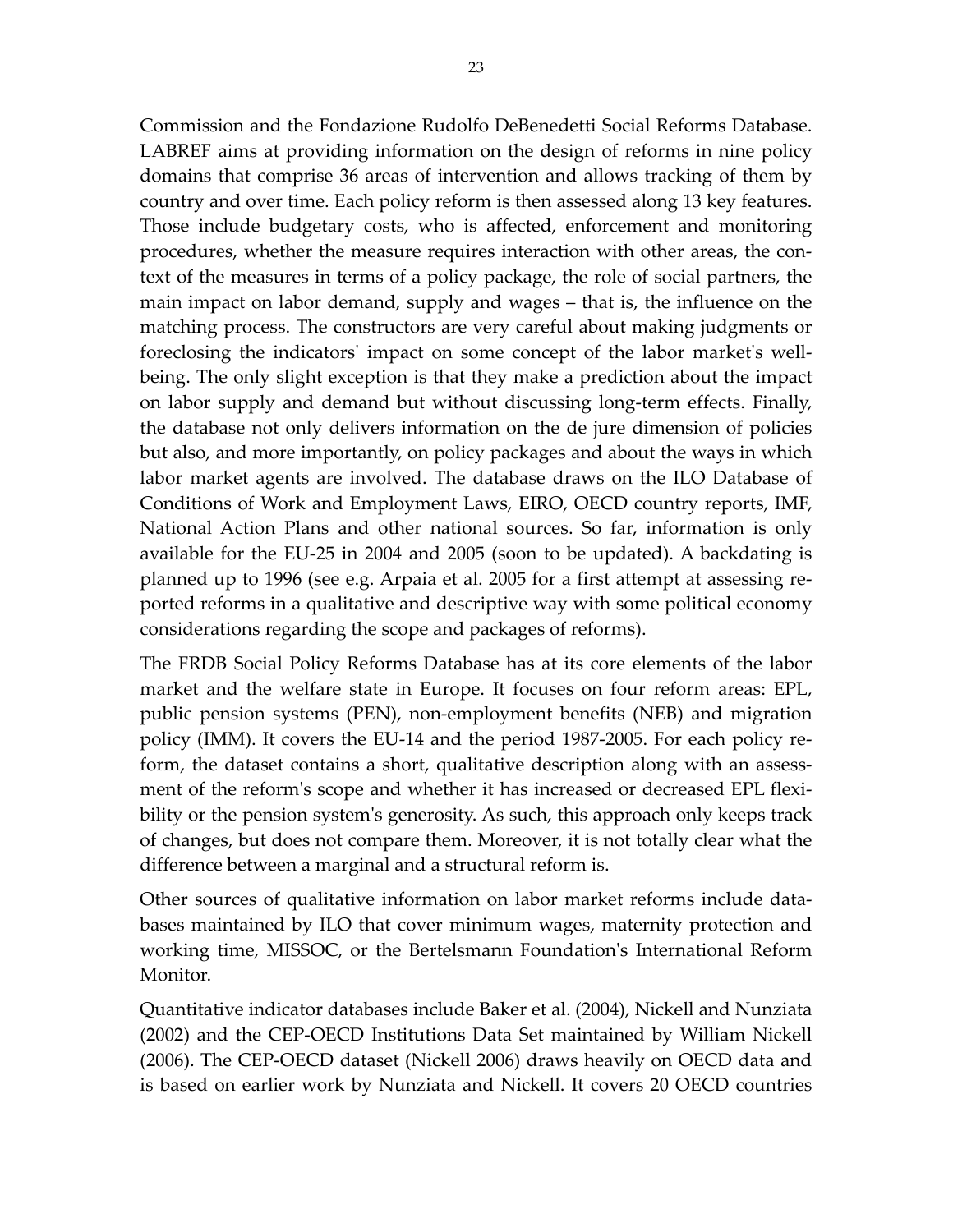and contains time series for 1960‐2004. For virtually all policy domains indicators are available. Sometimes the author linearly interpolates missing data points in order to construct a time series, a technique that we have already discussed above. The author then ends up providing 46 panels that are readily available for research.

The last set of indicators to be discussed here is by Chataignier (2005). Her aim is to provide data on indicators of social dialogue. It refers to "all types of negotia‐ tion, consultation or simply exchange of information between or among repre‐ sentatives of governments, employers and workers, on issues of common interest relating to economic and social policy" (ILO). Ranging from union density to coverage and strikes, she also points to indices of social dialogue. As such, this data set offers easy access to information about the employer-employee relationship.

#### *3.10 Overall Assessment*

Existing indicators try to capture levels of regulation or the reform intensity in the labor market. There has been considerable progress regarding the coverage of policy areas and the creation of time series information on both levels of regula‐ tion intensity and changes in terms of reforms.

Of course, the development of indicators is always a bit arbitrary. Most of them are based, at least partially, on subjective judgments and weights or implicitly have some economic model in mind. This holds for the inclusion of different elements into an aggregate indicator or the weights attached to particular ele‐ ments. Exactly for this reason some others have moved toward tests of robustness or sensitivity and discuss the economic implication inherent in the underly‐ ing model. A handbook for constructing composite indicators (Nardo 2005) offers helpful guidelines to assess the statistical part of the construction exercise. When we look at a composite indicator, say EPL, the first step involves assigning scores to the items. After that, a weighting scheme is designed. An analysis of sensitiv‐ ity has to find out whether changes in the scoring or weighting system yield changes in the overall country ranking. Even though only a small number of ranks are changed, it can have an impact on the outcome of an empirical analy‐ sis. Reviewing, replicating and revising existing indicators does not seem to be popular. However, it needs to be done in order to find out about an indicatorʹs reliability. For the purpose of panel analyses, we need to have time series of the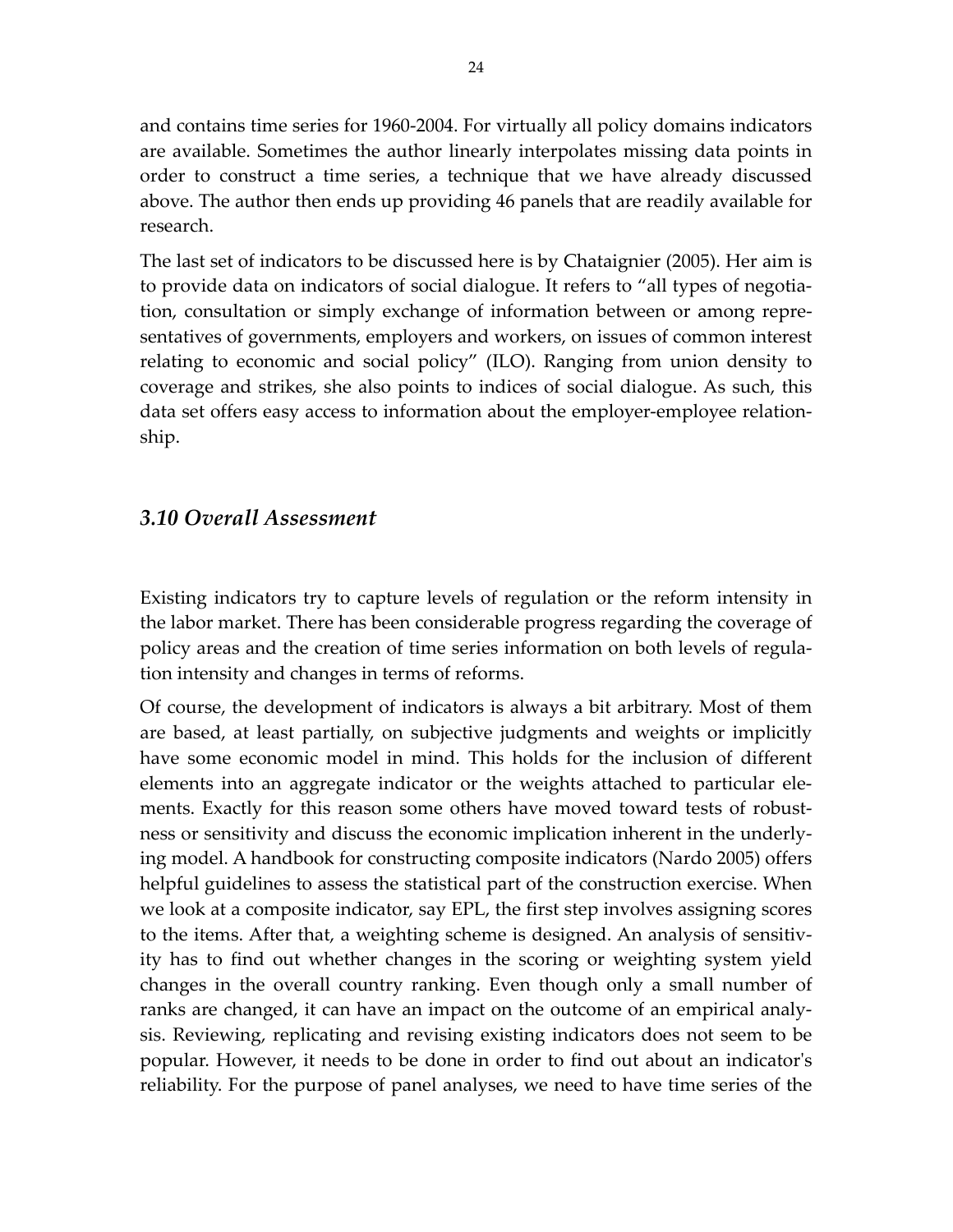indicators. Above we discussed some, albeit not promising, approaches to tackle this problem. We, however, do not see another way than pain‐staking work to regularly update the indicators. Simply drawing a line between two data points cannot overcome the problem.

A more specific issue regarding the quality of available indicators is the fact that most of them rely on formal provisions or model calculations. Hence, with some exceptions, they do not take the scope of application and the de facto implemen‐ tation into account, e.g. the actual enforcement of dismissal protection or avail‐ ability criteria in unemployment protection. Since most of the indicators, apart from the survey‐based ones, are based on a de jure approach, they do not give information on whether and how the different means are implemented or enforced. Whether the indicators carry some degree of economic significance also does not become clear. Researchers should report numbers and results of the real relevance, coverage and implementation along with their indicators. "If a regula‐ tion [...] is not implemented, then it is not relevant" (Ochel 2005).

The international comparison of institutions is further impaired by the fact that they evolve in different contexts. That means that if we use identical concepts to measure some phenomenon, this may give rise to false inferences. To overcome this problem, the notion of functional equivalence comes into play. It "refers to the requirement that concepts should be related to other concepts in other set‐ tings in more or less the same way" (van Deth 1998).

All indicators have been constructed pretty much in isolation to others. It seems that researchers have their favorite indicator that they use for empirical analysis. To look at an example, consider a young graduate who tries to enter the labor market. His reasons for not finding a job quickly are manifold. Some claim EPL and strict insider rules are responsible, others see a high tax wedge that makes an employer reluctant to offer a job, and still others claim that the social security system with its negative impact on the reservation wage or the search effort is responsible. Something like an overall indicator that describes the labor marketʹs flexibility does not yet seem in sight. Not a single institution in isolation hinders a young graduate from entering the labor market quickly. There are a plethora of institutions that work with and against each other. To account for them seems to be the challenge.

Hence, some path for future work on indicators could lie in the development of indicators with a high "information content" that take into account the actual implementation and relevance for actors' behavior. Given that institutions are not isolated from each other, the development of indicators should provide a reliable picture of the complex and multi‐dimensional institutional environment that in‐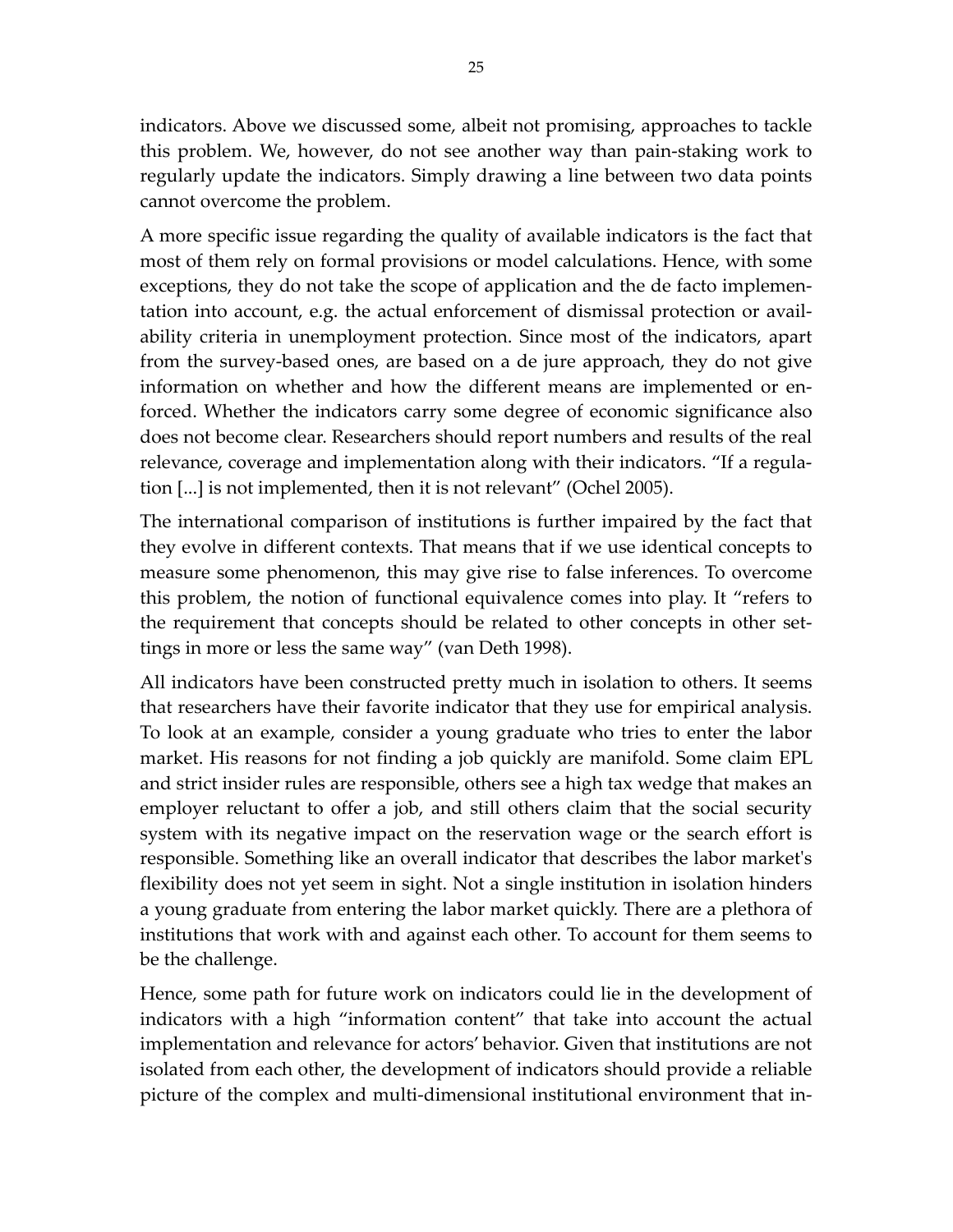<span id="page-25-0"></span>fluences actors' behavior in the labor market. However, one must then be aware of potential endogeneity problems.

# **4 Empirical Evidence on Labor Market Institutions and Outcomes: Single Peak or Twin Peaks?**

Indicators of labor market institutions have been used intensively in macro‐ econometric studies on the causes of unemployment. This line of research bene‐ fited initially from the OECD's work on unemployment beginning in the 1990s, in particular the OECD Jobs Study (1994). Among the achievements of the OECD the provision of longer time series for a set of labor market institutions stands out. However, other researchers also provided data sets which have been used subsequently by others, namely Nickell (1997) and Blanchard and Wolfers (2000). The accessibility of such data certainly contributed to an increased interest in the causes of differing unemployment rates in OECD countries. This interest was further spurred by theoretical research on the relationship between institutions and labor market performance. Although the fundamentals were laid in the seminal work by Layard, Nickell and Jackman (1991), it took a couple of more years before the notion of "labor market institutions" eventually entered into the language of economists.

At the empirical research frontier, the contributions by Nickell (1997) and El‐ meskov, Martin and Scarpetta (1998)<sup>[3](#page-25-0)</sup> mark the beginning of a debate that has been going on since then. Nickell (1997) starts out from the "received wisdom" that European labor markets are rigid and inflexible and tries to find empirical evidence on the adverse effects of "labor market rigidities," as institutions were often named at this time. His analysis can be seen as a blueprint for other studies. He runs regressions of labor market institutions on unemployment and employ‐ ment rates, using two cross sections. His data set is thus quite small (NT=40) and apart from the change in inflation his explaining variables only include labor market institutions. Nickell's results support the view that generous unemployment benefits, high unionization and union coverage without wage bargaining co-ordination, and high taxes on labor lead to higher unemployment rates. Employment protection has no significant effect on unemployment. Active labor market policies reduce unemployment.

 $\overline{a}$ 

<sup>&</sup>lt;sup>3</sup> The paper by Elemeskov, Martin and Scarpetta (1998) draws heavily from an earlier contribution by Scarpetta (1996).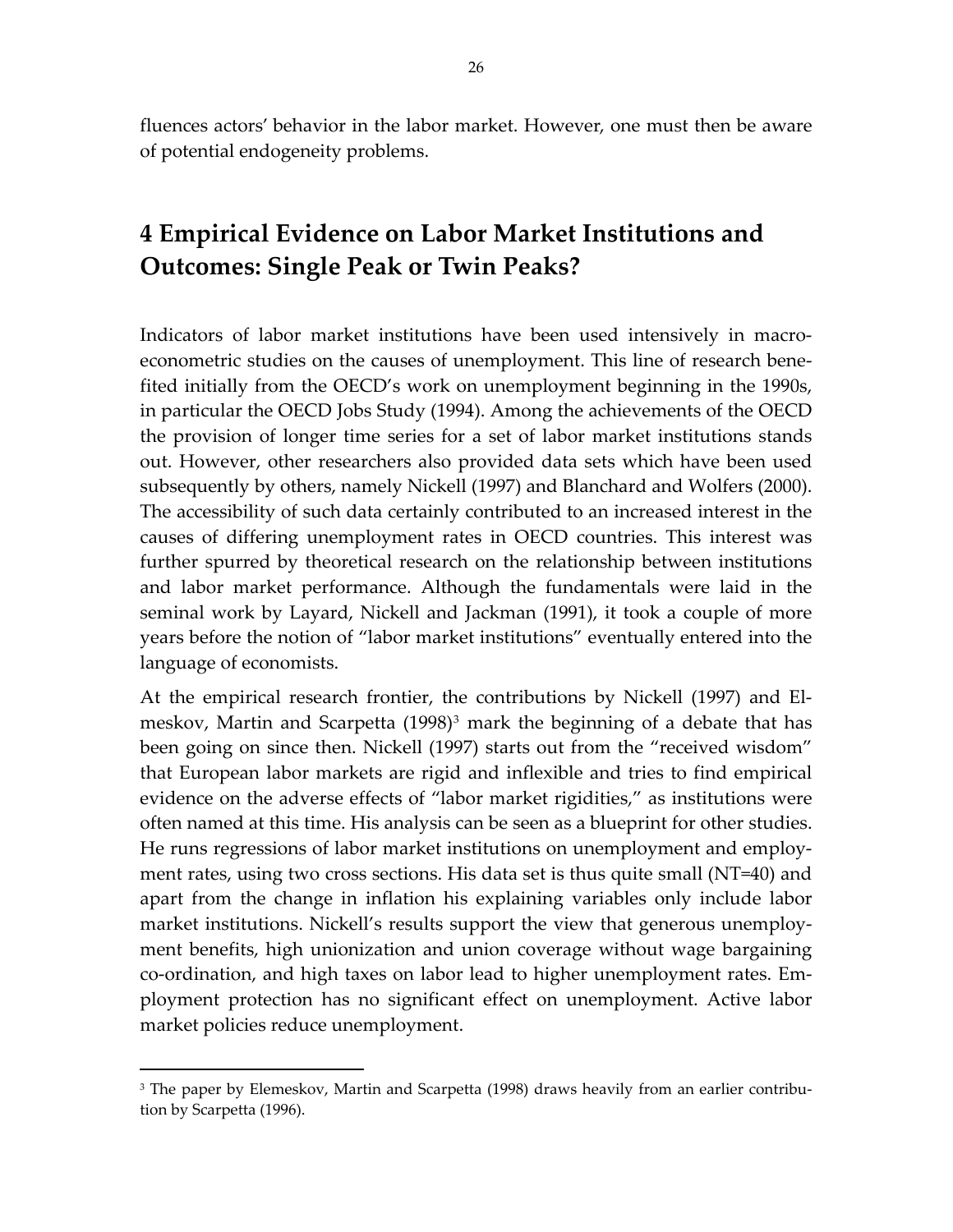Elmeskov et al. (1998) go a little further by studying the interaction between in‐ stitutions and (active) labor market policies in more detail. They also discuss the political economy of labor market reforms, a line of research that has regularly been dealt with in the context of labor market institutions and (un‐)employment performance. While their sample is almost identical to the one used by Nickell, they use yearly data covering the time span from 1983 up to 1995 (NT=238). Dif‐ ferent panel models are estimated, confirming mostly a priori expectations on the signs of coefficients. An important difference to Nickell (1997) is a positive and significant coefficient for employment protection. While Nickell only stresses in‐ teractions between unemployment benefits and active labor market policies on the one hand and union power and centralized bargaining on the other, El‐ meskov et al. (1998) also analyze interactions between employment protection and unemployment benefits or centralization. They also include interaction terms for taxes and centralization. Regressions, however, including both institu‐ tions on their own and their interactions with each other, easily result in many insignificant estimates. Since Elmeskov et al. (1998) only report their experiences with interaction terms selectively, their results should be seen as tentative hints that institutions probably interact.

This line of research is further elaborated by Belot and van Ours (2001). Based on data from 18 OECD countries and seven five‐year time spans, for which averages are constructed (NT=119), different panel models (fixed effects) are estimated. The basic set‐up is very much in line with Nickell (1997); i.e. apart from the change in inflation only labor market institutions are used to explain standard‐ ized unemployment rates. An important result of this exercise is the importance of fixed effects. In a pooled regression all institutional variables are significant, in a fixed-effects model they are not. Adding interaction terms leads to more significant coefficients. Belot and van Ours (2001) interestingly find strong interac‐ tions between taxes and the replacement rate. Their results also indicate that high union density only raises unemployment in economies with decentralized wage bargaining. Finally they find evidence for a negatively signed interaction term of employment protection and decentralized bargaining.

At the turn of the century a new research question arose. While macroeconomic variables had certainly been in the equation for a long time, it was only Blanch‐ ard and Wolfers (2000) who put forth the hypothesis that in order to understand the evolution of unemployment across (European) countries and through time, the interaction of shocks and institutions has to be considered. Consequently their paper tries to show that only by interacting shocks and institutions satisfy‐ ing estimates can be obtained. While the econometric results do not reject the "in‐ stitutions only" version, Blanchard and Wolfers quite convincingly argue their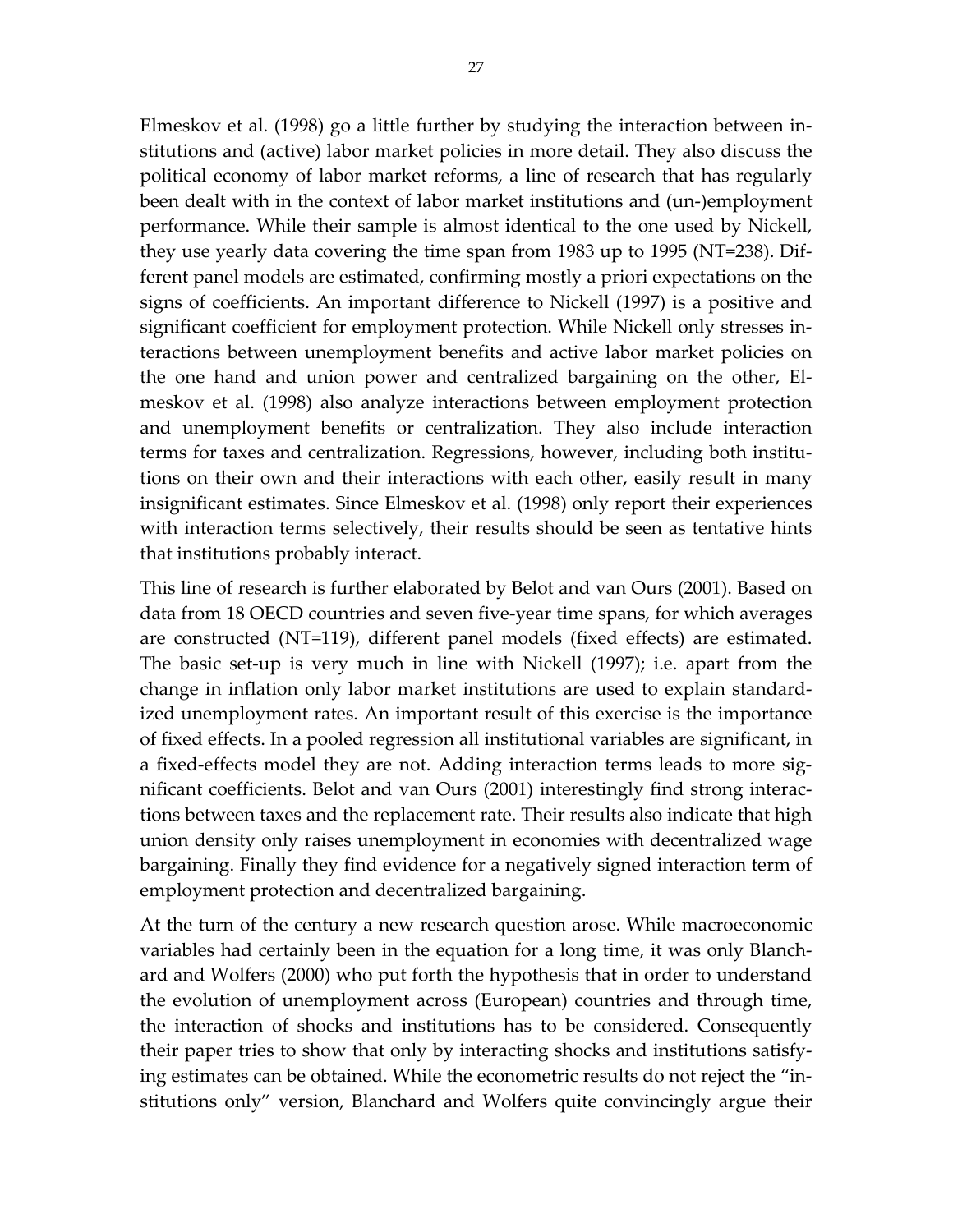point. In a nonlinear specification combining three shock variables (TFP growth, real interest rate, a shift in labor demand) six out of eight labor market institu‐ tions show significant correlations and seven out of eight the results expected. Active labor market policies are found to be insignificant as well as union cover‐ age. Thus, according to Blanchard and Wolfers, even employment protection legislation, which has hardly been found to be significant, must be seen as a cause of unemployment.

Bertola, Blau and Kahn (2002) perform a quasi-evaluation of Blanchard and Wolfers (2000), but they also extend and modify the previous study. While their results are not as "nice," they largely confirm the findings of Blanchard and Wolfers. Among their estimates, the finding that 50 percent of the difference be‐ tween unemployment rates in the United States and those in other countries (1970‐1996) can be explained by a model containing shocks and institutions. In comparison, excluding institutions diminishes the ratio to 11 percent. The au‐ thors conclude that "a large proportion of the reversal of unemployment fortunes between the United States and the other OECD countries appears to be due to the interaction between the laissez‐faire institutions in the United States and the macroeconomic shocks of the 1980s and 1990s".

Around the same time as Blanchard and Wolfers, Fitoussi et al. (2000) came up with empirical work also relying on shocks and institutions. Their approach to institutions differs from most of the papers by adopting a two‐step strategy. They first run regressions where unemployment rates are explained by macro‐ economic variables and fixed effects. The adjustment to shocks is country spe‐ cific. The estimates for both the fixed effects and the 'sensitivity‐to‐shocks' pa‐ rameters are then explained in a second step by country-specific variables for unemployment benefits, trade union strength and active labor market policies. All variables show the expected signs. In a second step, Fitoussi et al. first estimate "pure" institution models. While institutions can explain the heterogeneity in unemployment rates across countries in the 1980s, they fail to explain changes in unemployment from the 1980s to the 1990s. Adding macroeconomic shocks to the institutions makes coefficient estimates for union density and union coordi‐ nation significant, leading Fitoussi et al. to conclusions similar to those of Blanchard and Wolfers (2000).

In two papers, Nickell, Nunziata, Ochel and Quintini (2002) and Nickell, Nun‐ ziata and Ochel (2005) argue the case for the sole importance of institutions. Ex‐ tending previous work by Layard, Nickell and Jackman (1994), Nickell (1997) and Nickell and Layard (1999), they regress institutional and shock variables on standardized unemployment and employment rates. Their estimated models for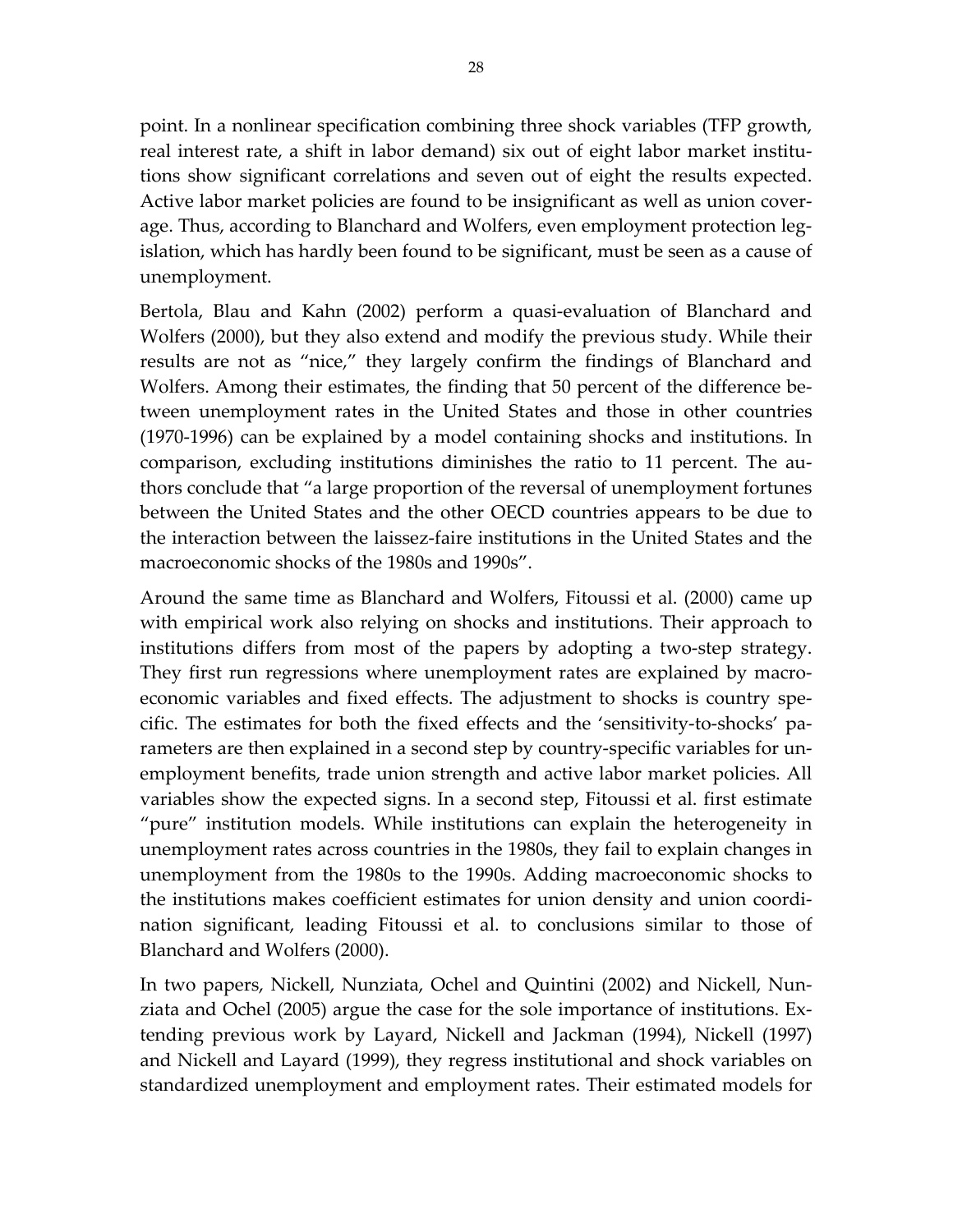unemployment use time series from 1960 to 1995 and include the lagged unem‐ ployment rate as an explanatory variable. The baseline and preferred specifica‐ tion contains institutional variables (some of them interacted) and measures of macroeconomic shocks such as labor demand, TFP and real import price shocks. The estimates for all institutions are significant and correctly signed, except for employment protection and total employment taxes, which are insignificant. By comparing the basic model with an enriched model containing interaction terms between time dummies (representing shocks) and institutions, they find that "the interacted time effects are, first, [jointly] insignificant and second make no con‐ tribution to the overall rise unemployment." Whether this research strategy actually allows the conclusion that interactions do not contribute to the explanation of the evolution of OECD unemployment appears questionable. Nickell et al. nei‐ ther discuss their dynamic modeling strategy of including the lagged independ‐ ent variable nor do they try to explain why in Blanchard and Wolfers' work the interactions of shocks and institutions have such importance.

In a series of papers (Baker et al. 2004, 2005, Howell et. al 2007), Baker et al. criti‐ cally review all studies that have been discussed so far. Starting from the alterna‐ tive hypothesis that labor market institutions are not responsible for high unem‐ ployment rates, they try to assess the robustness and reliability of the macro‐ econometric evidence. Their main conclusion of the exercise is that the effects of institutions on unemployment are distinctly shaky with widely divergent coeffi‐ cients and levels of significance. They go on to argue that the latest work by the OECD (2006) basically confirms the lack of robustness in panel studies.

To highlight the work by Baker et al., we give two examples of their experiments. In the 2002 paper, Nickell's (1997) model is re-estimated using data from Nickell et al. (2001). While in Nickell's paper seven out of eight institutional variables were significant, in Baker et al. there are none. In another paper (2004), the IMF study (2003) is analyzed at length. One issue explored is the correct modeling approach to unemployment dynamics, a topic also implicitly dealt with by Nickell et al. (2003, 2005) by including the lagged dependent variable. By replac‐ ing country‐specific time trends in the IMF specification and, probably much more important, replacing some of the series for the institutional variables by (slightly) revised versions, the coefficient estimates all become insignificant. Fi‐ nally, Baker et al. (2004) chose a different set of interaction terms. Altogether these changes result in almost completely insignificant coefficient estimates. Un‐ fortunately, Baker et al. do not justify the changes in the econometric model.

The contributions by Baker et al. are highly valuable for understanding and evaluating the prevailing studies. They are right in pointing out that practically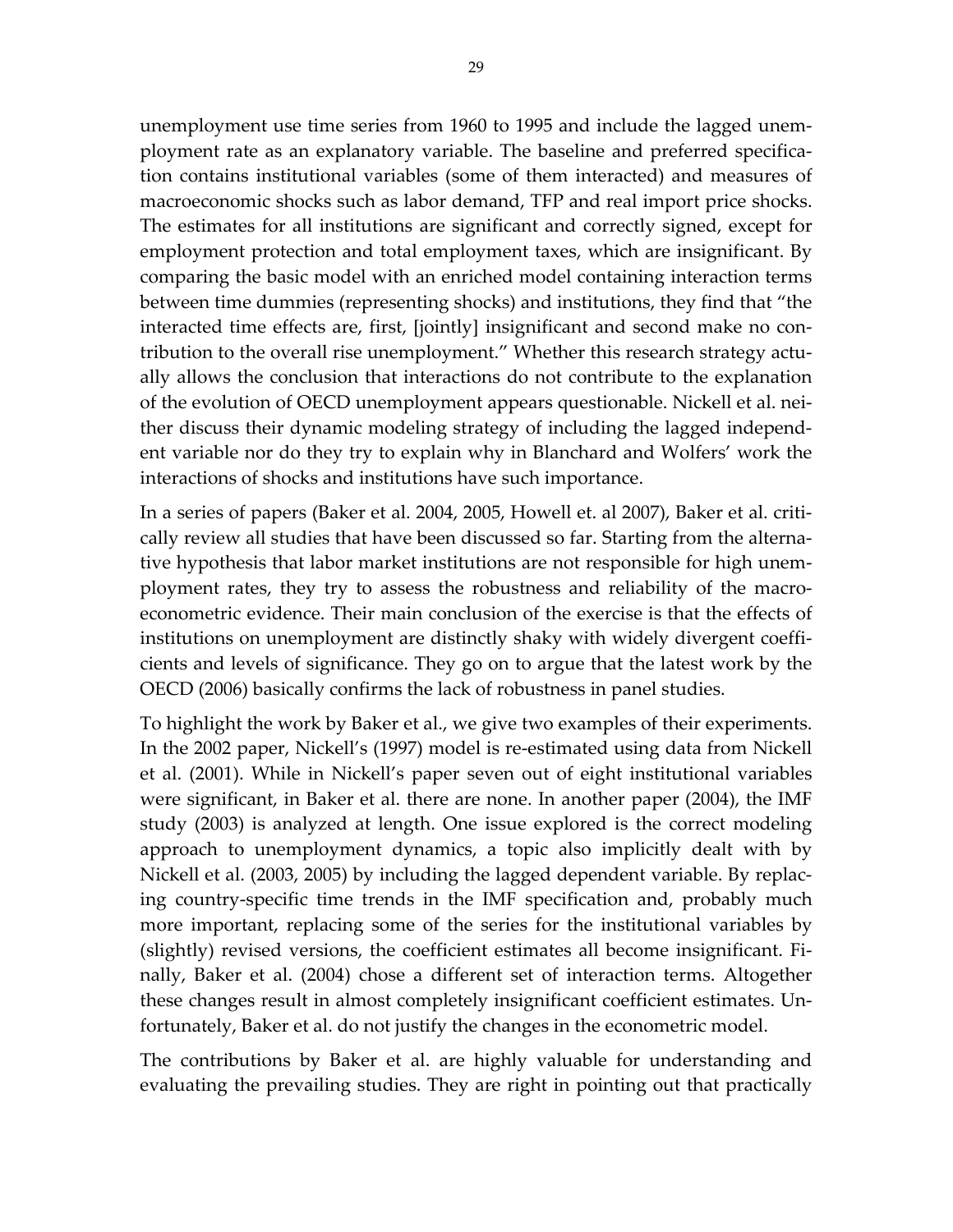none of the major studies contains comprehensive specification tests or other measures to check their robustness. Most of the time, only the 'preferred' or bestfitting models are presented without discussing the problems that were encoun‐ tered in the estimation process. While this problem is certainly not confined to macro‐econometric work on labor market institutions, it appears highly debat‐ able whether policy advice on reforming labor markets could be based on "frag‐ ile" econometric results. Thus the question is, as Blanchard (2006) puts, "Do we really know enough to give advice?" Baker et al. conclude that there is no convincing evidence for the "orthodox" case. While they certainly have a point in asking for robustness, it appears questionable whether their approaches to test for robustness are adequate.

Concentrating on econometric specification, Baccaro and Rei (2005) estimate models in the style of the IMF (2003). Using the data set of Baker et al., which in turn is built on the institutional data set by Nickell and Nunziata (2001), they particularly discuss the right approach to dynamic modeling. Leaving aside the details of an interesting set of alternative ways to deal with serial correlation, their main result is that none of their models lends support to the "orthodox" view. There are two issues of specification, which in our review deserve further notice. One is the inclusion of country-specific time trends, the other is cointegration. With respect to the former, Baccaro and Rei do not see any justifica‐ tion for country‐specific time trends. Their replication of the IMF's (2003) study, however, suggests that it is just this element of the model that makes the differ‐ ence. According to Baccaro and Rei the time series used are mostly non‐ stationary but the inclusion of first-order tests for co-integration suggest the existence of a co-integrating relationship. Baccaro and Rei therefore decide to estimate (dynamic) models in differences. They also discuss alternative approaches, among them some ad hoc tools like the insertion of country-specific time trends, which they do not recognize as appropriate, since "we do not want to control for trends. If anything we would like to explain them through our model." Summa‐ rizing tables 4‐6, no clear picture in support of the "deregulatory view" emerges. With the exception of union density, which has a significant positive effect on unemployment in most of the models, the rest of the institutional variables show only sporadic signs of significance.

Also dealing heavily with alternative estimation techniques Amable, Demmou, Gatti (2006) contribute to the debate on robustness. Taking up the issue of slow, if at all changing institutional variables, they apply fixed effects vector decompo‐ sition (FEVD) estimators as well Beck and Katz's (1995) method to compute panel corrected standard errors (PCSE). While the latter does not make a big dif‐ ference to the FGLS estimators used otherwise, the FEVD estimates produce sig-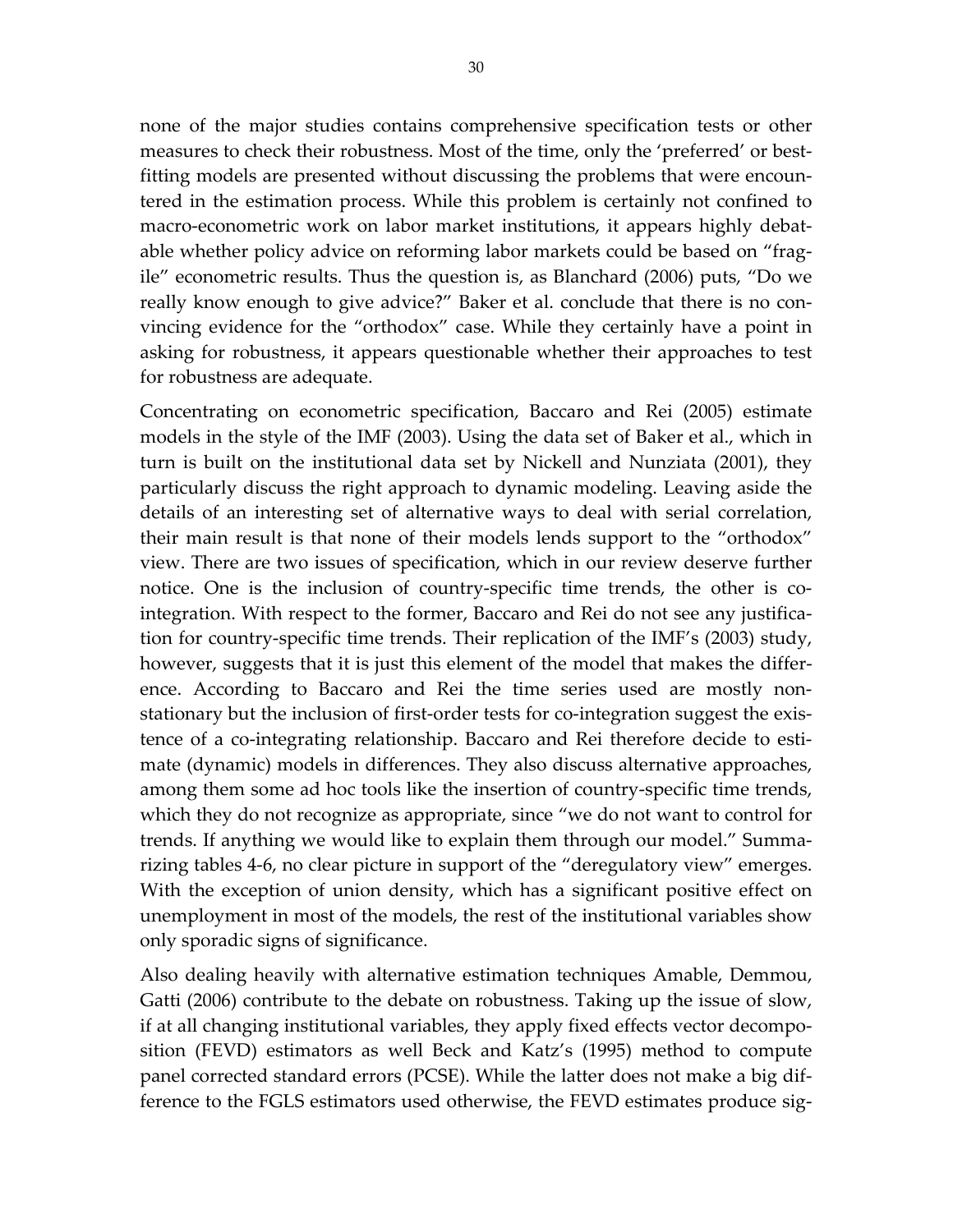nificant coefficients for almost all explanatory variables. Amable et al. follow Nickell et al. (2003, 2005) and estimate dynamic models, including the lagged dependent variable, on yearly data from 1980 to 2004. Their results basically con‐ firm the importance of labor market institutions as important determinants of unemployment. In particular, they find significant positive effects of union den‐ sity and taxes on labor. Product market regulation is always found to increase unemployment. Wage bargaining coordination as well as, surprisingly, employ‐ ment protection decreases unemployment.

Bassanini and Duval (2006), in a paper which underlies Chapter 7 of the OECD Employment Outlook 2006, use new indicators, different lengths of time series and alternative specifications in order to "reassess the role of policies and institu‐ tions." Their work also takes up the reproach of the lack of robustness in estima‐ tions. The checks include different choices of the estimation samples, alternative model specifications and estimation techniques. None of these alterations leads to changes in the main findings. The first set of models, which consists of equa‐ tions in levels, where apart from the institutional variables the output gap enters, confirms the expected effects of institutions on unemployment. Employment protection and union density are the only insignificant components of the differ‐ ent models.

Bassanini and Duval then go on to test specific and systemic interactions among institutions. In this context, it is important to note that the inclusion of all combi‐ nations of institutions is not feasible, since the degrees of freedom are simply too few. Thus the choice of interaction terms is always arbitrary in a sense. Overall the models presented lead to the conclusion that there is evidence for systemic interactions, but not for specific interactions, with the exception of unemploy‐ ment benefits and spending on active labor market policies. This combination of institutions decreases unemployment, probably because higher spending on ac‐ tive labor market policies means stronger activation efforts.

Bassanini and Duval also take up the topic of "shocks and institutions." In the spirit of Blanchard and Wolfers (2000), they use their data sets to estimate equations including unobserved shocks. These shocks are modeled as common time dummies for all countries. In order to capture at least part of the important mac‐ roeconomic shocks of the 1970s, the previously‐used timed series are prolonged backward, covering a time span from 1970 (1975) to 2003. With four institutions entered, the coefficients of the average replacement rate, the tax wedge and high corporatism are found to be significant and correctly signed. Bassanini and Du‐ val take them as "evidence that direct and indirect effects of policies and institu‐ tions complement each other in explaining unemployment trends." The same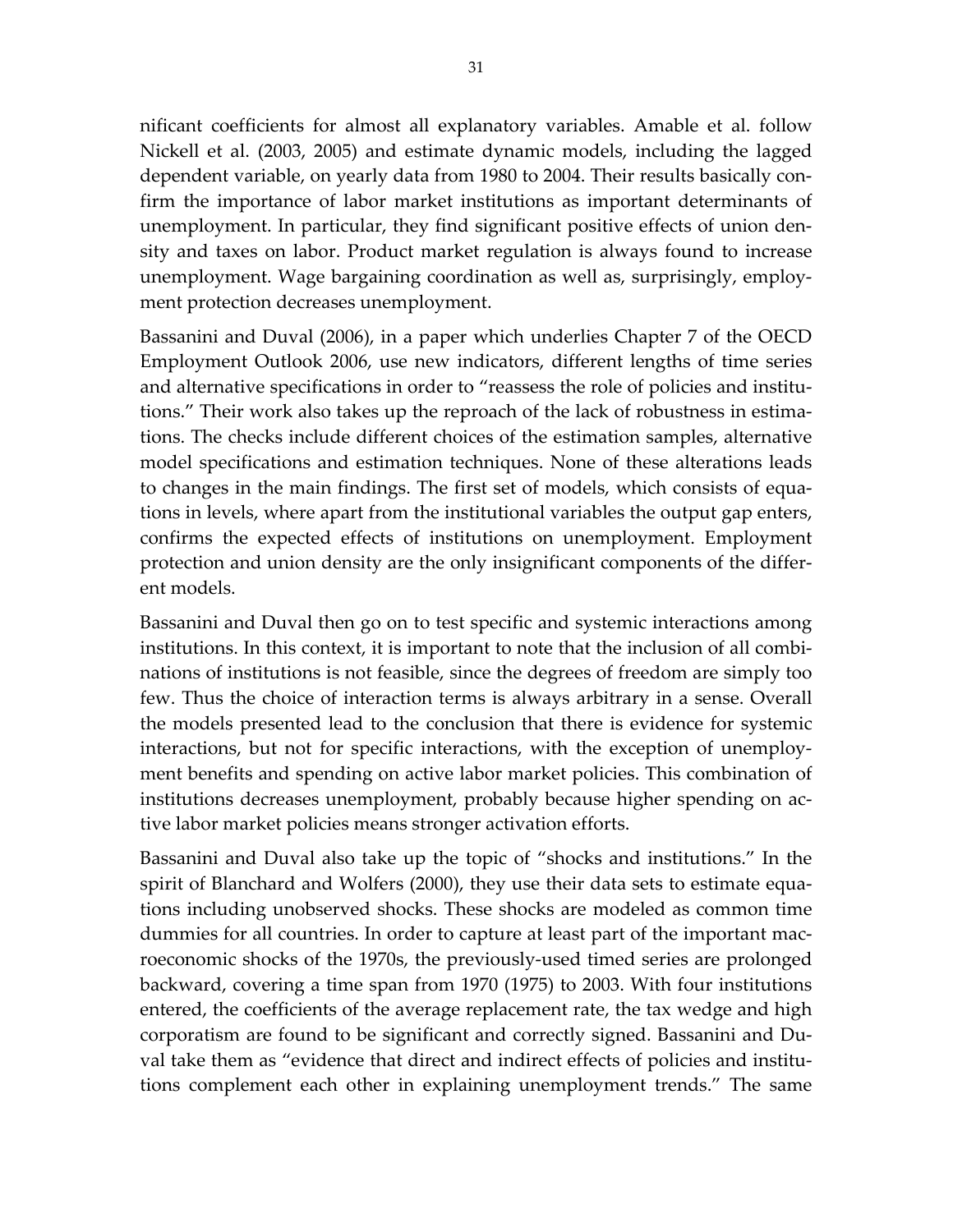<span id="page-31-0"></span>holds for a second set of regressions, where the unobserved shocks are replaced by the observed shock variables: TFP, terms of trade, interest rates and labor de‐ mand. Despite the significance estimates of the shocks and institution models Bassanini and Duval (2006) see their contribution more in line with Nickell (1997) and Nickell et al. (2003, 2005), stressing that "changes in policies and institutions appear to explain almost two‐thirds of non‐cyclical unemployment." However, the effects of adverse shocks are amplified by high unemployment benefits and a low degree of corporatism.

In summary, it appears fair to say that there has been enormous progress over the last ten years, if we take Nickell's (1997) influential paper as the starting point. Data sets have grown as has the number of studies. A lot of effort has been put into better, at least more detailed, time series for labor market institutions. New explanatory variables besides labor market institutions have been tested. Important econometric issues, such as dealing with the peculiarities of the institutional variables and co-integration, have been discussed. Robustness has been an issue, at least since Baker et al. (2002) started their critical work. Thus a lot of scientific effort has been put into the quest for empirical evidence on the effects of labor market institutions. Notwithstanding this effort, the case has to be rec‐ ognized as largely unsolved. There certainly is a lot of evidence in support of the "deregulatory view." It is, however, not very difficult to come up with empirical estimates that reject this view. Yet, the role of interactions between institutions and between institutions and shocks is not clear either. The explanation for this "lack of robustness" refers to the general problem in macro‐econometrics where it is rather common that minor changes to "nice" empirical models can produce quite disastrous results.[4](#page-31-0)

But there is another, much more profound explanation: the potential existence of different peaks of superior labor market performance. In general, one can argue that this type of research is less suitable for regression analysis since it most often relies on complex institutional analyses with strong qualitative evidence, which can be seen as less rigorous in empirical terms (Howell et al. 2007, Scharpf/Schmidt 2000, Schettkat 2003).

There have, though, been some advances in the direction of quantitative analysis. Amable (2003) and Hall/Gingerich (2004) probably represent the most prominent

 $\overline{a}$ 

<sup>4</sup> The notion of robustness, at least in the very broad sense as it is used in our discussion, is not well defined, indeed. A significant part of the critique is raising very general points, even touching the philosophy of science. It is hard to see, how any econometric model can either be irrefutably verified or falsified. Thus there is always the question of what actually constitutes evidence and what does not.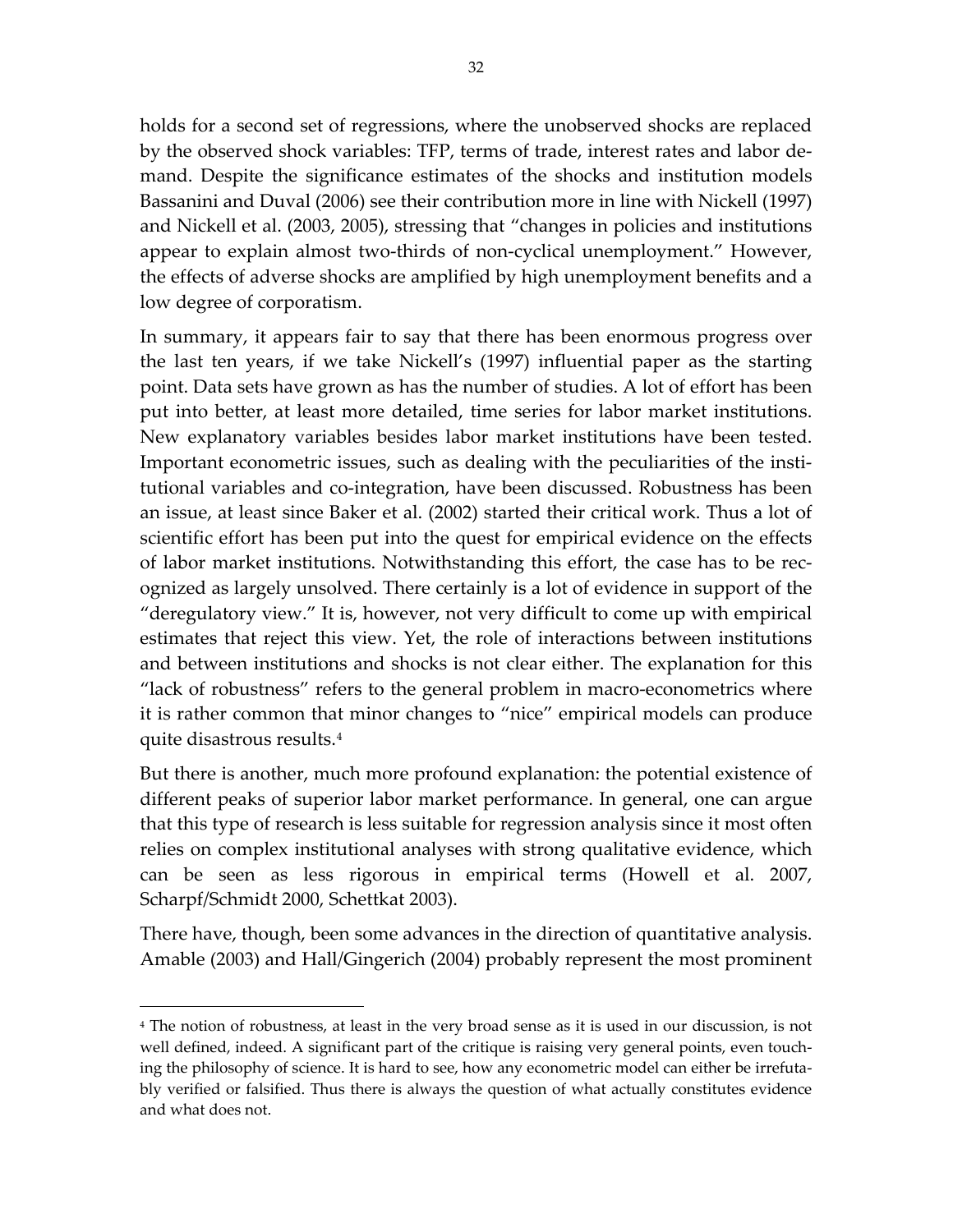examples. Both Hall/Gingerich and Amable show a positive correlation between institutional coherence embodied in either liberal, market coordinated systems or strategically coordinated economies and economic growth or other outcome variables such as productivity and inventions. Institutional coherence is meas‐ ured in terms of an aggregate coordination index based on specific institutional variables developed by Hall and Gingerich (2004). They take the two extremes as "pure" models of liberal or coordinated market economies. Relying on OECD indicators, Amable identifies the coordinated model as a second peak besides the liberal system in terms of low unemployment. Although EPL drives unemploy‐ ment in his model, coordination in industrial relations, public education and welfare state size reduce it. These factors also eliminate the potential negative effects of EPL and product market regulation. Hence, he suggests a dual peak model with liberal systems on the one hand and coordinated economies with strong welfare states on the other.

In nearly the same fashion, the OECD most recently argued – based on principal component analysis – that two models of superior labor market performance ex‐ ist in OECD countries, with one group of countries having low unemployment benefits, taxes and EPL, and the second group achieving broadly similar out‐ comes, i.e. high employment and low unemployment, with a fully fledged system of benefits, active labor market policies and corporatist cooperation as long as this is interacting with a flexible labor market. The stronger role of the welfare states in corporatist, mostly Northern European systems, however, means that taxes are higher, yet the distribution of incomes is less unequal than in liberal economies. In contrast to the varieties of capitalism literature, however, the OECD sees coordinated economies in Continental Europe not as successful but, rather, as problematic in terms of labor market performance as they are associated with a passive welfare state and heavily regulated employment protection (OECD 2006).

The review of these studies shows that robust correlations between individual institutional variables and labor markets are hard to identify. The same is true for patterns of institutional interactions or interaction between shocks and institu‐ tions. Hence, while the theoretical argument is convincing, empirical evidence is less clear. This also holds for attempts at identifying the beneficial effects of insti‐ tutional configurations that represent different types of labor markets or economic systems. Hence, while there is evidence in favor of the "single peak" model, the "twin peak" alternative cannot unambiguously be ruled out.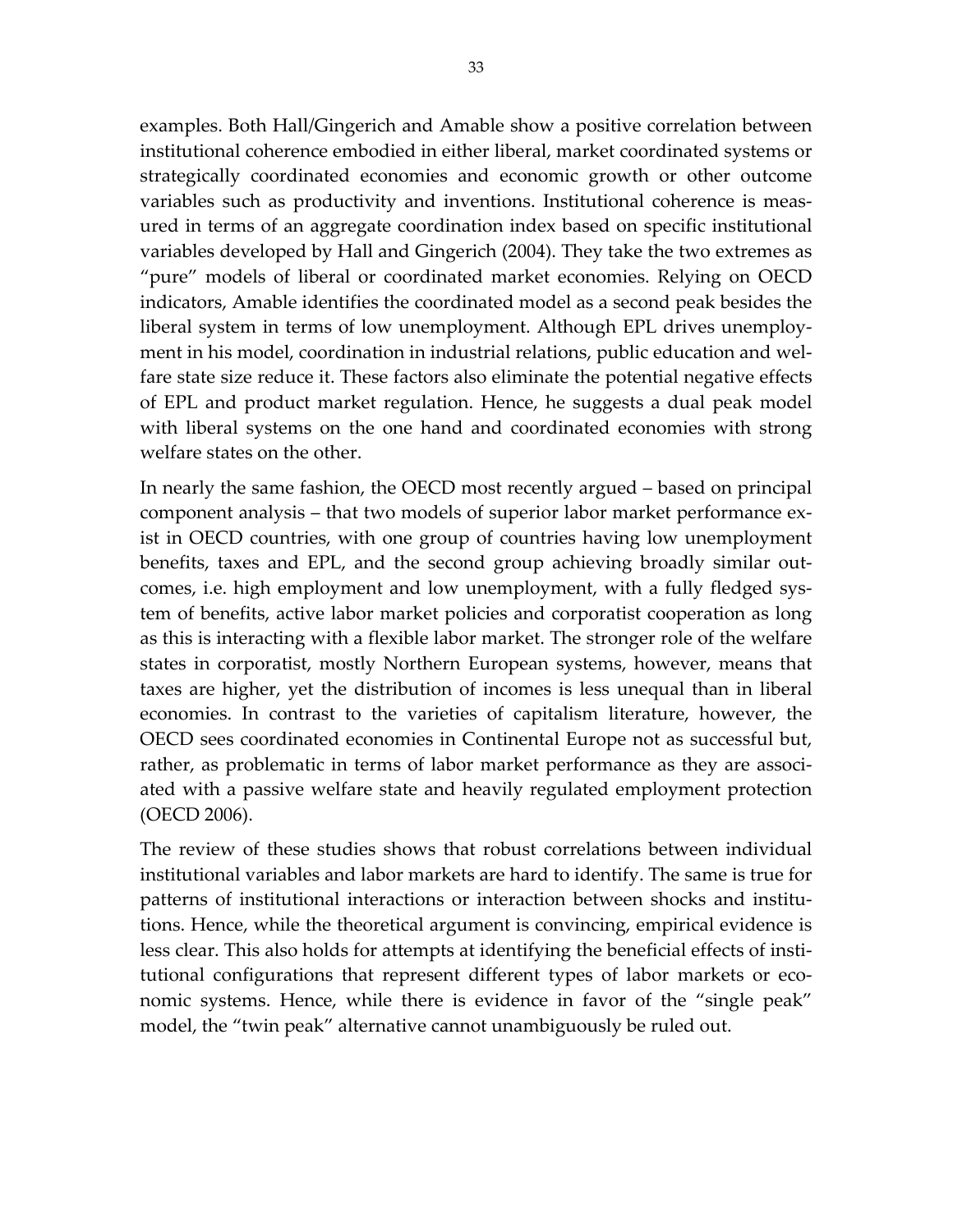#### **5 What Do We Know? What Should We Know?**

The last decade can be characterized by considerable progress regarding both the construction of aggregate institutional indicators and empirical macroeconometric research into the determinants of employment performance (see also Arpaia/Mourre 2005). Given this co-evolution of empirical research and institutional indicators (as well as facts and ideas), we can now see a broad analytical consensus on the role of institutions, interactions between institutions and, last but not least, between institutions and shocks so that a dynamic and interactive framework can be seen as widely accepted. Most empirical studies converge to the point that the majority of the regressions – despite major differences in the models – show significant results for core labor market institutions, interactions and shocks, and mostly in the expected way. However, most studies only report "preferred" results. Hence, whereas many researchers agree that institutions and institutional reforms explain a significant part of cross‐country differences in la‐ bor market performance, it is hard to single out the most relevant variables in terms of particular institutions or interactions in an unambiguous way. To a cer‐ tain extent, empirical findings vary depending on the model specifications, the countries and period covered and the variables used. Hence we do not really know which institutions and which interactions have a substantial influence on labor market outcomes. Findings from one study can be neutralized by findings from other studies. Hence, the robustness of empirical findings is still under de‐ bate. The series of studies that is now available does not lead to unambiguous empirical findings regarding significant correlations between individual institu‐ tional variables and labor market outcomes. This inhibits strong statements in terms of policy advice. Hence, if policy advice would only be based on this type of macro‐econometric studies, we certainly do not know enough.

Some questions remain. First, the role of interactions between institutions is still not clarified enough in econometric terms. Available studies and theoretical contributions point at a potential value added from deeper analysis of institutional interactions – in particular when it comes to diverging patterns of labor market adaptability. Empirical research in this direction is not yet conclusive. More spe‐ cifically, the potential expected from interaction models has not materialized in a robust and theoretically convincing way thus far. However, available evidence seems to suggest that different models of superior employment performance are possible and that it is not the presence of protective mechanisms as such that cause persistent economic problems, but rather an inappropriate institutional set‐ ting that allows only for an insufficient amount of adaptation on the labor mar‐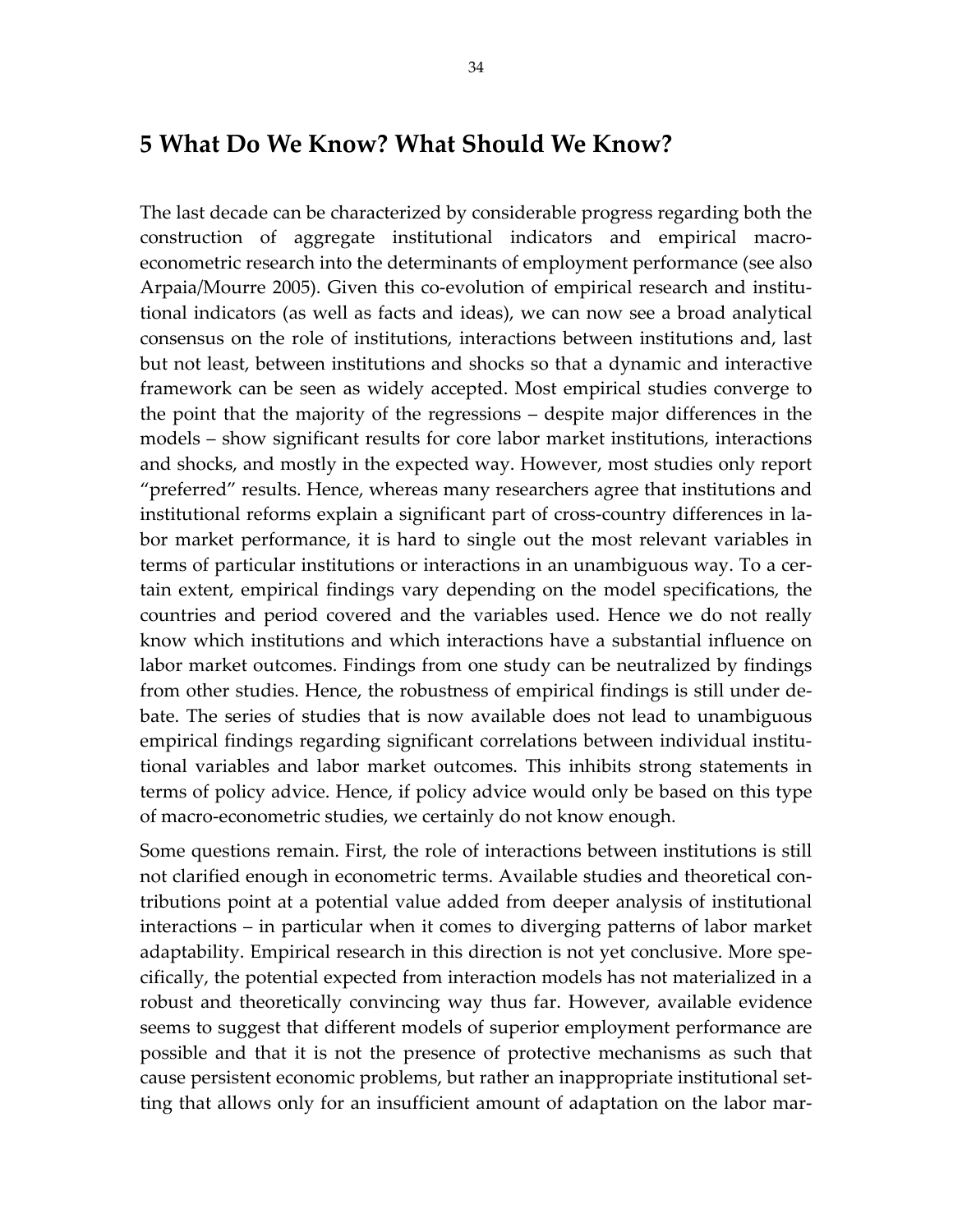ket. In particular there seems to be a dualism between liberal, market oriented arrangements and corporatist ones. Yet, the debate between "single peak" and "twin peak" advocates is still open. By the same token, one might argue that a simple linear model of causal relations between single institutions and labor market outcomes is not suitable given the complex relationship between institutions and the labor market. Given this uncertainty, it does not seem appropriate to make strong statements on the role of individual institutional variables and potential policy recommendations based solely upon macro‐econometric studies. What we have learned is that the empirical evidence is uncertain and that real processes within the labor market are more complex than originally assumed.

Second, despite the fact that considerable resources have been devoted to the de‐ velopment of quantitative institutional indicators over the last two decades, the set of available indicators is still far from being completely reliable and satisfying as they basically represent formal regulations or model calculations. The im‐ provements on the indicator side have not necessarily contributed to more robust empirical findings yet. This may have to do with the fact that we do not know enough about the actual meaning of institutions in practice and the way they in‐ fluence actors' behavior. Hence, there is some room for better indicators with a higher "information content" regarding the scope and actual application of formal provisions and with respect to potential functional equivalents. This in par‐ ticular could help formulate policy advice as indicators available so far are often rather broad and "stylized" so that specific need for institutional reform cannot be derived.

Still, explaining cross‐country differences in labor market outcomes is a major objective of theoretical and empirical work in economics. And policy making will be informed by more or less reliable statements on reasons why there are differ‐ ences in labor market functioning across countries. Hence, future work should improve the empirical knowledge on explanations for diverging employment profiles in national labor markets not only for academic, but also for practical reasons. Given the fact that it is never possible to confirm or reject specific hy‐ potheses definitively, it would not be realistic to expect totally unambiguous re‐ sults form empirical work. Yet, we could try to make some steps forward. Against this background, three major points emerge:

1. Further work should be devoted to the theoretical refinement of interac‐ tions between the different institutions that influence the labor market and between institutions and the economic environment in order to inform empirical work with substantial hypotheses. Up to now, most work on in‐ teractions was basically inductive, but not based on strong theoretical ar‐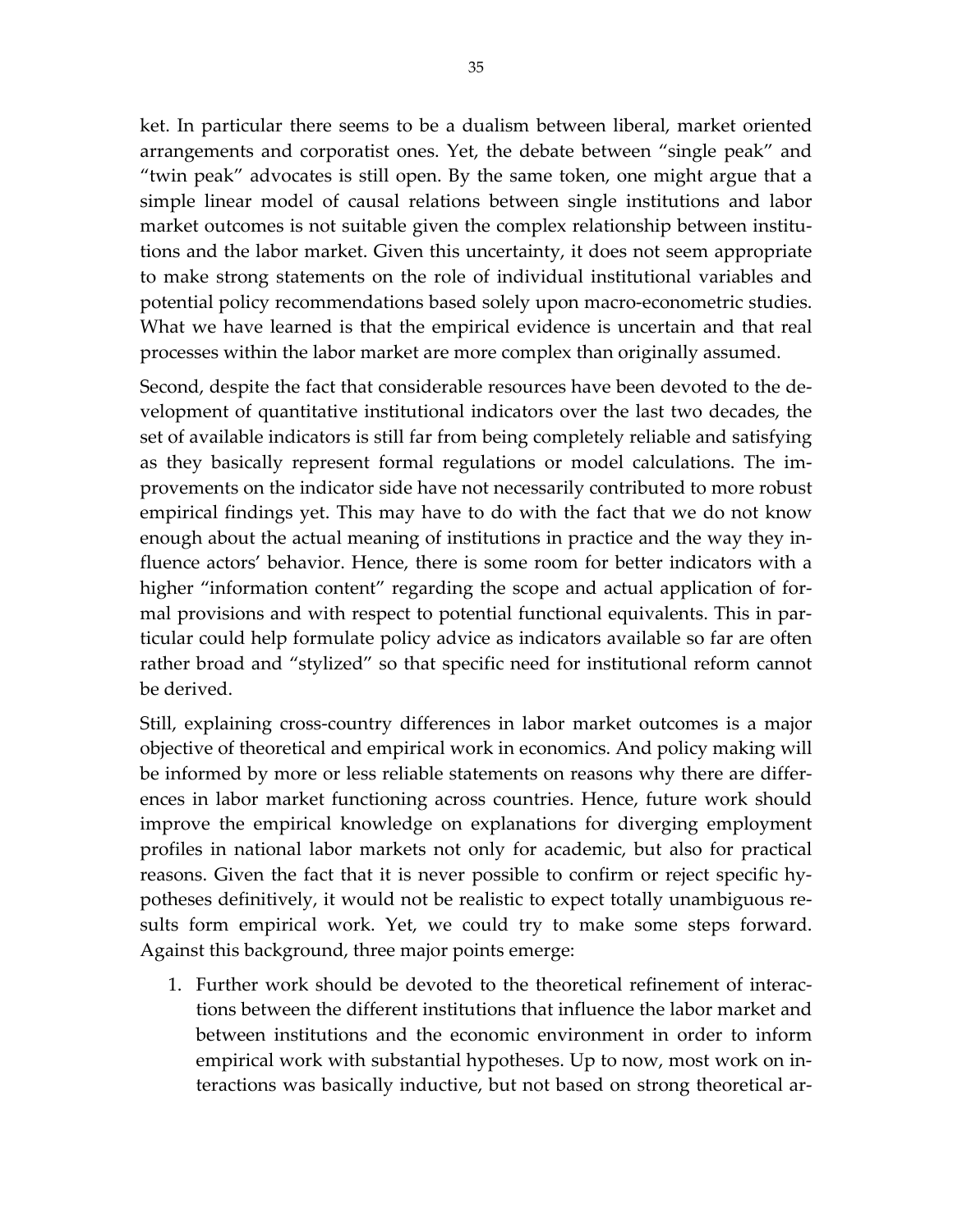guments. In that sense, we need a systematic theory of channels of adapta‐ tion and the relevant institutional environment.

- 2. Additional work seems necessary regarding the substance of quantitative indicators on labor market institutions in order to improve our under‐ standing of the actual role or the "real meaning" and relevance of institu‐ tions. In particular, this calls for supplementing existing indicators with information on the implementation or enforcement of formal provisions (e.g. availability criteria, dismissal protection), the scope of application, i.e. coverage, and potential functional equivalents.
- 3. We could benefit from having a comprehensive set of quantitative indica‐ tors on institutional provisions that influence different dimensions of la‐ bor market adaptability or flexibility. This could help map national pat‐ terns of labor market flexibility. In practical terms, this means selecting individual elements and combining them in a theoretically and empiri‐ cally sound way. This is possible by building upon existing indicators and databases on reforms although some empty space will have to be filled. Time series information would allow for the tracking of changes over time that stem from institutional reforms. It might be possible to achieve, with reasonable simplification, an overall indicator of labor market adaptability combining different dimensions of flexibility.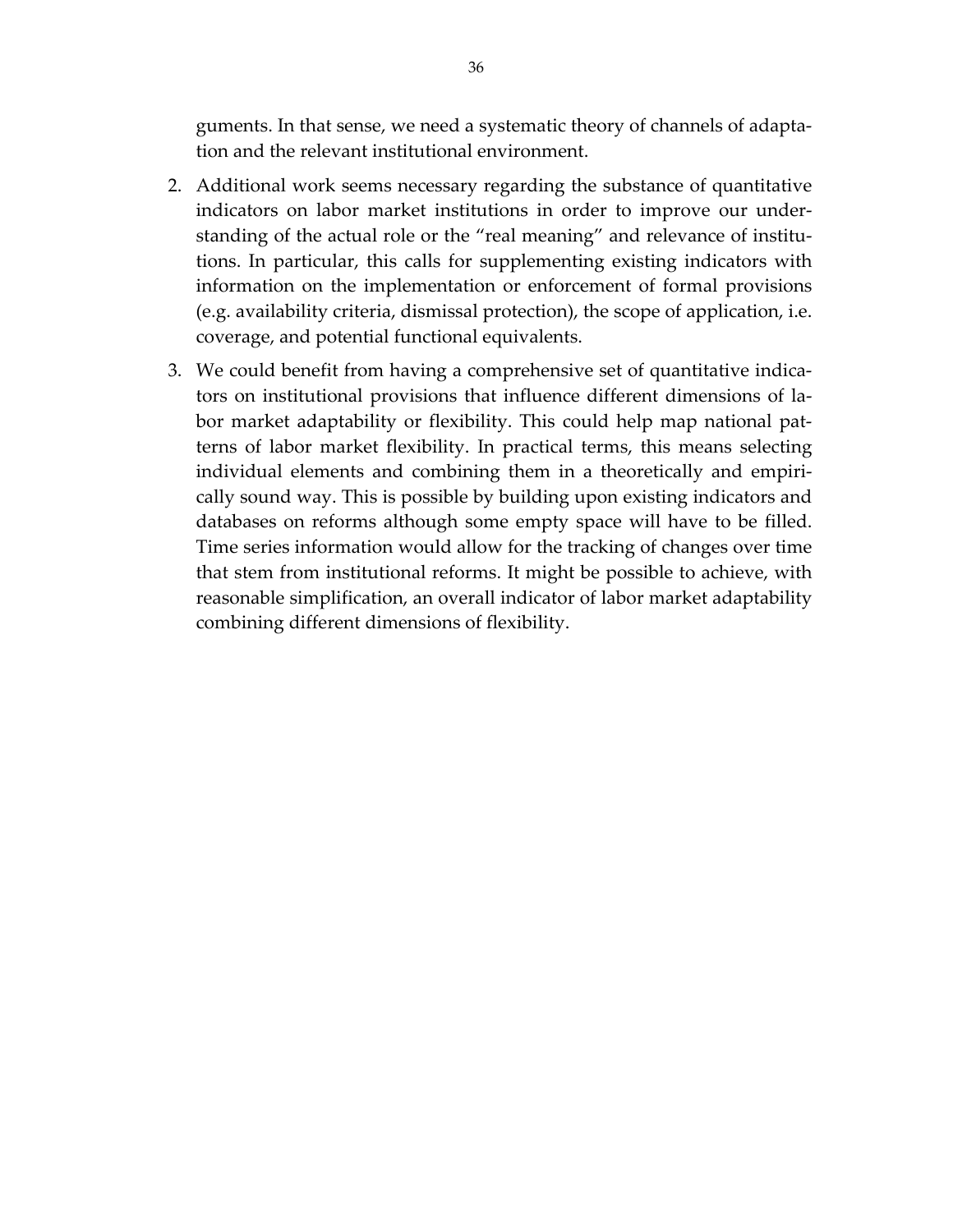## **6 References**

- Addison, J./Grosso, J., 1996: Job Security Provisions and Employment: Revised Esti‐ mates. Industrial Relations 35, 4, 585‐603
- Albert, M., 1993: Capitalism Against Capitalism. London.
- Algoé Consultants/Alphametrics, 2002: The construction of an index of labour market adaptability for EU Member States. Report of a study funded by the European Commission and directed by Algoé Consultants in conjunction with Alphametrics Limited.
- Allard, G., 2005a: Measuring Job Security Over Time: In Search of a Historical Indicator.
- Allard, G., 2005b: Measuring the Changing Generosity of Unemployment Benefits: Be‐ yond Existing Indicators.
- Amable, B., 2003: The Diversity of Modern Capitalism. Oxford.
- Amable, B./Demmou, L./Gatti, D., 2006: Institutions, unemployment and inactivity in the OECD countries, PSE Working Paper No. 2006‐16..
- Amable, B./Demmou, L./Gatti, D., 2007: Employment Performance and Institutions: New Answers to an Old Question. IZA Discussion Paper 2731.
- Arpaia, A./Mourre, G., 2005: Labour Market Institutions and Labour Market Perform‐ ance: A Survey of the Literature. European Economy 238, December 2005.
- Arpaia, A./Costello, D./Mourre, G./Pierini, F., 2005: Tracking labour market reforms in the EU Member States: on overview of reforms in 2004 based on the LABREF data‐ base.
- Baccaro, L./Rei, D., 2005: Institutional determinants of unemployment in OECD coun‐ tries: A time series cross‐section analysis. International Institute for Labour Studies Discussion Paper DP 160/2005, Geneva.
- Baker, D./Glyn, A./Howell, D./Schmitt, J., 2004: Unemployment and Labor Market Insti‐ tutions: The Failure of the Empirical Case for Deregulation. CEPA Working Paper 2004.
- Baker, D./Glyn, A./Howell, D./Schmitt, J., 2005: Labor Market Institutions and Unemployment: A Critical Assessment of the Cross‐Country Evidence. In D. Howell (Ed.), Fighting Unemployment: The Limits of Free Market Orthodoxy, Oxford University Press, New York
- Bassanini, A. P./Duval, R., 2006: Employment patterns in OECD countries: Reassessing the role of policies and institutions. OECD Economics Department Working Paper 486.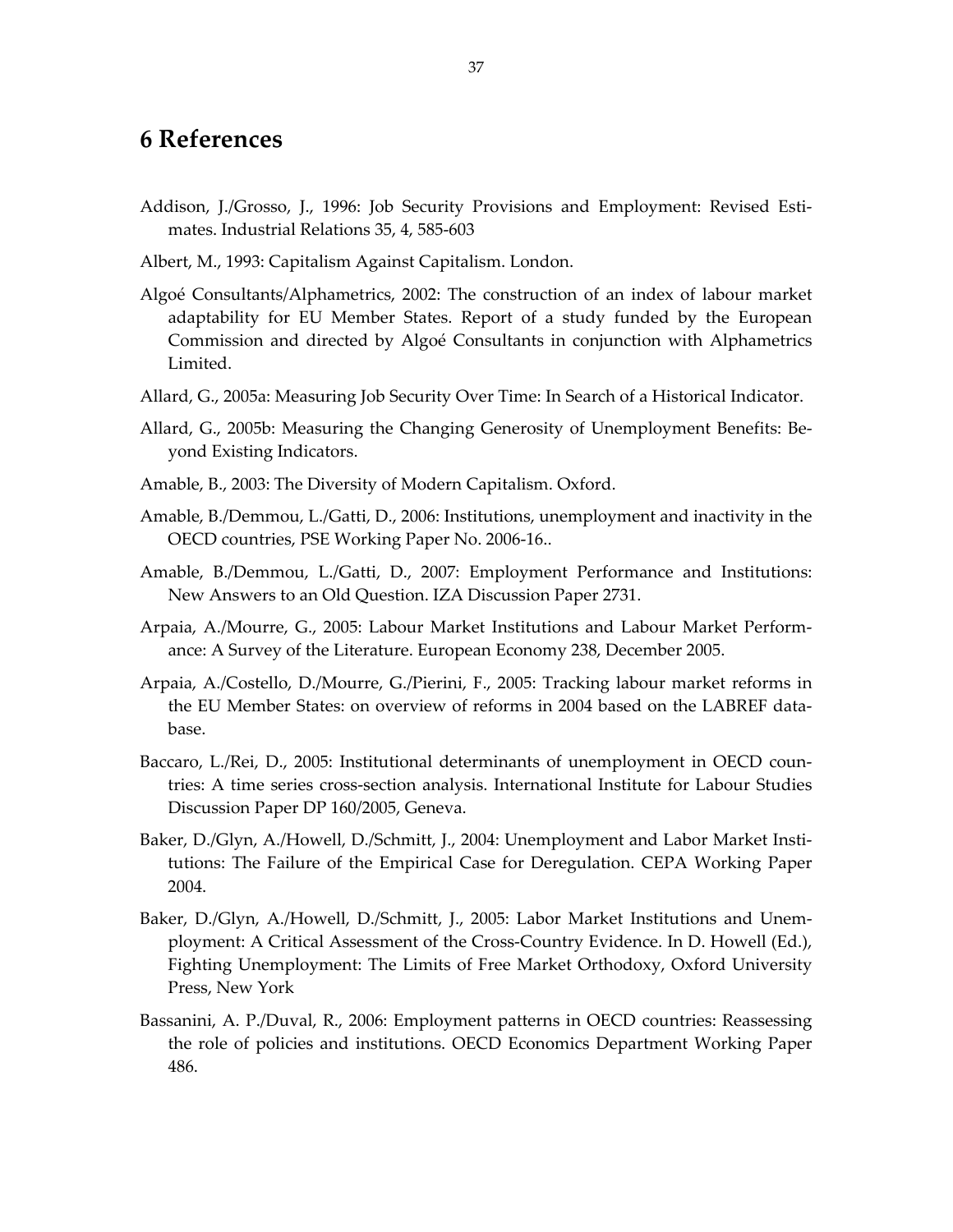- Bassanini, A./Venn, D., 2007: [Assessing](http://www.iza.org/conference_files/MeLaMa_2007/bassanini_a1425.pdf) the impact of labour market policies on produc‐ tivity: A difference‐in‐[differences](http://www.iza.org/conference_files/MeLaMa_2007/bassanini_a1425.pdf) approach. Mimeo.
- Beck, N./Katz, J., 1995: What to do (and not to do) with Time‐Series‐Cross‐Section Data in Comparative Politics, APSR 89 (3), September 1995, 634‐47.
- Belot, M.V.K./van Ours, J.C., 2001: Unemployment and Labour Market Institutions, Cen‐ tER Discussion Paper 2002‐48.
- Bertola, G./Blau, F.D./Kahn, L.M., 2002: "Comparative Analysis of Labor Market Outcomes: Lessons for the US from International Long-Run Evidence'', in: Krieger, A./Solow, R. (Eds.), The Roaring Nineties: Can Full Employment Be Sustained?, Rus‐ sell Sage and Century Foundations, 159‐218.
- Bertola, G./Boeri, T./Cazes, S., 2000: Employment Protection in Industrialized Countries: The Case of New Indicators. International Labour Review 139, 1, 57‐72.
- Blanchard, O., 2006: European Unemployment: The Evolution of Facts and Ideas. Eco‐ nomic Policy, Vol. 21, No. 45, 5‐59,.
- Blanchard, O./Wolfers J., 2000: The Role of Shocks and Institutions in the Rise of Euro‐ pean Unemployment: the Aggregate Evidence. The Economic Journal, March 2000, vol. 110, no. 462, 1‐33.
- Blöndal, S./Scarpetta, S., 1999: The Retirement Decision in OECD Countries. OECD Eco‐ nomics Department Working Paper 202.
- Boeri, T./Conde‐Ruiz, J.I./Galasso, V. (2003): Protecting Against Labour Market Risk: Employment Protection or Unemployment Benefits. IGIER Working Papier 239.
- Boylaud, O./Scarpetta, S./Nicoletti, G., 2000: Summary Indicators of Product Market Regulation with an Extension to Employment Protection Legislation. OECD Economics Department Working Paper 226.
- Brandt, N./Burniaux, J.‐M./Duval, R., 2005: Assessing the OECD Jobs Strategy, OECD Economics Working Paper 429, Paris.
- Bratt, C., 1996: Labor Relations in 18 Countries, Swedish Employment Confederation, Stockholm.
- Burniaux, J./Duval, R./Jaumotte, F.,2003: Coping with Ageing: A Dynamic Approach to Quantify the Impact on Alternative Policy Options on Future Labour Supply in OECD Countries. OECD Economics Department Working Paper 371.
- Calmfors, L./Holmlund, B., 2000: Unemployment and economic growth: a partial sur‐ vey. Swedish Economic Policy Review 7, 107‐153.
- Carcillo, S./Grubb, D., 2006: From [Inactivity](http://www.iza.org/conference_files/MeLaMa_2007/carcillo_s3408.pdf) to Work: The Role of Active Labour Market [Policies](http://www.iza.org/conference_files/MeLaMa_2007/carcillo_s3408.pdf). OECD Social, Employment and Migration Working Paper 36, Paris.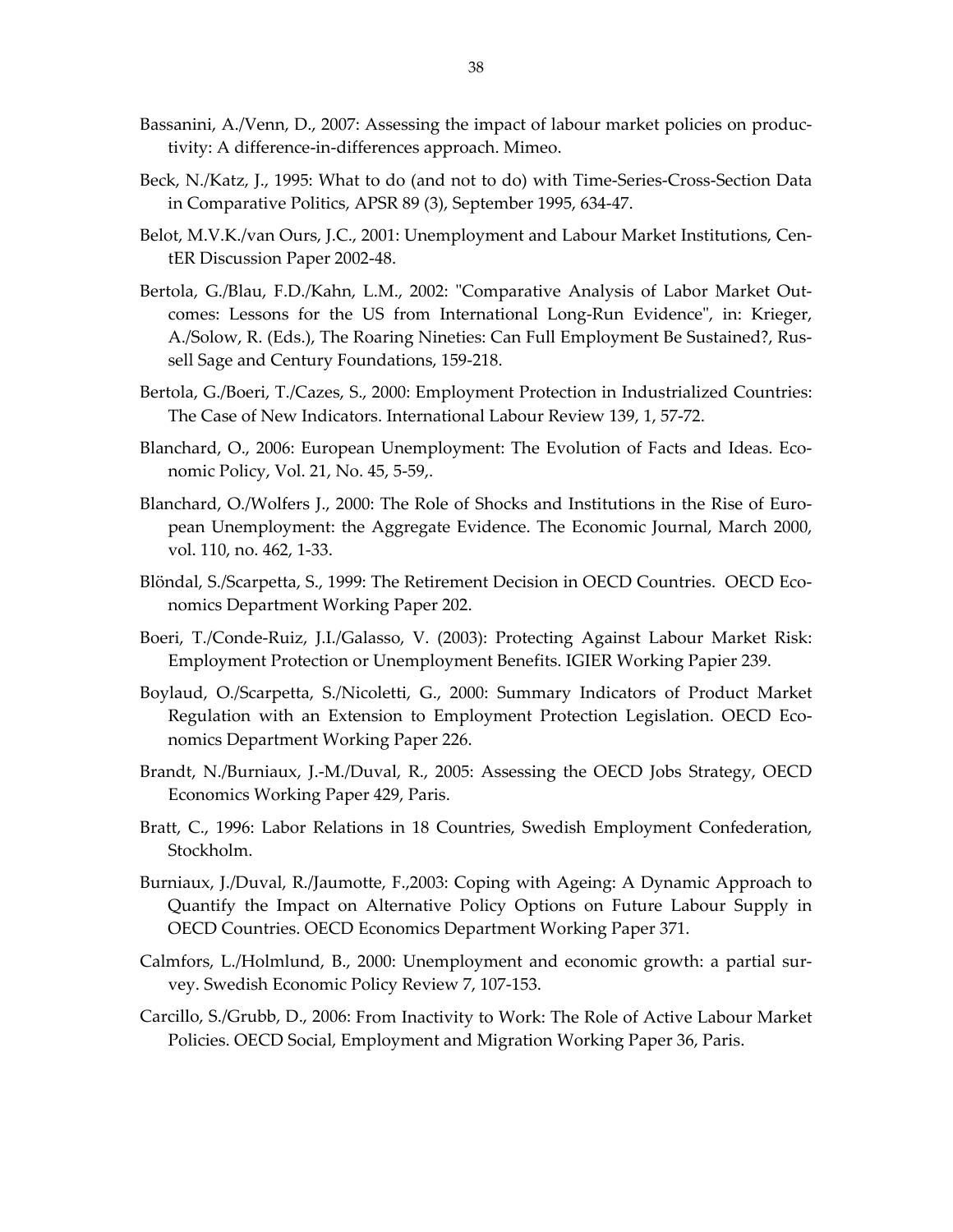- Carone, G./Immervoll, H./Paturot, D./Salomäki, A., 2004: Indicators of Unemployment and Low‐Wage Traps: Marginal Effective Tax Rates on Employment Incomes. OECD Social Employment and Migration Working Paper 18.
- Chor, D./Freeman, R., 2005: The 2004 global labor survey: workplace institutions and practices around the world. NBER Working Paper 11598.
- Coe, D.T./Snower, D. J., 1997: Policy Complementarities: The Case for Fundamental La‐ bor Market Reform, IMF Staff Papers, 1997, 44(1), March, 1‐35.
- Conway, P./Nicoletti, G., 2006: Product Market Regulation in the Non‐Manufacturing Sectors of OECD Countries: Measurement and Highlights. OECD Economics De‐ partment Working Papers 530.
- Daveri, F./Tabellini, G., 1997: Unemployment, Growth and Taxation in Industrial Coun‐ tries. IGIER Working Paper 122.
- Danish Ministry of Finance, 1998: Availability criteria in selected OECD‐countries. Dan‐ ish Ministry of Finance Working Paper 6.
- De Haan, J./Sturm, J./Volkering, B., 2003: How to measure the Tax Burden on Labour at the Macro‐Level. CESifo Working Paper 963.
- Duval, R., 2003: The Retirement Effects of Old‐Age Pensions and Early Retirement Schemes in OECD Countries. OECD Economics Department Working Paper 370.
- Duval, R./Elmeskov, J., 2005: The effects of EMU on structural reforms in labour and product markets, OECD Economics Department Working Paper 438, Paris.
- Ebbinghaus, B./Visser, J., 2000: The Societies of Europe: Trade Unions in Western Europe since 1945, London.
- Eicher, T.S./Röhn, O., 2007: Institutional Determinants of Economic Performance in OECD Countries – An Institutions Climate Index. CESifo DICE Report 1/2007, 38‐49.
- Eichhorst, W./Konle‐Seidl, R., 2006: The Interaction of Labor Market Regulation and La‐ bor Market Policies in Welfare State Reform. Comparative Labor Law and Policy Journal 28, 1, 1‐41.
- Esping‐Andersen, G., 1990: The Three Worlds of Welfare Capitalism. Princeton.
- Elmeskov, J./Martin, J.P./Scarpetta, S., 1998: Key Lessons for Labour Market Reforms: Evidence from OECD Countries' Experiences, Economic Council of Sweden, Stock‐ holm.
- Fiori, G./Nicoletti, G./Scarpetta, S./Schiantarelli, F., 2007: [Employment](http://www.iza.org/conference_files/MeLaMa_2007/fiori_g3544.pdf) Outcomes and the Interaction Between Product and Labor Market [Deregulation:](http://www.iza.org/conference_files/MeLaMa_2007/fiori_g3544.pdf) Are They Substitutes or [Complements?](http://www.iza.org/conference_files/MeLaMa_2007/fiori_g3544.pdf) Mimeo.
- Fitoussi, J.‐P./Jestaz, D./Phelps, E.S./Zoega, G., 2000 : Roots of the Recent Recoveries : Labor Market Reforms or Private Sector Forces? Brookings Papers on Economic Ac‐ tivity 1, 237‐291.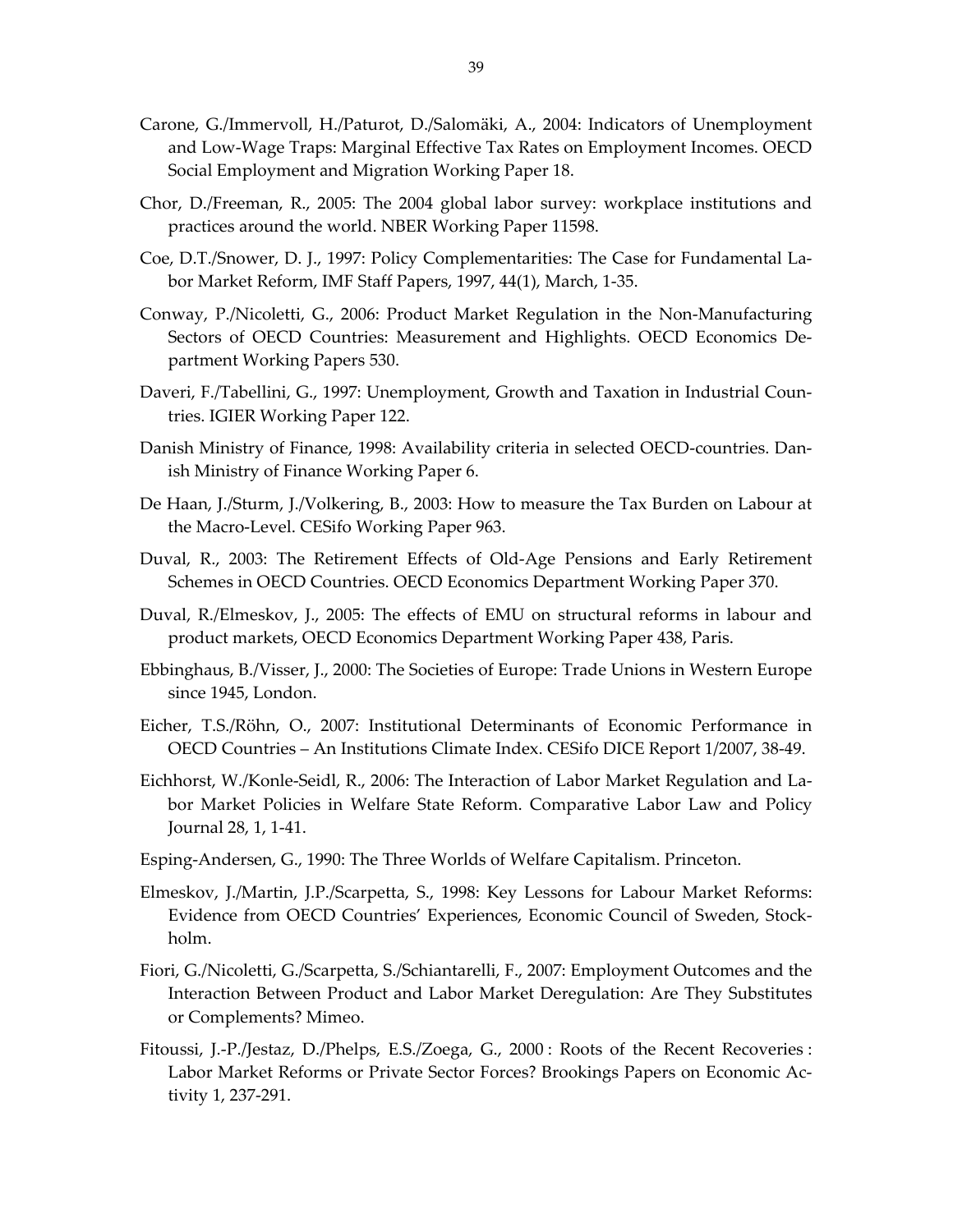Fraser Institute, 2006: Economic Freedom of the World: 2006 Annual Report. Vancouver.

- Freeman, R. B., 2005: Labour market institutions without blinders: the debate over flexi‐ bility and labour market performance. In: International Economic Journal 19 (2), 129‐ 145.
- Freeman, R.B./Schettkat, R., 2000: Skill Compression, Wage Differentials and Employ‐ ment: Germany vs. the US. NBER Working Paper 7610.
- Grubb, D./Wells, W., 1993: Employment Regulation and Patterns of Work in EC Coun‐ tries, OECD Economic Studies 21.
- Gruber, J./Wise, D. (eds.), 1999: Social Security and Retirement around the World, Uni‐ versity of Chicago Press, Chicago.
- Hall, P.A./Soskice, D. (Eds.), 2001: Varieties of Capitalism: The Institutional Foundations of Comparative Advantage. Oxford.
- Hall, P. A./Soskice, D., 2001: An Introduction to Varieties of Capitalism. In: Hall, P. A./Soskice, D. (Eds.), 2001: Varieties of Capitalism: The Institutional Foundations of Comparative Advantage. Oxford, 1‐68.
- Hall, P. A./Gingerich, D. W., 2004: Varieties of Capitalism and Institutional Complemen‐ tarities in the Macroeconomy. An Empirical Analysis. MPIfG Discussion Paper 04/5.
- Hicks, A./Kenworthy, L., 2003: Varieties of Welfare Capitalism, in: Socio‐Economic Re‐ view (1) 2003, 27-61.
- Hasselpflug, S., 2005: Availability criteria in 25 countries. Ministry of Finance Denmark Working Paper 12/2005. Copenhagen.
- Howell, D.R./Baker, D./Glyn, A./Schmitt, J. (2007): Are Protective Labor Market Institu‐ tions at the Root of Unemployment? A Critical Review of the Evidence, Capitalism and Society 2 (1).
- Immervoll, H., 2007: Minimum Wages, Minimum Labour Costs and the Tax Treatment of Low‐Wage Employment, OECD Social, Employment and Migration Working Pa‐ pers 46.
- Immervoll, H.,2004: Average and Marginal Effective Tax Rates Facing Workers in the EU. A Micro‐Level Analysis of Levels, Distributions and Driving Factors. EURO‐ MOD Working Paper No. EM6/04
- IMF, 2003: Unemployment and Labor Market Institutions: Why Reforms Pay Off, World Economic Outlook, ch. 4, 129‐150.
- Iversen, T., 1999: Contested Economic Institutions: The Politics of Macroeconomics and Wage Bargaining in Advanced Democracies. Cambridge University Press.
- Kaitz, H., 1970: Experience of the Past: The National Minimum. Youth Unemployment and Minimum Wages Bulletin 1657, U.S. Department of Labor.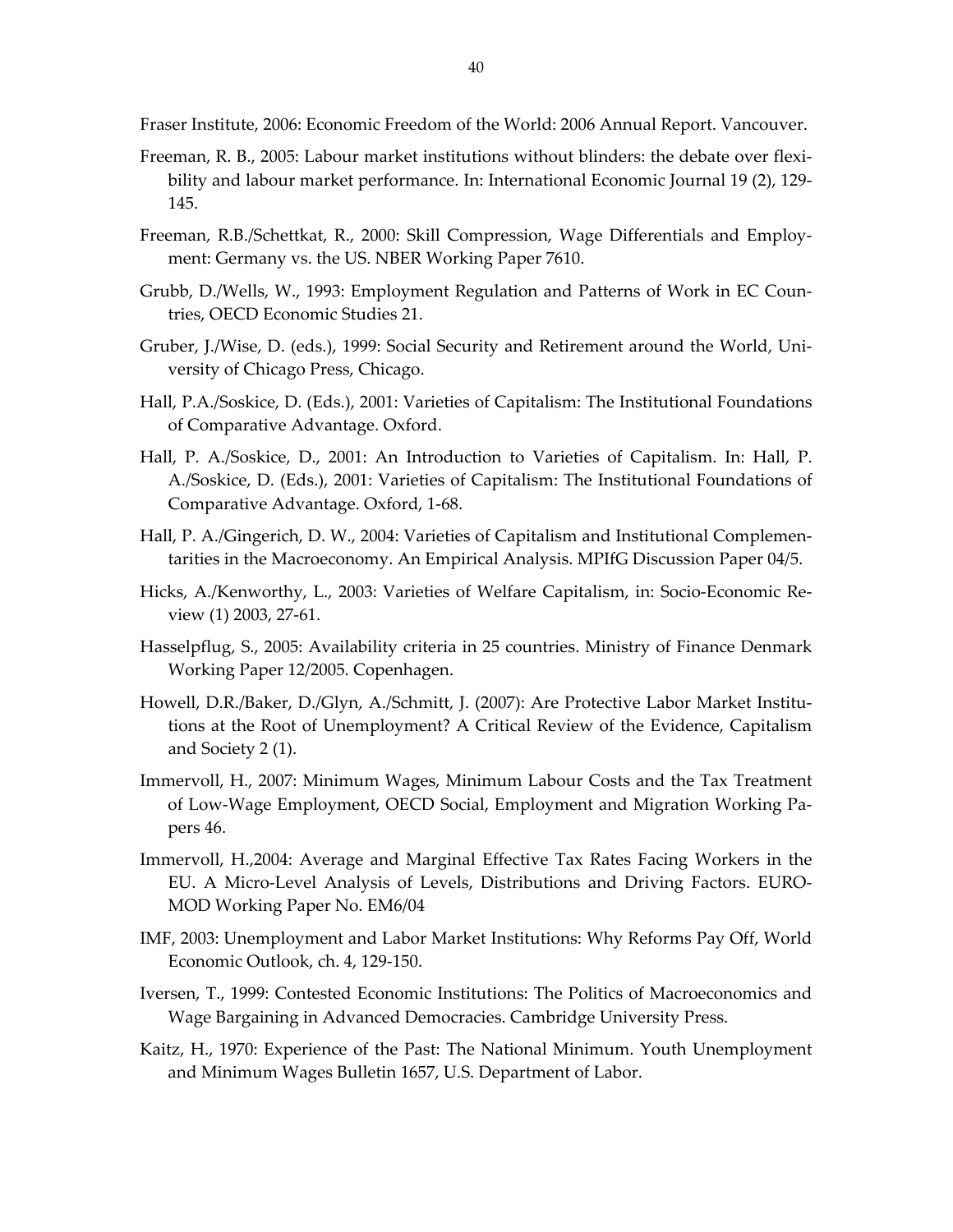- International Monetary Fund (IMF), 2003: Unemployment and Labor Market Institu‐ tions: Why Reforms Pay Off. Washington D.C.
- Kenworthy, L., 2001: Wage-setting measures: a survey and assessment. In: World Politics 54 (1), 57‐98.
- Lazear, E. P., 1990: Job Security Provisions and Employment. In: Quarterly Journal of Economics 105, 699‐726.
- Layard, R./Nickell, S./Jackman, R., 1991: Unemployment, Oxford.
- Ljungqvist, L./Sargent, T.J., 2002 : The European Employment Experience, CEPR Discus‐ sion Paper 3543.
- Marsden, D., 1999: A Theory of Employment Systems: Micro‐Foundations of Societal Diversity; Oxford.
- McKee, M./Visser, J./Saunders, P., 1986: Marginal tax rates on the use of labour and capital in OECD countries. OECD Economic Studies 7.
- Nardo, M., et al., 2005: Handbook on Constructing Composite Indicators: Methodology and User Guide. OECD Statistics Directorate.
- Nickell, S., 1997: Unemployment and Labour Market Rigidities: Europe versus North America. Journal of Economic Perspectives 11, 3, 55‐74.
- Nickell, S., 2003: Labour Market Institutions and Unemployment in OECD Countries, CESifo DICE Report 2/2003, 13‐26.
- Nickell, S./Layard, R., 1999: Labor Market Institutions and Economic Performance, in: Ashenfelter, O./Card, D. (Eds.): Handbook of Labor Economics. Vol. 3 C, 3029‐3084.
- Nickell, S./Nunziata, L., 2001: Labour Market Institutions Database.
- Nickell, S./Nunziata, L./Ochel, W./Quintini, G., 2003: ʹThe Beveridge Curve, Unemploy‐ ment and Wages in the OECD from the 1960s to the 1990s.ʹ Aghion, P./Frydman, R./Stiglitz, J./Woodford, M. (Eds.): Knowledge, Information and Expectations in Modern Macroeconomics: In Honor of Edmund S. Phelps. Princeton University Press.
- Nickell, S./Nunziata, L./Ochel, W., 2005: "Unemployment in the OECD since the 1960s. What do We Know?" The Economic Journal 115 (500), 2005, 01‐27.
- Nickell, W., 2006: The CEP‐OECD Institutions Data Set (1960‐2004). CEP Discussion Pa‐ per 759, November 2006.
- Nicoletti, G./Scarpetta, S./Boylaud, O., 2000: Summary Indicators of Product Market Regulation with an Extension to Employment Protection Legislation. OECD Eco‐ nomics Department Working Paper 226.
- Ochel, W., 2001: Collective Bargaining Coverage in the OECD from the 1960s to the 1990s. CESifo Forum, Winter, 62‐65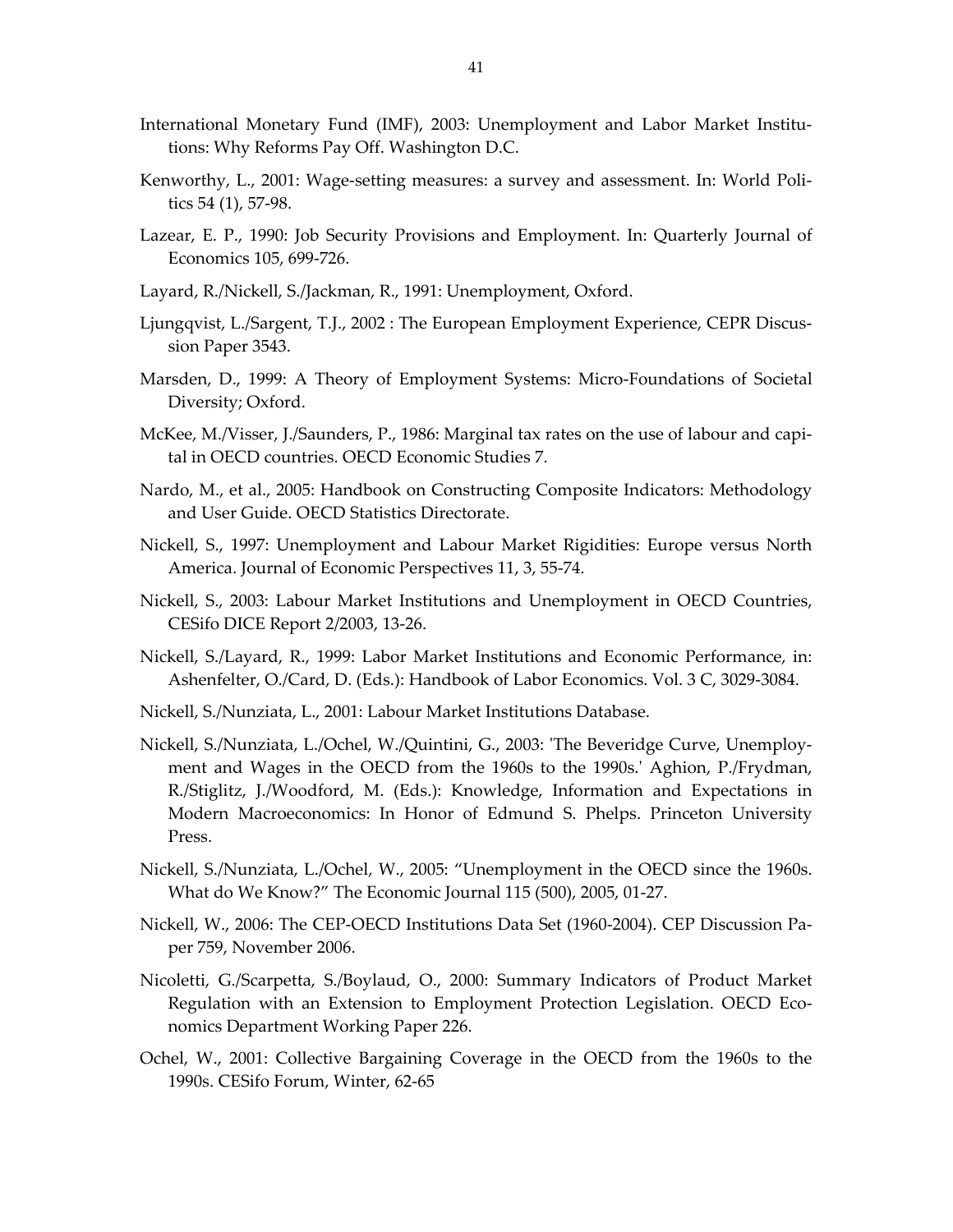- Ochel, W., 2005: Concepts and Measurement of Labour Market Institutions. CESifo DICE Report 4/2005, 40‐55.
- Oswald, A., 1996: A Conjecture on the Explanation of High Unemployment in Industri‐ alized Nations: Part I. Warwick Economics Research Paper 475.
- OECD, annual editions: Taxing Wages, Paris.
- OECD, annual editions: Benefits and Wages, Paris.
- OECD, 1994: The OECD Jobs Study Facts, Analysis, Strategies. Paris.
- OECD, 1999: OECD Employment Outlook 1999, Paris.
- OECD, 2004: OECD Employment Outlook 2004, Paris.
- OECD, 2006: OECD Employment Outlook 2006, Paris.
- Scharpf, F. W./Schmidt, V. A. (Eds.), 2000: Welfare and Work in the Open Economy, 2 Vol., Oxford.
- Schettkat, R., 2003: Institutions in the Economic Fitness Landscape: What Impact do Wel‐ fare State Institutions have on Economic Performance, IZA Discussion Paper 696.
- Schils, T., 2005: Early Retirement Patterns in Europe: A Comparative Panel Study. Dutch University Press, Amsterdam.
- Scruggs, L., 2004: Welfare State Entitlements Data Set: A Comparative Institutional Analysis of 18 Welfare States.
- Scruggs, L., 2006: The Generosity of Social Insurance. In: Oxford Review of Economic Policy 22 (3), 349‐364.
- Soskice, D., 1990: Wage Determination: The Changing Role of Institutions in Advanced Industrialized Countries. Oxford Review of Economic Policy 6, 4, 36‐61.
- Sutherland, H., 2001: EUROMOD: An Integrated European Benefit‐Tax Model. EURO‐ MOD Working Paper, No. EM9/01.
- Traxler, F./Blaschke, S./Kittel, B., 2001: National Labour Relations in Internationalized Markets. A Comparative Study of Institutions, Change, and Performance, Oxford.
- Van Deth, J., 1998: Equivalence in Comparative Political Research. In: Van Deth, J. (ed.): Comparative Politics: The Problem of Equivalence, New York.
- Visser, J., 2006: Union membership statistics in 24 countries. Monthly Labor Review 129, 1.
- Vroman, W., 2007: Replacement Rates and UC Benefit Generosity. Mimeo, Urban Insti‐ tute, Washington DC.
- Wilthagen, T./Tros, F., 2004: The concept of 'flexicurity': a new approach to regulating employment and labour markets. Transfer 2/04, 166‐186.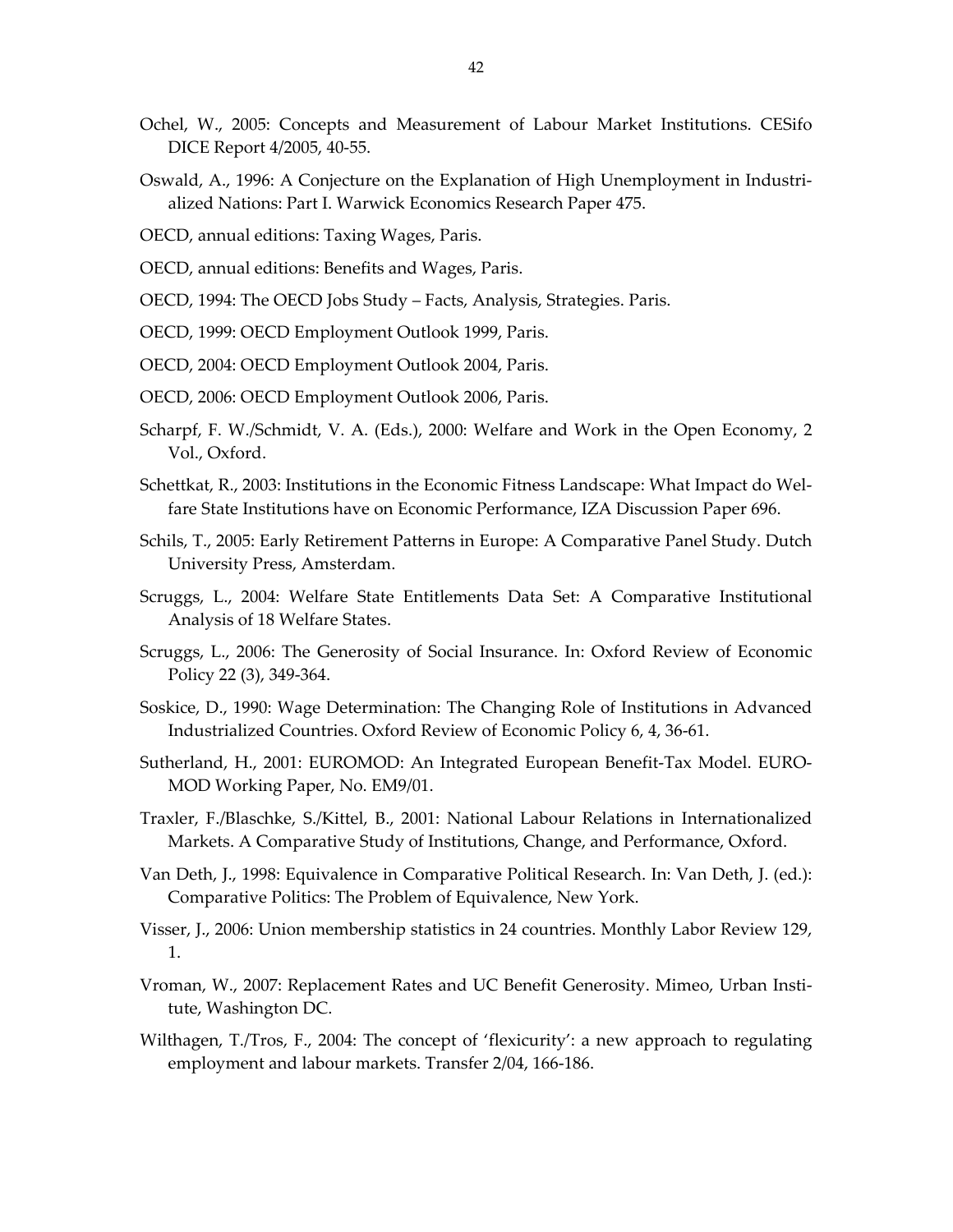World Economic Forum, annually: Global Competitiveness Report. Available at [http://www.weforum.org/en/initiatives/gcp/Global%20Competitiveness%20Report/i](http://www.weforum.org/en/initiatives/gcp/Global%20Competitiveness%20Report/index.htm) [ndex.htm](http://www.weforum.org/en/initiatives/gcp/Global%20Competitiveness%20Report/index.htm) (June 2006).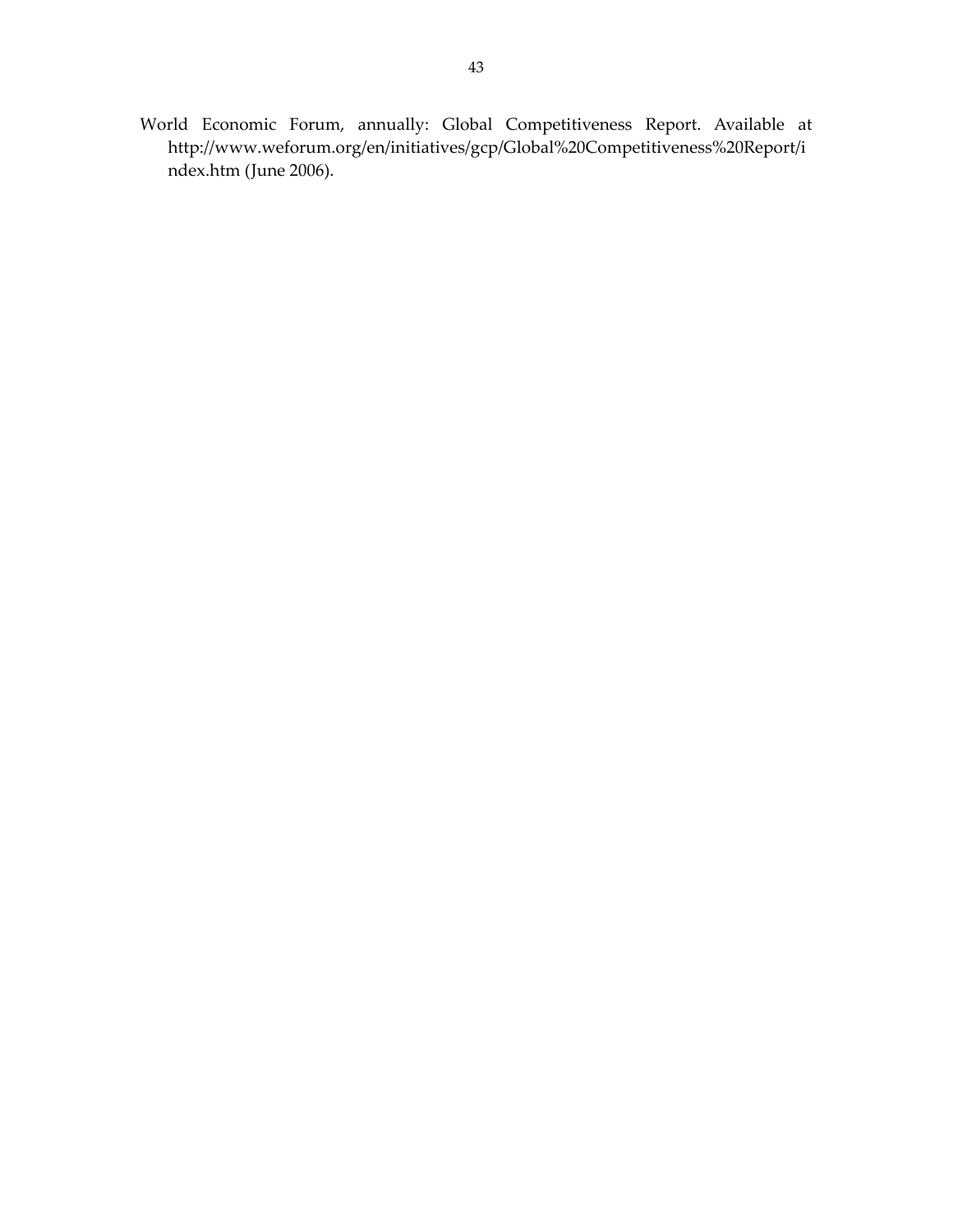#### **Table 1: Survey of studies**

Dependent variable: standardized unemployment rate

Countries: Australia, Austria, Belgium, Canada, Denmark, Finland, France, Germany, Ireland, Italy, Japan, Netherlands, New Zealand, Norway, Portugal, Spain, Sweden, Switzerland, United Kingdom, United States, unless otherwise indicated.

| <b>Study</b> | <b>Independent Variables</b>         | <b>Indicators</b> | Coun-       | <b>Time Span</b> | Econometric        | Results <sup>i</sup> | <b>Remarks</b>       |
|--------------|--------------------------------------|-------------------|-------------|------------------|--------------------|----------------------|----------------------|
|              |                                      |                   | tries $(N)$ | (T)              | Model(s)           |                      |                      |
| Elmes-       | UB (combination of BRR and BD)       | <b>OECD</b>       | $N = 19$    | $T = 13$         | Random effects     | Significant:         |                      |
| kov,         | <b>EPL</b>                           |                   | without     | Yearly           | Feasible GLS       | UB, EPL,             |                      |
| Martin,      | <b>UD</b>                            |                   | Switzer-    | data,            | (FGLS),            | TW                   |                      |
| Scar-        | COOR, CENTR                          |                   | land        | 1983-1995        |                    | ALMP,                |                      |
| petta,       | CORP (combination of COOR and CENTR) |                   |             |                  |                    | COOR,                |                      |
| 1998         | TW, ALMP                             |                   |             |                  |                    | CORP, GAP            |                      |
| (Table 2)    | GAP (output gap)                     |                   |             |                  |                    |                      |                      |
|              | <b>MINWAGE</b>                       |                   |             |                  |                    |                      |                      |
| Nickell,     | lagged unemployment rate             | BRR, BD:          | $N = 20$    | $T = 36$         | FGLS, hetero-      | All signifi-         | Additional           |
| Nunziata,    | EPL                                  | <b>OECD</b>       |             | Yearly           | scedastic errors   | cant, except         | model to test        |
| Ochel,       | EPL x unemployment rate              | UD: Ebbing-       |             | data,            | and country spe-   | MS and RIR           | for interac-         |
| 2005         | <b>BRR</b>                           | haus and Visser   |             | 1960-1995        | cific first order  | shocks               | tion terms for       |
| (Table       | BD (benefit duration)                | (2000),           |             |                  | serial correlation |                      | shocks and           |
| $5)^{ii}$    | <b>BD</b> x <b>BRR</b>               | COOR: OECD,       |             | $NT = 600,$      |                    |                      | institutions.        |
|              | $\Delta$ UD                          | EPL: Blanch-      |             | due to           | Time and country   |                      |                      |
|              | COOR, COOR x UD                      | ard and Wolf-     |             | missing          | dummies            |                      |                      |
|              | Tax, COOR x Tax                      | ers (2000),       |             | data             | Country-specific   |                      |                      |
|              | Home ownership rate                  | TT: CEP and       |             |                  | time trends        |                      |                      |
|              | Shocks: LD, TFP, RIP, MS, RIR        | <b>OECD</b>       |             |                  |                    |                      |                      |
| Belot,       | Tax                                  | <b>BRR: OECD</b>  | $N = 18$    | $T = 7$          | OLS (mostly)       | TAX x BRR            | <b>Fixed Effects</b> |
| van Ours     | <b>BRR</b>                           | EPL: own cal-     | without     | Five-year        | fixed effects      | significant          | result in in-        |
| 2001         | Home ownership rate                  | culations         | Portugal    | time spans       |                    | EPL x                | significant          |
| (Table       | Interaction terms:                   | <b>CENTR:</b>     | and         | 1960-1994        |                    | CENTR and            | estimates            |
| $III$ )      | <b>EPL x CENTR</b>                   | OECD and          | Spain       |                  |                    | UDx                  |                      |
|              | <b>UD x CENTR</b>                    | Bratt (1996)      |             | $NT = 108$       |                    | <b>CENTR</b> only    |                      |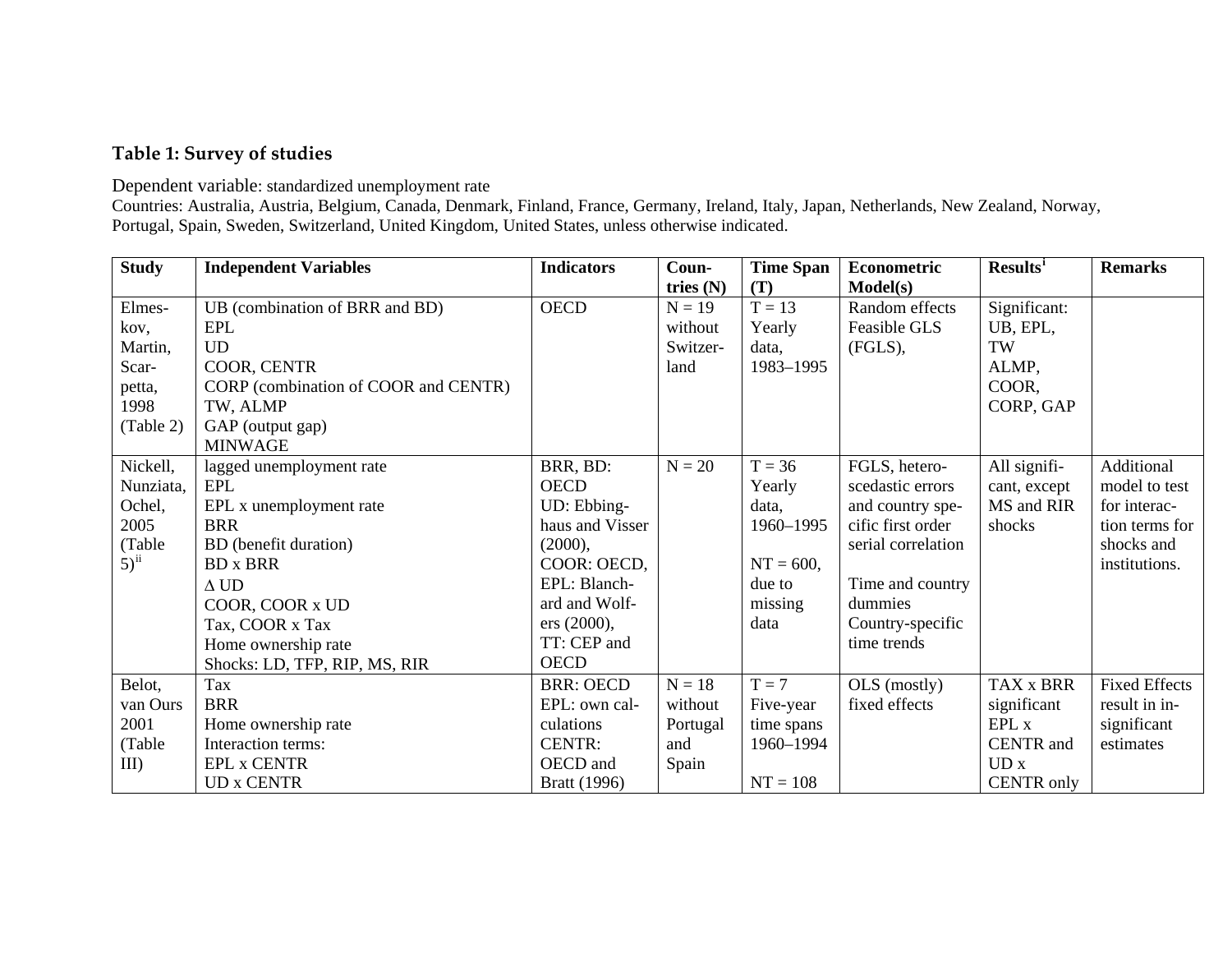|            | Change in inflation                            | Tax: CEP and          |          |              |                   | significant     |                      |
|------------|------------------------------------------------|-----------------------|----------|--------------|-------------------|-----------------|----------------------|
|            |                                                | <b>OECD</b>           |          |              |                   | for lowest      |                      |
|            |                                                | <b>UD: CEP</b>        |          |              |                   | level of cen-   |                      |
|            |                                                |                       |          |              |                   | tralisation     |                      |
| Blanch-    | TFP shock, RIR, LD shock                       | BRR, BD:              | $N = 20$ | $T = 8$      | <b>NLS</b>        | all significant |                      |
| ard,       | BRR, BD, ALMP, EPL                             | <b>OECD</b>           |          | Mostly       |                   | except for      |                      |
| Wolfers    | TAX, COVER, UD, COOR                           | EPL: Lazear           |          | five-year    |                   | ALMP and        |                      |
| 2000       |                                                | $(1990)$ and          |          | spans,       |                   | <b>COVER</b>    |                      |
| (Table 5)  |                                                | OECD (1999)           |          | 1960-1995    |                   |                 |                      |
|            |                                                | Others: Nickell       |          | $NT = 131$   |                   |                 |                      |
|            |                                                | (1997)                |          |              |                   |                 |                      |
| Bertola,   | LD shock                                       | <b>Blanchard</b> and  | $N = 20$ | $T = 8$ ,    | NLS,              | Significant:    | Blanchard/-          |
| Blau,      | <b>RIR</b>                                     | <b>Wolfers (2000)</b> |          | mostly       | country dummies   | <b>RIR</b>      | Wolfers,             |
| Kahn       | TFP shock                                      |                       |          | five-year    |                   | Change in       | $2000 - Data$        |
| 2002       | Change in inflation                            |                       |          | time spans,  | some models       | Inflation       | "model ex-           |
| (Table     | Youth Pop. Share                               |                       |          | 1960-1996    | with time dum-    |                 | plains 50 %          |
| 4.9)       | Interaction term for shocks and:               |                       |          | $NT = 103$   | mies              | BD, TAX         | of divergence        |
|            | BRR, BD, COVER, EPL,                           |                       |          |              |                   |                 | between US           |
|            | ALMP, UD, TAX, COOR                            |                       |          |              |                   |                 | and rest"            |
| Fitoussi,- | Table 4 and 6:                                 | Nickell and           | $N = 19$ | Table 4:     | <b>OLS</b>        | Table 4: all    | <b>Fixed effects</b> |
| Jestaz,-   | BRR, BD,                                       | Layard (1999)         | without  | $T = 29$     |                   | significant     | and "sensitiv-       |
| Phelps,-   | UD, COOR, COVER                                |                       | Switzer- | 1960-1998    |                   |                 | ity to shocks"       |
| Zoega,     | EMPCOOR (only Table 6), ALMP                   |                       | land     |              |                   | Table 6: all    | first esti-          |
| 2000       |                                                |                       |          |              |                   | significant     | mated on             |
| (Tables    | Table 8:                                       |                       |          | Table 6      |                   | except for      | macro-               |
| 4, 6 and   | Trend productivity growth,                     |                       |          | and $8:$ av- |                   | union density   | economic             |
| 8)         | Nonwage support,                               |                       |          | erages for   |                   | $+$ union cov-  | variables.           |
|            | average unemployment rate                      |                       |          | 1983-1988    |                   | erage           |                      |
| Baker,     | lagged unemployment rate                       | IMF (2003)            | $N = 20$ | $T = 29$     | FGLS, hetero-     | significant:    | Re-estima-           |
| Glyn,      | EPL, UD, COOR, COOR <sup>2</sup> , BRR, BD, TW | which in turn is      |          | 1960-1998    | scedastic errors, | UD x COOR,      | tion of the          |
| Howell,    | Interaction terms:                             | based on              |          | $NT = 672$   | fixed effects,    | <b>TWEDGE x</b> | IMF's $(2003)$       |
| Schmitt,   | UD x COOR, BRR x BD, TW x COOR                 | Nickell and           |          |              | time dummies      | <b>COOR</b>     | model, with-         |
| 2004       | Productivity growth, RIR, TOT(-1)              | Nunziata's            |          |              |                   |                 | out country-         |